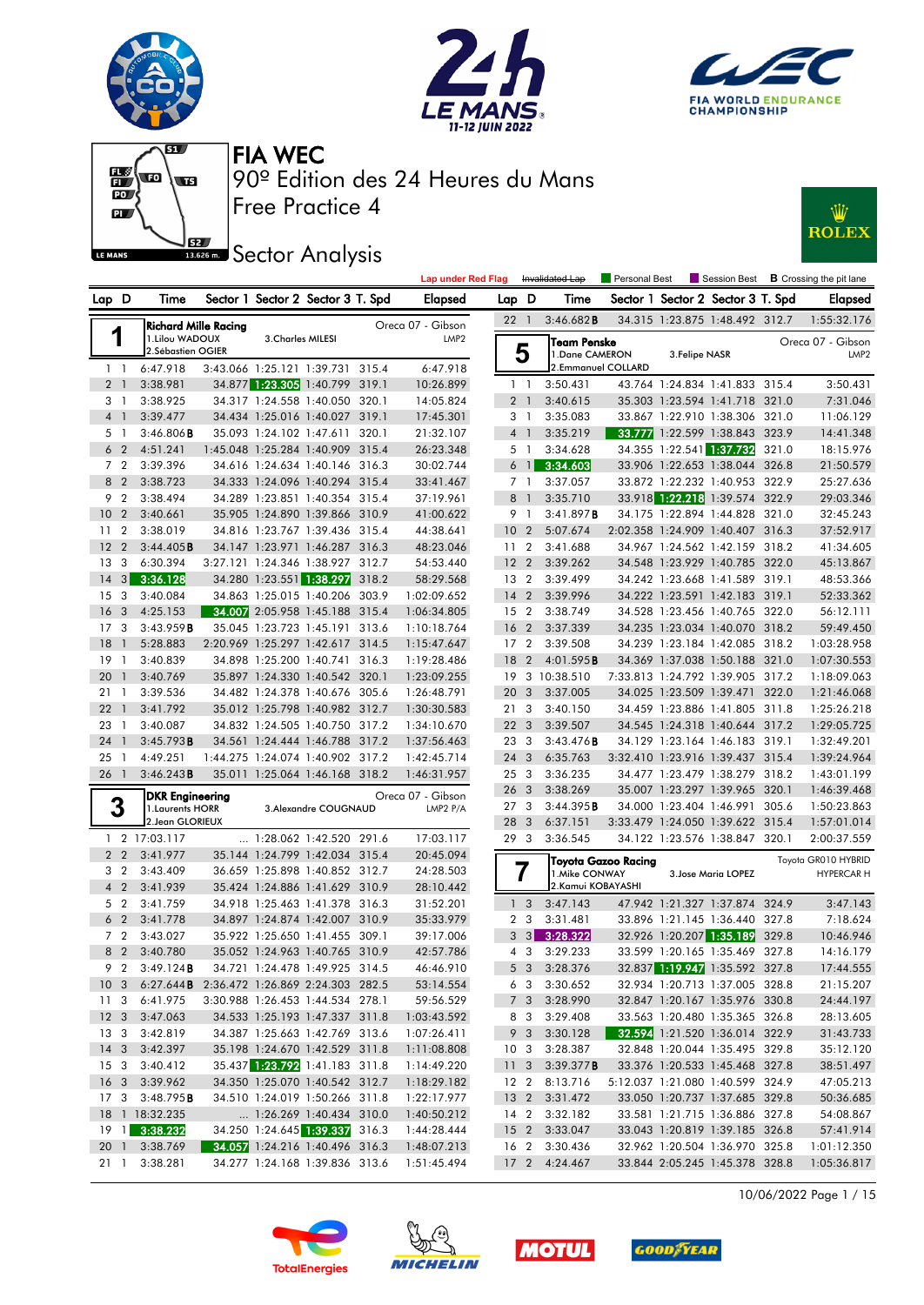







# **JEZ**<br>BREAD Sector Analysis



|                 |                          |                          |                     |                          |                                                                  |       | <b>Lap under Red Flag</b> |                 |                         | Invalidated Lap        | <b>Personal Best</b> |                                                              | Session Best          |       | <b>B</b> Crossing the pit lane |
|-----------------|--------------------------|--------------------------|---------------------|--------------------------|------------------------------------------------------------------|-------|---------------------------|-----------------|-------------------------|------------------------|----------------------|--------------------------------------------------------------|-----------------------|-------|--------------------------------|
| Lap D           |                          | Time                     |                     |                          | Sector 1 Sector 2 Sector 3 T. Spd                                |       | <b>Elapsed</b>            | Lap D           |                         | Time                   |                      | Sector 1 Sector 2 Sector 3 T. Spd                            |                       |       | <b>Elapsed</b>                 |
| 18              | 2                        | 3:30.417                 |                     |                          | 32.845 1:21.077 1:36.495 329.8                                   |       | 1:09:07.234               |                 | 3 <sub>2</sub>          | 3:37.650               |                      | 33.931 1:24.082 1:39.637 296.4                               |                       |       | 21:08.060                      |
| 19              | $\overline{2}$           | 3:30.155                 |                     |                          | 33.101 1:20.457 1:36.597 329.8                                   |       | 1:12:37.389               |                 | 4 <sup>2</sup>          | 3:35.597               |                      | 33.968 1:23.255 1:38.374 319.1                               |                       |       | 24:43.657                      |
| 20              | $\overline{2}$           | 3:36.259                 |                     |                          | 33.828 1:20.466 1:41.965 324.9                                   |       | 1:16:13.648               |                 | 5 <sub>2</sub>          | 3:42.454B              |                      | 33.788 1:23.474 1:45.192 310.0                               |                       |       | 28:26.111                      |
| 21              | $\overline{2}$           | 3:30.495                 |                     |                          | 33.521 1:20.550 1:36.424 331.8                                   |       | 1:19:44.143               |                 | 6 3                     | 5:27.042               |                      | 2:19.768 1:23.663 1:43.611 316.3                             |                       |       | 33:53.153                      |
| 22              | $\overline{2}$           | 3:31.139                 |                     |                          | 33.692 1:20.436 1:37.011 325.8                                   |       | 1:23:15.282               | $\overline{7}$  | 3                       | 3:36.816               |                      | 34.684 1:23.778 1:38.354 323.9                               |                       |       | 37:29.969                      |
| 23              | $\overline{2}$           | 3:38.837B                |                     |                          | 33.063 1:20.655 1:45.119 329.8                                   |       | 1:26:54.119               | 8               | -3                      | 3:36.918               |                      | 34.127 1:24.365 1:38.426 320.1                               |                       |       | 41:06.887                      |
| 24              |                          | 1 10:33.512              |                     |                          | 7:34.545 1:21.726 1:37.241 326.8                                 |       | 1:37:27.631               | 9               | 3                       | 3:42.456B              |                      | 33.862 1:22.597 1:45.997 321.0                               |                       |       | 44:49.343                      |
| 25              | $\mathbf{1}$             | 3:32.115                 |                     |                          | 33.232 1:21.867 1:37.016 328.8                                   |       | 1:40:59.746               |                 |                         | 10 3 14:00.001         |                      | $\ldots$ 1:24.221 1:42.242 312.7                             |                       |       | 58:49.344                      |
| 26              | $\overline{1}$           | 3:31.398                 |                     |                          | 33.181 1:20.924 1:37.293 326.8                                   |       | 1:44:31.144               | 11              | $\overline{\mathbf{3}}$ | 3:38.349               |                      | 34.164 1:23.615 1:40.570 319.1                               |                       |       | 1:02:27.693                    |
| 27              | $\mathbf{1}$             | 3:31.869                 |                     |                          | 33.196 1:21.283 1:37.390 330.8                                   |       | 1:48:03.013               |                 | 12 <sup>3</sup>         | 4:32.663B              |                      | 34.695 2:06.521 1:51.447 321.0                               |                       |       | 1:07:00.356                    |
| 28              | -1                       | 3:36.591                 |                     |                          | 33.927 1:22.799 1:39.865 326.8                                   |       | 1:51:39.604               | 13              | $\overline{1}$          | 5:09.298               |                      | 2:00.809 1:24.968 1:43.521 310.0                             |                       |       | 1:12:09.654                    |
| 29              | $\mathbf{1}$             | 3:33.896                 |                     |                          | 33.578 1:21.490 1:38.828 328.8                                   |       | 1:55:13.500               |                 | $14-1$                  | 3:38.489               |                      | 34.648 1:23.187 1:40.654 320.1                               |                       |       | 1:15:48.143                    |
| 30              | $\overline{1}$           | 4:05.236                 |                     |                          | 1:03.934 1:22.308 1:38.994 329.8                                 |       | 1:59:18.736               | 15              | $\overline{1}$          | 3:38.677               |                      | 34.954 1:23.998 1:39.725 322.0                               |                       |       | 1:19:26.820                    |
| 31              | $\overline{\phantom{a}}$ | 3:31.966                 |                     |                          | 33.302 1:21.150 1:37.514 330.8                                   |       | 2:02:50.702               | 16              | $\overline{1}$          | 3:45.218B              |                      | 34.282 1:23.545 1:47.391 322.9                               |                       |       | 1:23:12.038                    |
|                 |                          |                          | Toyota Gazoo Racing |                          |                                                                  |       | Toyota GR010 HYBRID       |                 |                         | 17 1 11:34.065         |                      | 8:29.059 1:23.311 1:41.695 318.2                             |                       |       | 1:34:46.103                    |
| 8               |                          | 1. Sébastien BUEMI       |                     | 3. Ryo HIRAKAWA          |                                                                  |       | <b>HYPERCAR H</b>         |                 | 18 1                    | 3:36.006               |                      | 34.101 1:22.321 1:39.584 320.1                               |                       |       | 1:38:22.109                    |
|                 |                          | 2. Brendon HARTLEY       |                     |                          |                                                                  |       |                           | 19              | $\overline{1}$          | 3:35.828               |                      | 33.761 1:22.061 1:40.006 316.3                               |                       |       | 1:41:57.937                    |
| $1\quad$        |                          | 6:48.382                 |                     |                          | 3:49.593 1:21.898 1:36.891 318.2                                 |       | 6:48.382                  | 20              | $\overline{1}$          | 3:33.269               |                      | 33.835 1:22.093 1:37.341                                     |                       | 319.1 | 1:45:31.206                    |
| 2 <sub>1</sub>  |                          | 3:30.308                 |                     |                          | 33.004 1:20.391 1:36.913 322.9                                   |       | 10:18.690                 |                 | 211                     | 3:42.939B              |                      | 33.867 1:23.657 1:45.415 318.2                               |                       |       | 1:49:14.145                    |
| 3 <sub>1</sub>  |                          | 3:28.992                 |                     |                          | 32.740 1:20.381 1:35.871 320.1                                   |       | 13:47.682                 | 22              | $\overline{1}$          | 5:36.483               |                      | 2:31.213 1:24.561 1:40.709 316.3                             |                       |       | 1:54:50.628                    |
| 4 <sup>1</sup>  |                          | 3:28.746                 |                     |                          | 32.780 1:20.257 1:35.709 325.8                                   |       | 17:16.428                 | 23              | $\overline{1}$          | 4:06.075               |                      | 1:03.590 1:23.242 1:39.243                                   |                       | 319.1 | 1:58:56.703                    |
| 5 <sub>1</sub>  |                          | 3:29.700                 |                     |                          | 32.887 1:20.013 1:36.800 329.8                                   |       | 20:46.128                 |                 | 24 1                    | 3:35.986               |                      | 35.737 1:22.992 1:37.257                                     |                       | 316.3 | 2:02:32.689                    |
| $6-1$           |                          | 3:30.074                 |                     |                          | 34.627 1:20.265 1:35.182                                         | 331.8 | 24:16.202                 |                 |                         | <b>Vector Sport</b>    |                      |                                                              |                       |       | Oreca 07 - Gibson              |
|                 | 7 <sub>1</sub>           | 3:28.684                 |                     |                          | 32.727 1:20.706 1:35.251 336.0                                   |       | 27:44.886                 |                 | U                       | 1. Nico MÜLLER         |                      |                                                              | 3. Sébastien BOURDAIS |       | LMP <sub>2</sub>               |
| 8               | $\overline{1}$           | 3:34.588                 |                     |                          | 32.746 1:20.844 1:40.998 334.9                                   |       | 31:19.474                 |                 |                         | 2. Ryan CULLEN         |                      |                                                              |                       |       |                                |
| 9 1             |                          | $3:37.562$ <b>B</b>      |                     |                          | 32.532 1:19.925 1:45.105 331.8                                   |       | 34:57.036                 |                 | 1 <sub>2</sub>          | 3:48.015               |                      | 40.216 1:25.369 1:42.430 309.1                               |                       |       | 3:48.015                       |
| 10              | 3                        | 4:43.283                 |                     |                          | 1:43.315 1:21.962 1:38.006 320.1                                 |       | 39:40.319                 |                 | 2 <sub>2</sub>          | 3:35.388               |                      | 33.933 1:23.143 1:38.312 322.0                               |                       |       | 7:23.403                       |
| 11              | 3                        | 3:32.981                 |                     |                          | 33.359 1:23.017 1:36.605 322.0                                   |       | 43:13.300                 | 3               | $\overline{2}$          | 3:35.253               |                      | 33.771 1:22.943 1:38.539 320.1                               |                       |       | 10:58.656                      |
| 12              | $\overline{3}$           | 3:31.005                 |                     | 32.904 1:20.390 1:37.711 |                                                                  | 327.8 | 46:44.305                 |                 | 4 <sup>2</sup>          | 3:35.596               |                      | 35.251 1:22.701 1:37.644 318.2                               |                       |       | 14:34.252                      |
| 13 <sub>3</sub> |                          | 3:31.400                 |                     |                          | 33.474 1:21.219 1:36.707 332.9                                   |       | 50:15.705                 |                 | 5 <sub>2</sub>          | 3:44.572B              |                      | 33.799 1:23.450 1:47.323 319.1                               |                       |       | 18:18.824                      |
| 14<br>15        | 3<br>3                   | 3:34.547<br>$3:48.463$ B |                     |                          | 33.120 1:23.046 1:38.381 329.8<br>34.830 1:20.674 1:52.959 327.8 |       | 53:50.252<br>57:38.715    | 6<br>7          | -3<br>3                 | 5:13.243<br>3:35.354   |                      | 2:11.269 1:23.534 1:38.440 314.5<br>34.086 1:22.987 1:38.281 |                       | 315.4 | 23:32.067<br>27:07.421         |
| 16              | 3                        | 7:45.746                 |                     |                          | 3:52.334 2:07.314 1:46.098 290.0                                 |       | 1:05:24.461               | 8               | -3                      | 3:44.678B              |                      | 35.188 1:24.444 1:45.046 309.1                               |                       |       | 30:52.099                      |
| 17 <sub>3</sub> |                          | 3:33.692                 |                     |                          | 34.211 1:22.497 1:36.984 329.8                                   |       | 1:08:58.153               | 9               | 3                       | 6:11.874               |                      | 3:10.285 1:23.426 1:38.163 316.3                             |                       |       | 37:03.973                      |
| 18              | 3                        | 3:30.785                 |                     |                          | 33.457 1:20.799 1:36.529 327.8                                   |       | 1:12:28.938               | 10 <sup>°</sup> | - 3                     | 3:43.812B              |                      | 34.704 1:23.254 1:45.854 314.5                               |                       |       | 40:47.785                      |
| 19              | 3                        | 3:31.553                 |                     |                          | 33.361 1:20.499 1:37.693 324.9                                   |       | 1:16:00.491               | 11              | 3                       | 6:21.761               |                      | 3:20.769 1:23.626 1:37.366 316.3                             |                       |       | 47:09.546                      |
| 20              | $\mathbf{3}$             | 3:30.552                 |                     |                          | 33.400 1:20.619 1:36.533 322.0                                   |       | 1:19:31.043               |                 | 12 <sup>3</sup>         | 3:34.409               |                      | 33.992 1:22.853 1:37.564 316.3                               |                       |       | 50:43.955                      |
| 21              | - 3                      | 3:32.995                 |                     |                          | 34.291 1:21.308 1:37.396 320.1                                   |       | 1:23:04.038               | 13              | $\overline{\mathbf{3}}$ | 3:42.845B              |                      | 34.102 1:24.071 1:44.672 321.0                               |                       |       | 54:26.800                      |
| 22              | $\mathbf{3}$             | 3:30.613                 |                     |                          | 33.291 1:20.547 1:36.775 333.9                                   |       | 1:26:34.651               |                 | 14 <sub>3</sub>         | 6:10.179               |                      | 3:08.627 1:23.753 1:37.799 318.2                             |                       |       | 1:00:36.979                    |
| 23              | 3                        | 3:30.874                 |                     |                          | 33.273 1:20.826 1:36.775 324.9                                   |       | 1:30:05.525               |                 | 15 <sub>3</sub>         | 4:33.894B              |                      | 33.925 2:07.332 1:52.637 316.3                               |                       |       | 1:05:10.873                    |
| 24              | $\overline{3}$           | 3:29.930                 |                     |                          | 33.312 1:20.374 1:36.244 334.9                                   |       | 1:33:35.455               |                 | 16 1                    | 5:03.133               |                      | 2:00.506 1:23.995 1:38.632 314.5                             |                       |       | 1:10:14.006                    |
|                 |                          | 25 3 3:37.610 <b>B</b>   |                     |                          | 33.244 1:20.926 1:43.440 330.8                                   |       | 1:37:13.065               |                 |                         | 17 1 3:35.453          |                      | 33.809 1:23.364 1:38.280 316.3                               |                       |       | 1:13:49.459                    |
|                 |                          | 26 2 5:46.762            |                     |                          | 2:47.479 1:21.507 1:37.776 308.2                                 |       | 1:42:59.827               |                 |                         | 18 1 3:34.543          |                      | 33.702 1:23.129 1:37.712 316.3                               |                       |       | 1:17:24.002                    |
| 27 2            |                          | 3:33.636                 |                     |                          | 33.896 1:20.779 1:38.961 330.8                                   |       | 1:46:33.463               |                 |                         | 19 1 3:35.503          |                      | 33.808 1:23.626 1:38.069 312.7                               |                       |       | 1:20:59.505                    |
| 28 2            |                          | 3:32.129                 |                     |                          | 33.858 1:20.942 1:37.329 328.8                                   |       | 1:50:05.592               |                 | 20 1                    | 3:37.837               |                      | 35.874 1:23.231 1:38.732 317.2                               |                       |       | 1:24:37.342                    |
| 29 2            |                          | 3:34.347                 |                     |                          | 34.680 1:21.118 1:38.549 329.8                                   |       | 1:53:39.939               |                 |                         | 21 1 3:36.073          |                      | 34.078 1:24.145 1:37.850 317.2                               |                       |       | 1:28:13.415                    |
|                 |                          | 30 2 4:04.502            |                     |                          | 1:05.476 1:21.414 1:37.612 327.8                                 |       | 1:57:44.441               |                 | 22 1                    | 3:34.684               |                      | 33.666 1:22.975 1:38.043 319.1                               |                       |       | 1:31:48.099                    |
| 31 2            |                          | 3:30.533                 |                     |                          | 33.257 1:20.484 1:36.792 326.8                                   |       | 2:01:14.974               |                 |                         | 23 1 3:33.559          |                      | 33.729 1:22.598 1:37.232 317.2                               |                       |       | 1:35:21.658                    |
|                 |                          | Prema Orlen Team         |                     |                          |                                                                  |       | Oreca 07 - Gibson         |                 |                         | 24 1 3:39.891 <b>B</b> |                      | 33.507 1:22.531 1:43.853 316.3                               |                       |       | 1:39:01.549                    |
| 9               |                          | 1. Robert KUBICA         |                     |                          | 3.Lorenzo COLOMBO                                                |       | LMP <sub>2</sub>          |                 |                         | 25 2 7:04.993          |                      | 3:59.421 1:24.688 1:40.884 313.6                             |                       |       | 1:46:06.542                    |
|                 |                          | 2. Louis DELETRAZ        |                     |                          |                                                                  |       |                           |                 |                         | 26 2 3:37.803          |                      | 34.185 1:24.270 1:39.348 316.3                               |                       |       | 1:49:44.345                    |
|                 |                          | 1 2 13:53.604            |                     |                          | 1:24.664 2:21.942 322.0                                          |       | 13:53.604                 |                 |                         | 27 2 3:39.832          |                      | 34.323 1:23.577 1:41.932 315.4                               |                       |       | 1:53:24.177                    |
|                 |                          | 2 2 3:36.806             |                     |                          | 34.042 1:23.740 1:39.024 320.1                                   |       | 17:30.410                 |                 |                         | 28 2 4:09.696          |                      | 1:04.983 1:25.485 1:39.228 310.9                             |                       |       | 1:57:33.873                    |

10/06/2022 Page 2 / 15







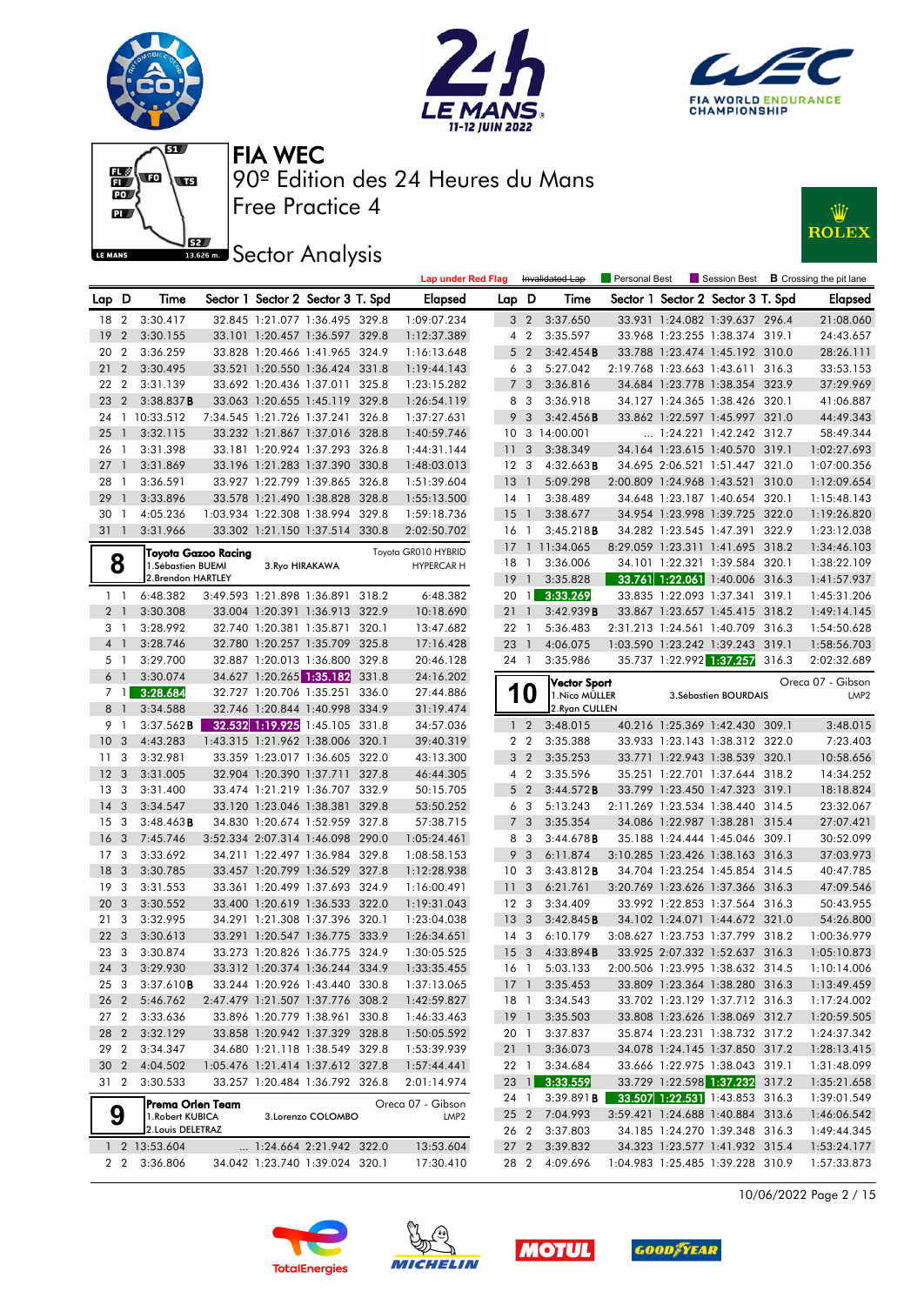







# **J**<br>**Bases Sector Analysis**



|                 |                |                                 |                              |                 |                                   |       | <b>Lap under Red Flag</b>                  |                 |                | Invalidated Lap                       | <b>Personal Best</b>         |              | Session Best                      | <b>B</b> Crossing the pit lane |
|-----------------|----------------|---------------------------------|------------------------------|-----------------|-----------------------------------|-------|--------------------------------------------|-----------------|----------------|---------------------------------------|------------------------------|--------------|-----------------------------------|--------------------------------|
| Lap D           |                | Time                            |                              |                 | Sector 1 Sector 2 Sector 3 T. Spd |       | Elapsed                                    | Lap D           |                | Time                                  |                              |              | Sector 1 Sector 2 Sector 3 T. Spd | Elapsed                        |
| 29 <sub>2</sub> |                | 3:36.907                        |                              |                 | 34.133 1:23.515 1:39.259 313.6    |       | 2:01:10.780                                |                 |                |                                       | <b>United Autosports USA</b> |              |                                   | Oreca 07 - Gibson              |
| 21              |                | <b>AF Corse</b><br>1.Simon MANN |                              | 3.Toni VILANDER |                                   |       | Ferrari 488 GTE Evo<br>LMGTE Am            |                 | 23             | 1. Alexander LYNN<br>2. Oliver JARVIS |                              |              | 3. Joshua PIERSON                 | LMP <sub>2</sub>               |
|                 |                | 2. Christoph ULRICH             |                              |                 |                                   |       |                                            |                 |                | 1 1 11:23.487                         |                              |              | 8:21.846 1:23.433 1:38.208 316.3  | 11:23.487                      |
|                 |                | 1 2 10:34.781                   |                              |                 | 7:09.014 1:33.944 1:51.823 286.2  |       | 10:34.781                                  |                 | $2 \mid$       | 3:32.226                              |                              |              | 33.447 1:22.342 1:36.437 319.1    | 14:55.713                      |
| 2 <sub>2</sub>  |                | 4:01.250                        |                              |                 | 37.860 1:32.974 1:50.416 287.7    |       | 14:36.031                                  |                 | 3 1            | 3:38.990                              |                              |              | 33.540 1:22.648 1:42.802 318.2    | 18:34.703                      |
| 3 <sub>2</sub>  |                | 4:04.346                        |                              |                 | 38.500 1:32.798 1:53.048 289.3    |       | 18:40.377                                  |                 | 4 1            | 3:33.339                              |                              |              | 33.293 1:22.376 1:37.670 321.0    | 22:08.042                      |
| $4\quad2$       |                | 4:00.562                        |                              |                 | 37.950 1:32.130 1:50.482 289.3    |       | 22:40.939                                  |                 | 5 1            | 3:35.748                              |                              |              | 35.323 1:23.433 1:36.992 319.1    | 25:43.790                      |
| 5 <sub>2</sub>  |                | 4:03.445                        |                              |                 | 38.814 1:33.286 1:51.345 276.7    |       | 26:44.384                                  |                 | 6 <sup>1</sup> | 3:35.682                              |                              |              | 33.670 1:23.755 1:38.257 305.6    | 29:19.472                      |
| 6 <sub>2</sub>  |                | 4:03.159                        |                              |                 | 37.977 1:32.494 1:52.688 288.5    |       | 30:47.543                                  |                 | 7 1            | 3:37.793                              |                              |              | 33.787 1:22.576 1:41.430 319.1    | 32:57.265                      |
| 7 <sub>2</sub>  |                | 4:02.448                        |                              |                 | 37.855 1:32.823 1:51.770 286.9    |       | 34:49.991                                  |                 | 8 1            | 3:32.949                              |                              |              | 33.490 1:22.369 1:37.090 317.2    | 36:30.214                      |
| 8 2             |                | 4:06.304                        |                              |                 | 40.091 1:34.417 1:51.796 279.5    |       | 38:56.295                                  |                 | 9 1            | 3:40.915B                             |                              |              | 33.834 1:22.288 1:44.793 318.2    | 40:11.129                      |
| 9 <sub>2</sub>  |                | $4:07.576$ B                    |                              |                 | 38.078 1:32.435 1:57.063 290.0    |       | 43:03.871                                  | 10 <sub>2</sub> |                | 4:51.695                              |                              |              | 1:47.817 1:24.700 1:39.178 317.2  | 45:02.824                      |
| 10 <sub>3</sub> |                | 5:15.594                        |                              |                 | 1:52.075 1:32.754 1:50.765 286.2  |       | 48:19.465                                  | 11 <sub>2</sub> |                | 3:35.779                              |                              |              | 34.172 1:23.311 1:38.296 317.2    | 48:38.603                      |
| 11 <sub>3</sub> |                | 3:57.550                        |                              |                 | 37.379 1:31.646 1:48.525 289.3    |       | 52:17.015                                  | 12 <sub>2</sub> |                | 3:37.190                              |                              |              | 34.358 1:23.245 1:39.587 318.2    | 52:15.793                      |
| $12 \quad 3$    |                | 3:56.936                        |                              |                 | 37.231 1:31.441 1:48.264 290.0    |       | 56:13.951                                  | 13 2            |                | 3:37.349                              |                              |              | 33.922 1:23.652 1:39.775 320.1    | 55:53.142                      |
| 13 <sub>3</sub> |                | 3:57.261                        |                              |                 | 37.405 1:31.700 1:48.156          | 287.7 | 1:00:11.212                                | $14 \quad 2$    |                | 3:36.714                              |                              |              | 34.937 1:23.339 1:38.438 316.3    | 59:29.856                      |
| $14 \quad 3$    |                | 4:45.178B                       |                              |                 | 37.404 2:05.483 2:02.291 290.8    |       | 1:04:56.390                                | 15 <sub>2</sub> |                | 3:35.304                              |                              |              | 33.869 1:23.295 1:38.140 320.1    | 1:03:05.160                    |
| $15-1$          |                | 5:40.205                        |                              |                 | 2:13.948 1:34.422 1:51.835 286.9  |       | 1:10:36.595                                | 16 <sub>2</sub> |                | 4:05.629                              |                              |              | 34.491 1:49.224 1:41.914 318.2    | 1:07:10.789                    |
| 16 <sub>1</sub> |                | 4:02.864                        |                              |                 | 38.398 1:33.440 1:51.026 287.7    |       | 1:14:39.459                                | 17 <sub>2</sub> |                | 3:37.082                              |                              |              | 34.205 1:24.426 1:38.451 318.2    | 1:10:47.871                    |
| $17-1$          |                | 4:04.648                        |                              |                 | 37.849 1:33.415 1:53.384 286.2    |       | 1:18:44.107                                | 18              | $\overline{2}$ | 4:07.441B                             |                              |              | 34.475 1:24.503 2:08.463 298.8    | 1:14:55.312                    |
| 18              | $\overline{1}$ | 4:00.705                        |                              |                 | 37.906 1:32.623 1:50.176 289.3    |       | 1:22:44.812                                | $19-1$          |                | 7:08.944                              |                              |              | 4:04.903 1:24.569 1:39.472 314.5  | 1:22:04.256                    |
| $19-1$          |                | 4:03.139                        |                              |                 | 38.064 1:33.173 1:51.902 288.5    |       | 1:26:47.951                                | 20 <sub>1</sub> |                | 3:36.683                              |                              |              | 34.058 1:24.062 1:38.563 313.6    | 1:25:40.939                    |
| 20              | $\overline{1}$ | 3:59.661                        |                              |                 | 37.758 1:32.454 1:49.449 288.5    |       | 1:30:47.612                                | 21 1            |                | 3:39.196                              |                              |              | 34.179 1:24.246 1:40.771 308.2    | 1:29:20.135                    |
| 21              | $\overline{1}$ | 3:57.970                        |                              |                 | 37.348 1:31.791 1:48.831 290.0    |       | 1:34:45.582                                | $22 \quad 1$    |                | 3:44.227B                             |                              |              | 34.237 1:23.817 1:46.173 309.1    | 1:33:04.362                    |
| $22 \quad 1$    |                | 4:00.748                        |                              |                 | 37.399 1:32.149 1:51.200 290.0    |       | 1:38:46.330                                | 23 1            |                | 9:11.719                              |                              |              | 6:08.974 1:23.905 1:38.840 316.3  | 1:42:16.081                    |
| 23 1            |                | 3:58.666                        |                              |                 | 37.450 1:31.769 1:49.447 289.3    |       | 1:42:44.996                                | 24 1            |                | 3:35.090                              |                              |              | 33.740 1:23.161 1:38.189 303.9    | 1:45:51.171                    |
| 24 1            |                | 4:01.856                        |                              |                 | 37.403 1:33.015 1:51.438 292.4    |       | 1:46:46.852                                | 25 1            |                | $3:44.004$ <b>B</b>                   |                              |              | 34.446 1:24.534 1:45.024 316.3    | 1:49:35.175                    |
| $25 \quad 1$    |                | 3:59.790                        |                              |                 | 37.434 1:32.821 1:49.535 288.5    |       | 1:50:46.642                                | 26 1            |                | 4:56.117                              |                              |              | 1:52.178 1:23.465 1:40.474 320.1  | 1:54:31.292                    |
| 26 <sub>1</sub> |                | 4:01.845                        |                              |                 | 37.864 1:32.381 1:51.600 289.3    |       | 1:54:48.487                                | $27-1$          |                | 4:09.326                              |                              |              | 1:05.039 1:24.198 1:40.089 315.4  | 1:58:40.618                    |
| $27-1$          |                | 4:29.998                        |                              |                 | 1:06.026 1:33.209 1:50.763 288.5  |       | 1:59:18.485                                | 28 1            |                | 3:34.777                              |                              |              | 33.535 1:22.634 1:38.608 319.1    | 2:02:15.395                    |
| 28 1            |                | 3:58.546                        |                              |                 | 37.415 1:32.038 1:49.093 289.3    |       | 2:03:17.031                                |                 |                | Nielsen Racing                        |                              |              |                                   | Oreca 07 - Gibson              |
|                 |                |                                 | <b>United Autosports USA</b> |                 |                                   |       | Oreca 07 - Gibson                          |                 | 24             | 1.Rodrigo SALES                       |                              | 3.Ben HANLEY |                                   | LMP2 P/A                       |
| 22              |                | 1. Philip HANSON                |                              | 3. Will OWEN    |                                   |       | LMP <sub>2</sub>                           |                 |                | 2. Matthew BELL                       |                              |              |                                   |                                |
|                 |                |                                 | 2. Filipe ALBUQUERQUE        |                 |                                   |       |                                            |                 | $1\quad$       | 4:24.446B                             |                              |              | 57.534 1:29.354 1:57.558 310.0    | 4:24.446                       |
|                 |                | 1 3 39:42.616                   |                              |                 | $\ldots$ 1:24.764 1:38.849 312.7  |       | 39:42.616                                  |                 | 2 <sub>1</sub> | 4:38.519                              |                              |              | 1:23.582 1:27.372 1:47.565 315.4  | 9:02.965                       |
| 2 <sub>3</sub>  |                | 3:38.008                        |                              |                 | 34.688 1:24.156 1:39.164 322.0    |       | 43:20.624                                  |                 | 3 1            | 3:48.758                              |                              |              | 36.509 1:26.805 1:45.444 315.4    | 12:51.723                      |
| 3 <sub>3</sub>  |                | 3:34.179                        |                              |                 | 33.746 1:22.851 1:37.582 318.2    |       | 46:54.803                                  |                 | 4 <sup>1</sup> | 3:50.653                              |                              |              | 35.603 1:26.487 1:48.563 318.2    | 16:42.376                      |
| $4 \quad 3$     |                | 3:33.564                        |                              |                 | 33.674 1:22.493 1:37.397 322.0    |       | 50:28.367                                  |                 | 5 1            | 3:55.784B                             |                              |              | 36.442 1:26.516 1:52.826 314.5    | 20:38.160                      |
| 5 3             |                | 3:35.715                        |                              |                 | 34.560 1:23.188 1:37.967 319.1    |       | 54:04.082                                  |                 | 6 <sub>2</sub> | 5:12.900                              |                              |              | 2:06.104 1:25.888 1:40.908 313.6  | 25:51.060                      |
| 6 3             |                | 3:33.828                        |                              |                 | 33.848 1:22.570 1:37.410 323.9    |       | 57:37.910                                  |                 | 7 <sub>2</sub> | 3:40.584                              |                              |              | 34.858 1:24.038 1:41.688 319.1    | 29:31.644                      |
|                 |                | 7 3 3:35.675                    |                              |                 | 34.051 1:22.535 1:39.089 319.1    |       | 1:01:13.585                                |                 |                | 8 2 3:40.859                          |                              |              | 35.980 1:24.763 1:40.116 316.3    | 33:12.503                      |
|                 |                | 8 3 4:33.497 <b>B</b>           |                              |                 | 33.881 2:05.900 1:53.716 322.9    |       | 1:05:47.082                                |                 |                | 9 2 3:39.421                          |                              |              | 34.783 1:24.309 1:40.329 317.2    | 36:51.924                      |
|                 |                | 9 1 4:40.679                    |                              |                 | 1:35.256 1:24.573 1:40.850 316.3  |       | 1:10:27.761                                |                 |                | 10 2 3:38.374                         |                              |              | 34.742 1:24.136 1:39.496 314.5    | 40:30.298                      |
|                 |                | 10 1 3:44.865 <b>B</b>          |                              |                 | 33.925 1:24.063 1:46.877 315.4    |       | 1:14:12.626                                |                 |                | 11 2 3:39.950                         |                              |              | 35.319 1:24.664 1:39.967 316.3    | 44:10.248                      |
|                 |                | 11 1 21:38.330                  |                              |                 | 1:23.623 1:39.073 318.2           |       | 1:35:50.956                                |                 |                | 12 2 3:37.822                         |                              |              | 34.439 1:23.878 1:39.505 315.4    | 47:48.070                      |
|                 |                | 12 1 3:34.873                   |                              |                 | 33.873 1:22.529 1:38.471 319.1    |       | 1:39:25.829                                |                 |                | 13 2 3:39.361                         |                              |              | 35.383 1:23.774 1:40.204 319.1    | 51:27.431                      |
|                 |                | 13 1 3:35.907                   |                              |                 | 35.003 1:23.101 1:37.803 319.1    |       | 1:43:01.736                                |                 |                | 14 2 3:45.065 <b>B</b>                |                              |              | 34.349 1:23.629 1:47.087 316.3    | 55:12.496                      |
|                 |                | 14 1 3:43.110                   |                              |                 | 35.051 1:23.935 1:44.124 320.1    |       | 1:46:44.846                                |                 |                | 15 2 21:05.356                        |                              |              | 1:25.459 1:40.372 312.7           | 1:16:17.852                    |
|                 |                | 15 1 3:33.546                   |                              |                 | 33.660 1:22.409 1:37.477 322.0    |       | 1:50:18.392                                |                 |                | 16 2 3:39.084                         |                              |              | 34.529 1:24.330 1:40.225 316.3    | 1:19:56.936                    |
|                 |                | 16 1 3:40.277 <b>B</b>          |                              |                 | 33.590 1:21.891 1:44.796 320.1    |       | 1:53:58.669                                |                 |                | 17 2 3:38.569                         |                              |              | 34.448 1:23.907 1:40.214 315.4    | 1:23:35.505                    |
|                 |                | 17 2 4:52.022                   |                              |                 | 1:46.177 1:24.387 1:41.458 305.6  |       | 1:58:50.691                                |                 |                | 18 2 3:40.008                         |                              |              | 35.024 1:23.865 1:41.119 315.4    | 1:27:15.513                    |
|                 |                | 18 2 3:33.770                   |                              |                 |                                   |       | 33.686 1:22.582 1:37.502 320.1 2:02:24.461 |                 |                | 19 2 3:46.050 <b>B</b>                |                              |              | 34.383 1:23.631 1:48.036 315.4    | 1:31:01.563                    |

10/06/2022 Page 3 / 15







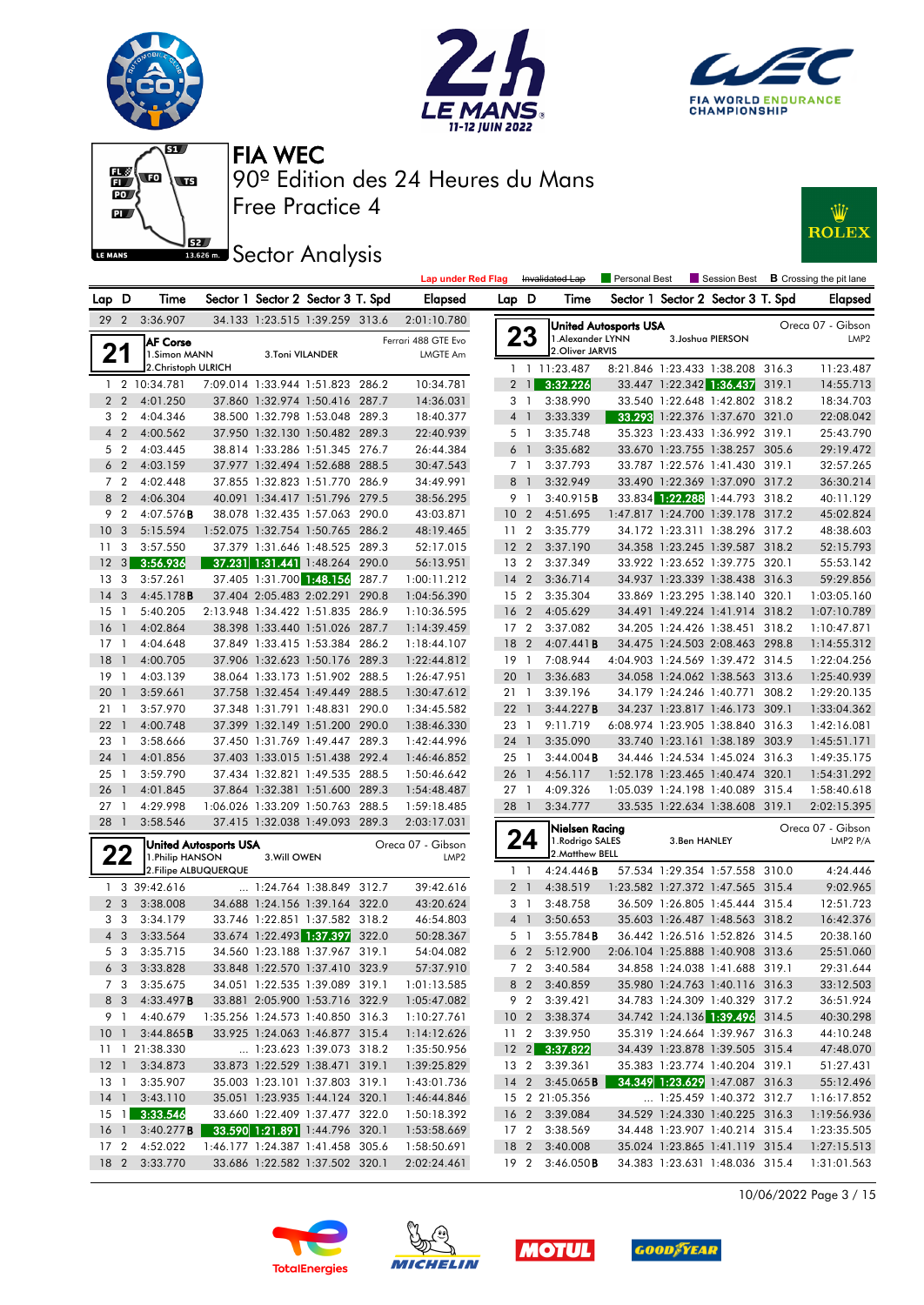







# **JEZ Sector Analysis**



|                             |                        |                                                                    |                      |       | <b>Lap under Red Flag</b> |                                  |                                  | Invalidated Lap              | Personal Best |                            | Session Best                                                       |       | <b>B</b> Crossing the pit lane        |
|-----------------------------|------------------------|--------------------------------------------------------------------|----------------------|-------|---------------------------|----------------------------------|----------------------------------|------------------------------|---------------|----------------------------|--------------------------------------------------------------------|-------|---------------------------------------|
| Lap D                       | Time                   | Sector 1 Sector 2 Sector 3 T. Spd                                  |                      |       | Elapsed                   | Lap D                            |                                  | Time                         |               |                            | Sector 1 Sector 2 Sector 3 T. Spd                                  |       | <b>Elapsed</b>                        |
|                             | <b>CD Sport</b>        |                                                                    |                      |       | Ligier JSP217 - Gibson    | $\overline{4}$                   | $\overline{2}$                   | 3:39.766                     |               |                            | 35.294 1:23.715 1:40.757 317.2                                     |       | 56:49.581                             |
| 27                          | 1. Christophe CRESP    | 3. Steven PALETTE                                                  |                      |       | LMP2 P/A                  | 5 <sub>2</sub>                   |                                  | 3:38.616                     |               |                            | 34.742 1:23.537 1:40.337 320.1                                     |       | 1:00:28.197                           |
|                             | 2. Michael JENSEN      |                                                                    |                      |       |                           | 6 <sub>2</sub>                   |                                  | 4:41.397B                    |               |                            | 34.304 2:10.033 1:57.060 318.2                                     |       | 1:05:09.594                           |
|                             | $1 \quad 3:17:53.672$  | 2:03.122 2:16.530 188.8                                            |                      |       | 1:17:53.672               | 7 <sub>3</sub>                   |                                  | 6:01.799                     |               |                            | 2:53.383 1:25.699 1:42.717 238.3                                   |       | 1:11:11.393                           |
| 2 <sub>3</sub>              | 4:19.713               | 40.417 1:41.800 1:57.496 208.8                                     |                      |       | 1:22:13.385               | 8                                | $\overline{\mathbf{3}}$          | 3:43.054                     |               |                            | 36.296 1:26.296 1:40.462 315.4                                     |       | 1:14:54.447                           |
| 3<br>- 3                    | 4:04.386B              | 37.330 1:28.451 1:58.605                                           |                      | 293.2 | 1:26:17.771               | 9                                | - 3                              | 3:40.881                     |               |                            | 35.060 1:24.064 1:41.757 319.1                                     |       | 1:18:35.328                           |
| 4 <sup>2</sup>              | 6:43.517               | 3:25.735 1:28.981 1:48.801                                         |                      | 307.3 | 1:33:01.288               | 10 <sub>3</sub>                  |                                  | 3:38.321                     |               |                            | 34.700 1:23.859 1:39.762 312.7                                     |       | 1:22:13.649                           |
| 5 <sub>2</sub>              | 3:52.732               | 36.759 1:28.344 1:47.629                                           |                      | 308.2 | 1:36:54.020               | 11                               | $\mathbf{3}$                     | 3:37.522                     |               |                            | 34.579 1:23.600 1:39.343 316.3                                     |       | 1:25:51.171                           |
| $6\quad2$                   | 3:51.009               | 36.387 1:28.268 1:46.354                                           |                      | 309.1 | 1:40:45.029               | 12                               | $\overline{\mathbf{3}}$          | 3:44.894B                    |               |                            | 34.399 1:24.078 1:46.417 310.0                                     |       | 1:29:36.065                           |
| 7 <sub>2</sub>              | 3:51.725               | 36.016 1:28.970 1:46.739                                           |                      | 305.6 | 1:44:36.754               |                                  |                                  | 13 1 14:21.407               |               |                            | 1:25.797 1:43.806 320.1                                            |       | 1:43:57.472                           |
| 8<br>$\overline{2}$         | 3:56.349B              | 36.083 1:27.834 1:52.432 307.3                                     |                      |       | 1:48:33.103               | $14-1$                           |                                  | 3:36.038                     |               |                            | 34.261 1:23.369 1:38.408 317.2                                     |       | 1:47:33.510                           |
| 9<br>$\overline{1}$         | 5:57.608               | 2:38.779 1:28.820 1:50.009                                         |                      | 306.5 | 1:54:30.711               | $15-1$                           |                                  | 3:35.208                     |               |                            | 34.333 1:23.041 1:37.834                                           | 318.2 | 1:51:08.718                           |
| 10<br>-1                    | 4:24.217               | 1:05.959 1:28.090 1:50.168                                         |                      | 308.2 | 1:58:54.928               | 16                               | $\overline{1}$                   | 3:37.932                     |               | 34.825 1:23.696 1:39.411   |                                                                    | 320.1 | 1:54:46.650                           |
| 111                         | 3:53.697               | 38.298 1:28.102 1:47.297 307.3                                     |                      |       | 2:02:48.625               | $17-1$                           |                                  | 4:07.190                     |               | 1:04.088 1:22.891 1:40.211 |                                                                    | 319.1 | 1:58:53.840                           |
|                             | <b>JOTA</b>            |                                                                    |                      |       | Oreca 07 - Gibson         | 18                               | $\overline{1}$                   | 3:35.421                     |               |                            | 34.085 1:23.155 1:38.181 316.3                                     |       | 2:02:29.261                           |
| 28                          | 1. Oliver RASMUSSEN    |                                                                    | 3. Jonathan ABERDEIN |       | LMP <sub>2</sub>          |                                  |                                  | wrt                          |               |                            |                                                                    |       | Oreca 07 - Gibson                     |
|                             | 2.Edward JONES         |                                                                    |                      |       |                           | 31                               |                                  | 1.Sean GELAEL                |               | 3.René RAST                |                                                                    |       | LMP <sub>2</sub>                      |
| 1 <sub>3</sub>              | 3:49.784               | 41.385 1:24.595 1:43.804 313.6                                     |                      |       | 3:49.784                  |                                  |                                  | 2. Robin FRIJNS              |               |                            |                                                                    |       |                                       |
| 2 <sub>3</sub>              | 3:38.281               | 33.945 1:22.260 1:42.076 323.9                                     |                      |       | 7:28.065                  |                                  |                                  | 1 1 15:58.573                |               |                            | $\ldots$ 1:26.166 1:41.273 310.9                                   |       | 15:58.573                             |
| 3<br>$\lceil 3 \rceil$      | 3:32.588               | 33.279 1:21.985 1:37.324                                           |                      | 322.0 | 11:00.653                 | 2 <sub>1</sub>                   |                                  | 3:36.394                     |               |                            | 33.996 1:23.698 1:38.700 315.4                                     |       | 19:34.967                             |
| $4 \quad 3$                 | 3:36.135               | 34.789 1:24.072 1:37.274 319.1                                     |                      |       | 14:36.788                 | 3 1                              |                                  | 3:36.367                     |               |                            | 33.889 1:23.907 1:38.571 316.3                                     |       | 23:11.334                             |
| 5 <sub>3</sub>              | 3:34.936               | 33.383 1:21.906 1:39.647 322.9                                     |                      |       | 18:11.724                 | 4 <sup>1</sup>                   |                                  | 3:35.134                     |               |                            | 33.802 1:23.210 1:38.122 319.1                                     |       | 26:46.468                             |
| 6 <sub>3</sub>              | 3:35.424               | 34.414 1:23.162 1:37.848 322.9                                     |                      |       | 21:47.148                 | 5 1                              |                                  | 3:35.835                     |               |                            | 34.031 1:23.638 1:38.166 322.0                                     |       | 30:22.303                             |
| 7 <sub>3</sub>              | 3:38.053               | 33.963 1:22.483 1:41.607 324.9                                     |                      |       | 25:25.201                 | 6 <sup>1</sup>                   |                                  | 3:35.419                     |               |                            | 33.980 1:23.016 1:38.423 320.1                                     |       | 33:57.722                             |
| 8 3<br>9 3                  | 3:34.534               | 33.429 1:21.987 1:39.118 322.0                                     |                      |       | 28:59.735                 | 7 <sub>1</sub><br>8 <sup>1</sup> |                                  | 3:36.178                     |               |                            | 34.045 1:23.484 1:38.649 321.0                                     |       | 37:33.900                             |
| $\overline{1}$              | 3:42.157B<br>4:49.875  | 33.499 1:22.664 1:45.994 318.2                                     |                      |       | 32:41.892                 |                                  |                                  | 3:39.293                     |               |                            | 34.931 1:24.257 1:40.105 319.1                                     |       | 41:13.193                             |
| 10 <sup>°</sup><br>11<br>-1 | 3:40.247               | 1:45.592 1:24.987 1:39.296 322.0<br>34.389 1:24.111 1:41.747 321.0 |                      |       | 37:31.767<br>41:12.014    | 9<br>10 <sup>°</sup>             | $\overline{1}$<br>$\overline{2}$ | $3:42.604$ B<br>5:25.836     |               |                            | 34.188 1:23.226 1:45.190 322.0<br>2:20.676 1:25.658 1:39.502 314.5 |       | 44:55.797<br>50:21.633                |
| 12<br>$\overline{1}$        | 3:36.269               | 34.322 1:23.630 1:38.317 322.9                                     |                      |       | 44:48.283                 | 11 <sub>2</sub>                  |                                  | 3:36.375                     |               |                            | 34.837 1:23.154 1:38.384 317.2                                     |       | 53:58.008                             |
| 13<br>-1                    | 3:43.429B              | 34.151 1:22.627 1:46.651 322.0                                     |                      |       | 48:31.712                 | 12 <sub>2</sub>                  |                                  | 3:37.095                     |               |                            | 34.386 1:23.729 1:38.980 319.1                                     |       | 57:35.103                             |
| 14<br>$\overline{1}$        | 7:02.755               | 3:59.430 1:23.533 1:39.792 322.0                                   |                      |       | 55:34.467                 | 13 2                             |                                  | 3:45.484B                    |               |                            | 34.817 1:23.968 1:46.699 318.2                                     |       | 1:01:20.587                           |
| 15<br>-1                    | 3:36.003               | 34.399 1:23.373 1:38.231 314.5                                     |                      |       | 59:10.470                 | $14 \quad 2$                     |                                  | 6:20.693                     |               |                            | 3:17.393 1:23.964 1:39.336 315.4                                   |       | 1:07:41.280                           |
| 16<br>$\overline{1}$        | 3:35.623               | 34.209 1:22.561 1:38.853 323.9                                     |                      |       | 1:02:46.093               | 15 2                             |                                  | 3:36.133                     |               |                            | 34.307 1:23.242 1:38.584 322.0                                     |       | 1:11:17.413                           |
| 17<br>-1                    | 4:16.828               | 34.159 2:01.629 1:41.040 323.9                                     |                      |       | 1:07:02.921               | 16 <sub>2</sub>                  |                                  | 3:37.284                     |               |                            | 34.227 1:23.638 1:39.419 323.9                                     |       | 1:14:54.697                           |
| 18<br>$\overline{1}$        | 3:42.891B              | 34.852 1:23.829 1:44.210 321.0                                     |                      |       | 1:10:45.812               | 17 <sup>2</sup>                  |                                  | 3:47.392B                    |               |                            | 35.085 1:24.243 1:48.064 321.0                                     |       | 1:18:42.089                           |
| 19<br>$\overline{2}$        | 7:26.344               | 4:14.884 1:26.709 1:44.751 314.5                                   |                      |       | 1:18:12.156               | 18                               | $\overline{\mathbf{3}}$          | 5:53.826                     |               |                            | 2:46.924 1:24.796 1:42.106 316.3                                   |       | 1:24:35.915                           |
| 20<br>$\overline{2}$        | 3:36.857               | 34.195 1:23.439 1:39.223 321.0                                     |                      |       | 1:21:49.013               | 19                               | - 3                              | 3:47.097B                    |               |                            | 34.805 1:25.361 1:46.931 316.3                                     |       | 1:28:23.012                           |
| $\overline{2}$<br>21        | 3:37.457               | 33.961 1:22.972 1:40.524 322.9                                     |                      |       | 1:25:26.470               | 20 3                             |                                  | 4:20.361                     |               |                            | 1:18.722 1:23.500 1:38.139 319.1                                   |       | 1:32:43.373                           |
| 22<br>$\overline{2}$        | 3:37.525               | 34.733 1:23.504 1:39.288 324.9                                     |                      |       | 1:29:03.995               | 21                               | 3                                | 3:34.187                     |               |                            | 33.751 1:22.452 1:37.984                                           | 320.1 | 1:36:17.560                           |
| 23 2                        | 3:35.070               | 33.950 1:22.791 1:38.329 321.0                                     |                      |       | 1:32:39.065               | 22 3                             |                                  | 3:35.675                     |               |                            | 33.774 1:23.066 1:38.835 322.9                                     |       | 1:39:53.235                           |
| 24 2                        | 3:36.070               | 33.868 1:23.873 1:38.329 323.9                                     |                      |       | 1:36:15.135               | 23 3                             |                                  | $3:39.685$ <b>B</b>          |               |                            | 33.716 1:22.344 1:43.625 320.1                                     |       | 1:43:32.920                           |
| 25 2                        | 3:42.981B              | 34.210 1:23.014 1:45.757 324.9                                     |                      |       | 1:39:58.116               | 24 1                             |                                  | 5:14.239                     |               |                            | 2:09.658 1:25.375 1:39.206 305.6                                   |       | 1:48:47.159                           |
| 26 2                        | 7:05.398               | 4:00.288 1:25.664 1:39.446 303.0                                   |                      |       | 1:47:03.514               | 25 1                             |                                  | 3:34.935                     |               |                            | 33.950 1:22.908 1:38.077 320.1                                     |       | 1:52:22.094                           |
| 27 2                        | 3:38.016               | 33.962 1:23.029 1:41.025 321.0                                     |                      |       | 1:50:41.530               | 26 1                             |                                  | 3:42.152B                    |               |                            | 33.882 1:22.554 1:45.716 321.0                                     |       | 1:56:04.246                           |
| 28 2                        | 3:37.870               | 34.049 1:22.656 1:41.165 322.0                                     |                      |       | 1:54:19.400               |                                  |                                  |                              |               |                            |                                                                    |       |                                       |
| 29 2                        | 4:08.270               | 1:04.119 1:23.687 1:40.464 319.1                                   |                      |       | 1:58:27.670               |                                  | 32                               | Team WRT<br>1. Rolf INEICHEN |               |                            | 3. Dries VANTHOOR                                                  |       | Oreca 07 - Gibson<br>LMP <sub>2</sub> |
| 30 2                        | 3:35.251               | 34.066 1:22.725 1:38.460 320.1                                     |                      |       | 2:02:02.921               |                                  |                                  | 2. Mirko BORTOLOTTI          |               |                            |                                                                    |       |                                       |
|                             | Duaueine Team          |                                                                    |                      |       | Oreca 07 - Gibson         | 1 <sub>1</sub>                   |                                  | 4:14.316                     |               |                            | 1:02.634 1:27.983 1:43.699 300.5                                   |       | 4:14.316                              |
| <b>30</b>                   | 1. Richard BRADLEY     |                                                                    | 3. Reshad DE GERUS   |       | LMP <sub>2</sub>          |                                  | 2 <sub>1</sub>                   | 3:39.209                     |               |                            | 34.317 1:24.129 1:40.763 317.2                                     |       | 7:53.525                              |
|                             | 2.Guillermo ROJAS      |                                                                    |                      |       |                           |                                  | 3 1                              | 3:37.679                     |               |                            | 34.403 1:23.591 1:39.685 316.3                                     |       | 11:31.204                             |
|                             | 1 2 38:46.645 <b>B</b> | $\ldots$ 1:27.106 1:48.421 308.2                                   |                      |       | 38:46.645                 | 4 1                              |                                  | 3:37.647                     |               |                            | 34.413 1:23.531 1:39.703 316.3                                     |       | 15:08.851                             |
|                             | 2 2 10:45.895          | 7:40.435 1:25.002 1:40.458 317.2                                   |                      |       | 49:32.540                 | 5 1                              |                                  | 3:39.806                     |               |                            | 35.130 1:24.606 1:40.070 314.5                                     |       | 18:48.657                             |
|                             | 3 2 3:37.275           | 34.378 1:23.492 1:39.405 320.1                                     |                      |       | 53:09.815                 |                                  | 6 1                              | 3:37.316                     |               |                            | 34.128 1:23.751 1:39.437 322.0                                     |       | 22:25.973                             |

10/06/2022 Page 4 / 15







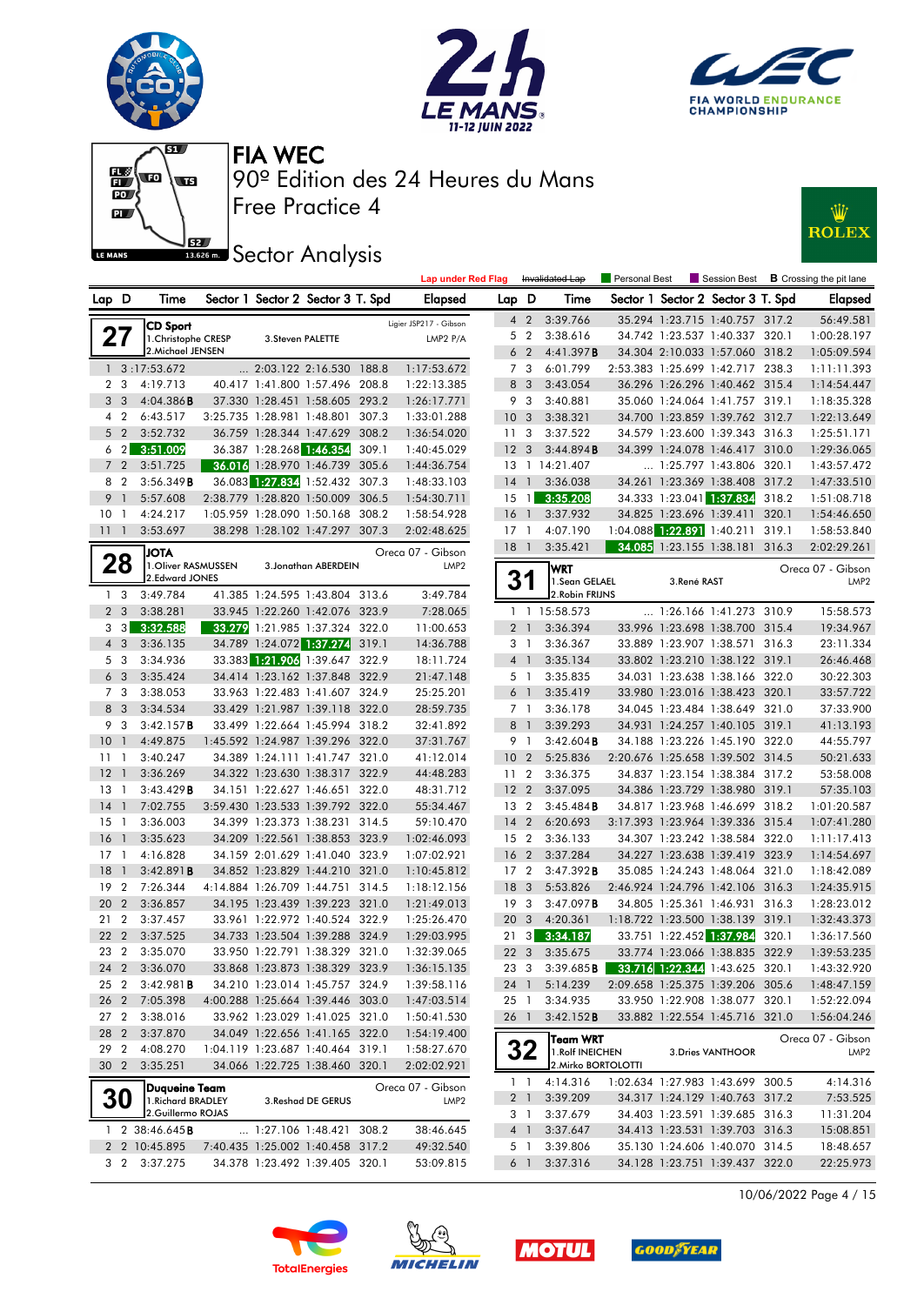











|                 |                          |                           |                                  |                                                                    |       | <b>Lap under Red Flag</b>  |                 |                                  | Invalidated Lap      | Personal Best | Session Best                                                     | <b>B</b> Crossing the pit lane |
|-----------------|--------------------------|---------------------------|----------------------------------|--------------------------------------------------------------------|-------|----------------------------|-----------------|----------------------------------|----------------------|---------------|------------------------------------------------------------------|--------------------------------|
| Lap D           |                          | Time                      |                                  | Sector 1 Sector 2 Sector 3 T. Spd                                  |       | <b>Elapsed</b>             | Lap D           |                                  | Time                 |               | Sector 1 Sector 2 Sector 3 T. Spd                                | <b>Elapsed</b>                 |
| 7 1             |                          | 3:36.619                  |                                  | 34.237 1:23.023 1:39.359 320.1                                     |       | 26:02.592                  |                 | $4 \mid$                         | 3:34.588             |               | 33.888 1:22.881 1:37.819 319.1                                   | 14:32.339                      |
| 8               | $\overline{1}$           | 3:38.488                  |                                  | 34.496 1:23.250 1:40.742 317.2                                     |       | 29:41.080                  |                 | 51                               | 3:43.635B            |               | 34.057 1:23.483 1:46.095 318.2                                   | 18:15.974                      |
| 9 1             |                          | $4:15.344$ <b>B</b>       |                                  | 37.680 1:28.478 2:09.186 318.2                                     |       | 33:56.424                  |                 | 6 <sub>3</sub>                   | 5:37.135             |               | 2:29.545 1:25.135 1:42.455 312.7                                 | 23:53.109                      |
| 10              | $\overline{1}$           | 4:44.160                  |                                  | 1:37.994 1:25.688 1:40.478 321.0                                   |       | 38:40.584                  |                 | 7 3                              | 3:41.712             |               | 35.017 1:24.858 1:41.837 314.5                                   | 27:34.821                      |
| 11              | $\overline{1}$           | 3:39.016                  |                                  | 34.521 1:24.157 1:40.338 319.1                                     |       | 42:19.600                  |                 | 8 3                              | 3:45.697             |               | 34.909 1:25.348 1:45.440 318.2                                   | 31:20.518                      |
| 12              | $\overline{\phantom{a}}$ | 3:42.277                  |                                  | 35.214 1:24.635 1:42.428 319.1                                     |       | 46:01.877                  |                 | 9 3                              | 3:44.819             |               | 35.934 1:26.610 1:42.275 313.6                                   | 35:05.337                      |
| 13              | $\overline{1}$           | 3:41.122                  |                                  | 35.780 1:24.581 1:40.761 316.3                                     |       | 49:42.999                  | 10 <sub>3</sub> |                                  | 3:43.918             |               | 34.998 1:25.128 1:43.792 317.2                                   | 38:49.255                      |
| 14              | $\overline{1}$           | 3:37.166                  |                                  | 34.432 1:23.566 1:39.168 318.2                                     |       | 53:20.165                  | 11 <sub>3</sub> |                                  | 3:42.306             |               | 35.125 1:24.903 1:42.278 314.5                                   | 42:31.561                      |
| $15-1$          |                          | 3:41.058                  |                                  | 34.410 1:23.674 1:42.974 321.0                                     |       | 57:01.223                  | 12 <sup>3</sup> |                                  | 3:41.049             |               | 35.131 1:24.517 1:41.401 319.1                                   | 46:12.610                      |
| 16              | $\overline{1}$           | 3:39.870                  |                                  | 34.807 1:23.831 1:41.232 321.0                                     |       | 1:00:41.093                | 13              | - 3                              | 3:41.616             |               | 34.784 1:24.362 1:42.470 319.1                                   | 49:54.226                      |
| 17              | $\overline{1}$           | 4:28.499                  |                                  | 34.631 2:06.652 1:47.216 319.1                                     |       | 1:05:09.592                | $14 \quad 3$    |                                  | 3:48.229B            |               | 34.878 1:24.549 1:48.802 318.2                                   | 53:42.455                      |
| 18              | $\overline{1}$           | 3:46.932B                 |                                  | 34.291 1:25.304 1:47.337 314.5                                     |       | 1:08:56.524                | 15 <sub>2</sub> |                                  | 5:21.500             |               | 2:14.885 1:25.319 1:41.296 312.7                                 | 59:03.955                      |
| 19              | $\overline{2}$           | 4:59.612B                 | 1:42.831 1:24.139 1:52.642 314.5 |                                                                    |       | 1:13:56.136                | 16              | $\overline{2}$                   | 3:42.803             |               | 35.247 1:25.211 1:42.345 314.5                                   | 1:02:46.758                    |
| 20              | $\overline{2}$           | 4:38.244                  |                                  | 1:32.749 1:23.931 1:41.564 320.1                                   |       | 1:18:34.380                | 17 <sub>2</sub> |                                  | 4:20.963             |               | 34.775 2:01.785 1:44.403 317.2                                   | 1:07:07.721                    |
| 21              | $\overline{2}$           | 3:36.313                  |                                  | 34.072 1:22.748 1:39.493 318.2                                     |       | 1:22:10.693                | 18              | $\overline{2}$                   | 3:39.558             |               | 35.360 1:23.968 1:40.230 317.2                                   | 1:10:47.279                    |
| 22              | 2                        | 3:33.681                  |                                  | 33.753 1:22.534 1:37.394                                           | 318.2 | 1:25:44.374                | 19 <sup>2</sup> |                                  | 3:40.430             |               | 34.753 1:25.224 1:40.453 313.6                                   | 1:14:27.709                    |
| 23              | $\overline{2}$           | 3:38.259                  |                                  | 34.019 1:22.674 1:41.566 321.0                                     |       | 1:29:22.633                | 20              | $\overline{2}$                   | 3:39.787             |               | 34.898 1:24.803 1:40.086 318.2                                   | 1:18:07.496                    |
| 24              | $\overline{2}$           | 3:38.846                  |                                  | 33.907 1:23.333 1:41.606 319.1                                     |       | 1:33:01.479                | 21 2            |                                  | 3:38.234             |               | 34.774 1:23.947 1:39.513 315.4                                   | 1:21:45.730                    |
| 25              | $\overline{2}$           | 3:34.606                  |                                  | 33.838 1:22.836 1:37.932 319.1                                     |       | 1:36:36.085                | 22 2            |                                  | 3:38.597             |               | 34.504 1:23.765 1:40.328 317.2                                   | 1:25:24.327                    |
| 26              | $\overline{2}$           | 3:51.109B                 |                                  | 34.201 1:22.632 1:54.276 319.1                                     |       | 1:40:27.194                | 23              | $\overline{2}$                   | $3:45.787$ <b>B</b>  |               | 35.124 1:24.555 1:46.108 314.5                                   | 1:29:10.114                    |
|                 |                          | 27 2 23:03.308B           |                                  | 1:31.529 1:49.974 247.6                                            |       | 2:03:30.502                | 24              | $\overline{1}$                   | 4:50.333             |               | 1:44.143 1:25.245 1:40.945 313.6                                 | 1:34:00.447                    |
|                 |                          | Inter Europol Competition |                                  |                                                                    |       | Oreca 07 - Gibson          | 25 1            |                                  | 3:40.750             |               | 35.502 1:24.941 1:40.307 304.7                                   | 1:37:41.197                    |
|                 | 34                       | 1. Jakub SMIECHOWSKI      |                                  | 3.Esteban GUTIERREZ                                                |       | LMP <sub>2</sub>           | 26 1            |                                  | 3:39.216             |               | 34.574 1:24.771 1:39.871 318.2                                   | 1:41:20.413                    |
|                 |                          | 2. Alex BRUNDLE           |                                  |                                                                    |       |                            | 27 <sub>1</sub> |                                  | 3:39.611             |               | 34.686 1:24.926 1:39.999 313.6                                   | 1:45:00.024                    |
|                 |                          | 1 3 32:57.187             |                                  | 1:26.681 1:43.418 311.8                                            |       | 32:57.187                  | 28              | $\overline{1}$                   | 3:39.069             |               | 34.554 1:24.373 1:40.142 313.6                                   | 1:48:39.093                    |
|                 | 2 3                      | 3:38.118                  |                                  | 34.715 1:24.373 1:39.030 312.7                                     |       | 36:35.305                  | 29 1            |                                  | 3:37.314             |               | 34.233 1:23.857 1:39.224 314.5                                   | 1:52:16.407                    |
| 3 <sub>3</sub>  |                          | 3:36.975                  |                                  | 34.133 1:23.269 1:39.573 316.3                                     |       | 40:12.280                  | 30              | $\overline{1}$                   | 3:45.360B            |               | 34.281 1:24.265 1:46.814 314.5                                   | 1:56:01.767                    |
|                 | 4 3                      | 3:36.688                  |                                  | 34.388 1:23.387 1:38.913 313.6                                     |       | 43:48.968                  |                 |                                  | Alpine ELF Team      |               |                                                                  | Alpine A480 - Gibson           |
| 5 <sup>3</sup>  |                          | 3:42.087B                 |                                  | 34.047 1:23.601 1:44.439 317.2                                     |       | 47:31.055                  |                 | <b>36</b>                        | 1. André NEGRÃO      |               | 3. Matthieu VAXIVIERE                                            | <b>HYPERCAR</b>                |
|                 | 6 <sub>2</sub>           | 4:50.772                  |                                  | 1:44.392 1:25.044 1:41.336 314.5                                   |       | 52:21.827                  |                 |                                  | 2. Nicolas LAPIERRE  |               |                                                                  |                                |
|                 | 72                       | 3:35.927                  |                                  | 34.587 1:23.142 1:38.198 316.3                                     |       | 55:57.754                  |                 | $1\quad1$                        | 20:39.027            |               | $\ldots$ 1:24.198 1:37.983 316.3                                 | 20:39.027                      |
| 8 2             |                          | 3:42.817                  |                                  | 34.928 1:25.610 1:42.279 317.2                                     |       | 59:40.571                  | 2 <sub>1</sub>  |                                  | 3:31.749             |               | 33.893 1:21.714 1:36.142 323.9                                   | 24:10.776                      |
| 9               | $\overline{2}$           | 3:44.550B                 |                                  | 34.052 1:23.628 1:46.870 315.4                                     |       | 1:03:25.121                |                 | 31                               | 3:31.681             |               | 33.615 1:21.987 1:36.079 322.9                                   | 27:42.457                      |
| 10 <sub>1</sub> |                          | 5:50.097                  |                                  | 2:38.450 1:28.397 1:43.250 260.7<br>36.162 1:26.095 1:44.925 282.5 |       | 1:09:15.218                |                 | 4 <sup>1</sup>                   | 3:32.724             |               | 33.256 1:21.245 1:38.223 326.8                                   | 31:15.181                      |
| 11<br>$12-1$    | $\overline{1}$           | 3:47.182                  |                                  | 35.230 1:25.042 1:41.437 313.6                                     |       | 1:13:02.400                | 6               | 5 <sub>1</sub><br>$\overline{1}$ | 3:32.440             |               | 33.248 1:21.282 1:37.910 325.8<br>33.675 1:21.966 1:36.580 324.9 | 34:47.621                      |
| 13              | $\overline{1}$           | 3:41.709<br>3:40.327      |                                  | 34.925 1:24.461 1:40.941 313.6                                     |       | 1:16:44.109<br>1:20:24.436 |                 |                                  | 3:32.221<br>3:31.736 |               | 33.543 1:21.534 1:36.659 324.9                                   | 38:19.842<br>41:51.578         |
| 14              | $\overline{1}$           | 3:46.115B                 |                                  | 34.711 1:23.977 1:47.427 314.5                                     |       | 1:24:10.551                |                 | 7 1<br>8 <sup>1</sup>            | 3:34.054             |               | 33.248 1:24.007 1:36.799 327.8                                   | 45:25.632                      |
| 15              | $\overline{2}$           | 5:00.077                  |                                  | 1:49.976 1:28.116 1:41.985 310.0                                   |       | 1:29:10.628                | 9               | $\overline{1}$                   | 3:31.452             |               | 33.478 1:21.692 1:36.282 328.8                                   | 48:57.084                      |
| 16 2            |                          | 3:42.453                  |                                  | 34.557 1:25.308 1:42.588 315.4                                     |       | 1:32:53.081                | 10 <sub>1</sub> |                                  | 3:34.373             |               | 33.657 1:21.589 1:39.127 326.8                                   | 52:31.457                      |
| 17 <sub>2</sub> |                          | 3:35.967                  |                                  | 34.172 1:22.959 1:38.836 314.5                                     |       | 1:36:29.048                |                 | 111                              | 3:34.089             |               | 33.815 1:22.098 1:38.176 328.8                                   | 56:05.546                      |
| 18 2            |                          | 3:46.500                  |                                  | 33.927 1:23.666 1:48.907 315.4                                     |       | 1:40:15.548                |                 |                                  | 12 1 3:31.039        |               | 33.360 1:21.828 1:35.851 329.8                                   | 59:36.585                      |
| 19 <sup>2</sup> |                          | 3:45.613B                 |                                  | 34.011 1:23.308 1:48.294 317.2                                     |       | 1:44:01.161                | $13-1$          |                                  | 3:45.388B            |               | 33.370 1:25.979 1:46.039 236.7                                   | 1:03:21.973                    |
| 20 3            |                          | 5:00.992                  |                                  | 1:58.383 1:23.658 1:38.951 313.6                                   |       | 1:49:02.153                | $14 \quad 3$    |                                  | 6:56.407             |               | 3:53.071 1:23.995 1:39.341 322.9                                 | 1:10:18.380                    |
| 21 3            |                          | 3:36.631                  |                                  | 34.067 1:23.162 1:39.402 313.6                                     |       | 1:52:38.784                | 15 3            |                                  | 3:35.085             |               | 33.863 1:22.455 1:38.767 315.4                                   | 1:13:53.465                    |
| 22 3            |                          | 4:00.444                  |                                  | 51.880 1:26.258 1:42.306 312.7                                     |       | 1:56:39.228                | 16 <sub>3</sub> |                                  | 3:33.589             |               | 33.625 1:22.290 1:37.674 324.9                                   | 1:17:27.054                    |
| 23 3            |                          | 3:42.079                  |                                  | 41.399 1:22.892 1:37.788 313.6                                     |       | 2:00:21.307                | 17 3            |                                  | 3:33.123             |               | 33.661 1:22.624 1:36.838 316.3                                   | 1:21:00.177                    |
|                 |                          |                           |                                  |                                                                    |       |                            | 18 <sup>3</sup> |                                  | 3:36.115             |               | 34.235 1:22.590 1:39.290 318.2                                   | 1:24:36.292                    |
|                 | 35                       | Ultimate                  | 1. Jean-Baptiste LAHAYE          | 3. François HERIAU                                                 |       | Oreca 07 - Gibson          | 19 <sub>3</sub> |                                  | 3:35.435             |               | 34.681 1:23.023 1:37.731 322.0                                   | 1:28:11.727                    |
|                 |                          | 2. Matthieu LAHAYE        |                                  |                                                                    |       | LMP2 P/A                   | 20 <sub>3</sub> |                                  | 3:32.150             |               | 33.604 1:22.086 1:36.460 323.9                                   | 1:31:43.877                    |
| 1 <sub>1</sub>  |                          | 3:46.203                  |                                  | 39.662 1:25.348 1:41.193 305.6                                     |       | 3:46.203                   | 21 3            |                                  | 3:32.297             |               | 33.396 1:21.771 1:37.130 326.8                                   | 1:35:16.174                    |
| 2 1             |                          | 3:35.946                  |                                  | 34.518 1:23.304 1:38.124 322.0                                     |       | 7:22.149                   | 22 <sub>3</sub> |                                  | 3:31.086             |               | 33.287 1:21.784 1:36.015 311.8                                   | 1:38:47.260                    |
|                 | 31                       | 3:35.602                  |                                  | 33.969 1:23.116 1:38.517 318.2                                     |       | 10:57.751                  | 23 3            |                                  | 3:33.125             |               | 33.987 1:21.910 1:37.228 328.8                                   | 1:42:20.385                    |
|                 |                          |                           |                                  |                                                                    |       |                            |                 |                                  |                      |               |                                                                  |                                |

10/06/2022 Page 5 / 15







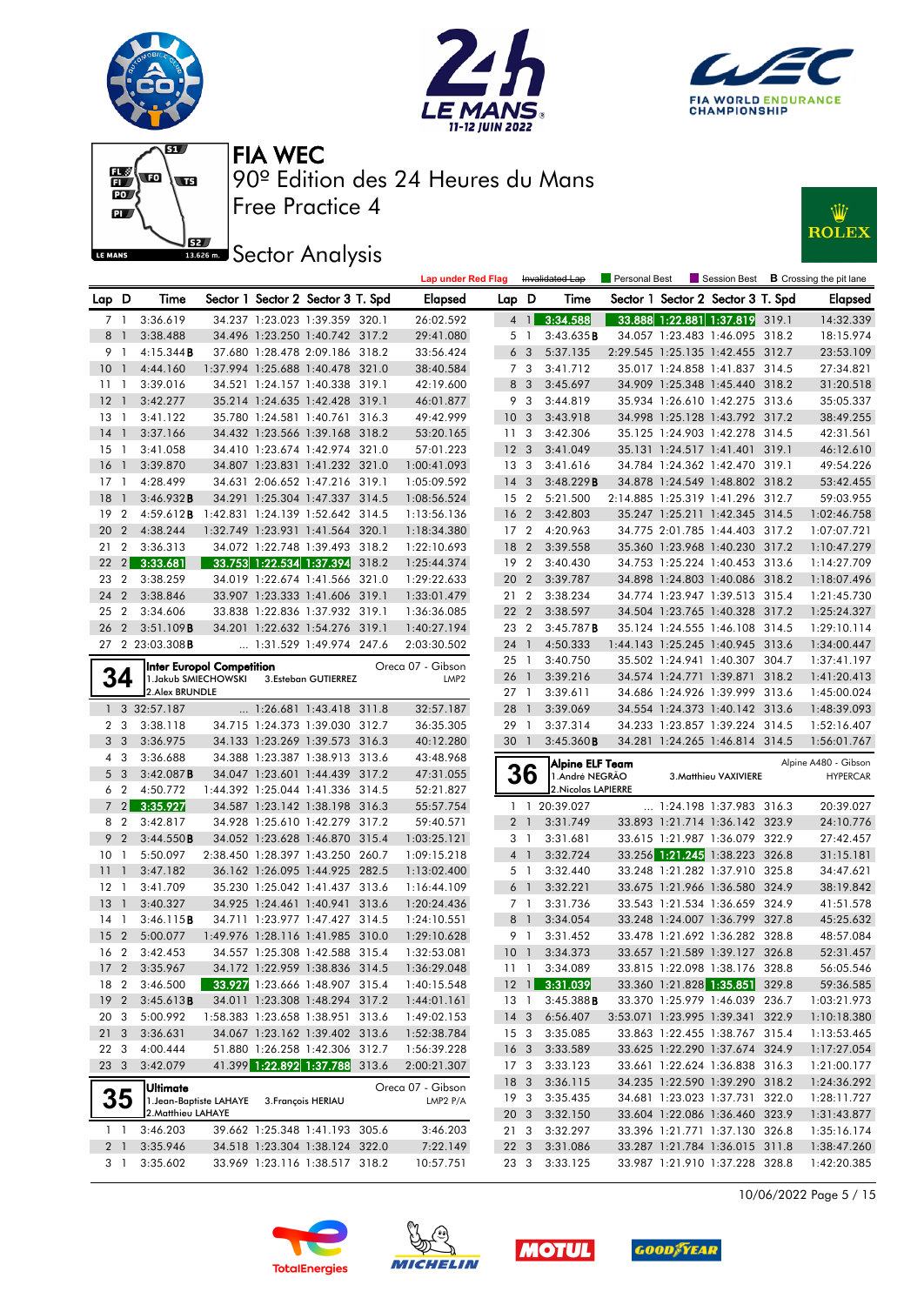











|                 |                |                        |                                  |                          |                                   |       | <b>Lap under Red Flag</b> |                 |                         | Invalidated Lap         | Personal Best |                            |                                   |       | $\blacksquare$ Session Best $\blacksquare$ B Crossing the pit lane |
|-----------------|----------------|------------------------|----------------------------------|--------------------------|-----------------------------------|-------|---------------------------|-----------------|-------------------------|-------------------------|---------------|----------------------------|-----------------------------------|-------|--------------------------------------------------------------------|
| Lap D           |                | Time                   |                                  |                          | Sector 1 Sector 2 Sector 3 T. Spd |       | <b>Elapsed</b>            | Lap D           |                         | Time                    |               |                            | Sector 1 Sector 2 Sector 3 T. Spd |       | <b>Elapsed</b>                                                     |
| 24 3            |                | 3:33.529               |                                  |                          | 33.281 1:22.058 1:38.190 316.3    |       | 1:45:53.914               | 18 2            |                         | 3:40.510B               |               |                            | 33.724 1:22.882 1:43.904 318.2    |       | 1:14:22.215                                                        |
| 25              | -3             | $3:39.603$ <b>B</b>    |                                  |                          | 33.185 1:22.150 1:44.268 317.2    |       | 1:49:33.517               | 19              | -3                      | 7:21.182                |               |                            | 4:17.886 1:24.311 1:38.985 314.5  |       | 1:21:43.397                                                        |
| 26              | $\overline{2}$ | 5:00.455B              |                                  |                          | 1:50.729 1:23.293 1:46.433 321.0  |       | 1:54:33.972               | 20 3            |                         | 3:39.470                |               |                            | 34.359 1:23.664 1:41.447 322.0    |       | 1:25:22.867                                                        |
| 27              | $\overline{2}$ | 4:14.542               |                                  |                          | 1:10.525 1:23.561 1:40.456 322.9  |       | 1:58:48.514               | 21 <sub>3</sub> |                         | 3:38.327                |               |                            | 36.105 1:23.648 1:38.574 321.0    |       | 1:29:01.194                                                        |
| 28 2            |                | 3:32.087               |                                  |                          | 33.554 1:21.701 1:36.832 322.9    |       | 2:02:20.601               | 22 3            |                         | 3:34.979                |               |                            | 33.959 1:22.858 1:38.162 322.0    |       | 1:32:36.173                                                        |
|                 |                | <b>COOL Racing</b>     |                                  |                          |                                   |       | Oreca 07 - Gibson         | 23 3            |                         | 3:37.987                |               |                            | 34.418 1:23.045 1:40.524 324.9    |       | 1:36:14.160                                                        |
| 37              |                | 1.Yifei YE             |                                  |                          | 3. Niklas KRUETTEN                |       | LMP <sub>2</sub>          | 24 3            |                         | 3:37.635                |               |                            | 33.707 1:24.890 1:39.038 326.8    |       | 1:39:51.795                                                        |
|                 |                | 2. Ricky TAYLOR        |                                  |                          |                                   |       |                           | $25 \quad 3$    |                         | 3:33.481                |               | 33.578 1:22.242 1:37.661   |                                   | 322.0 | 1:43:25.276                                                        |
|                 |                | 1 1 10:46.092          |                                  |                          | 7:30.128 1:24.465 1:51.499 314.5  |       | 10:46.092                 | 26 3            |                         | 3:34.250                |               |                            | 34.088 1:22.383 1:37.779 322.9    |       | 1:46:59.526                                                        |
| 2 <sub>1</sub>  |                | 3:34.433               |                                  |                          | 33.806 1:23.387 1:37.240          | 318.2 | 14:20.525                 | 27 <sub>3</sub> |                         | 3:40.191B               |               |                            | 33.562 1:22.220 1:44.409 323.9    |       | 1:50:39.717                                                        |
| 3               | $\overline{1}$ | 3:34.777               |                                  |                          | 33.998 1:22.733 1:38.046 321.0    |       | 17:55.302                 | 28 3            |                         | 4:22.747                |               | 1:15.877 1:23.392 1:43.478 |                                   | 322.9 | 1:55:02.464                                                        |
| $\overline{4}$  | $\mathbf{1}$   | 3:33.674               |                                  |                          | 33.725 1:22.162 1:37.787 322.0    |       | 21:28.976                 | 29              | $\overline{3}$          | 4:06.551                |               | 1:04.298 1:23.689 1:38.564 |                                   | 319.1 | 1:59:09.015                                                        |
| 5 1             |                | 3:57.069B              |                                  |                          | 34.552 1:24.850 1:57.667 317.2    |       | 25:26.045                 | 30 3            |                         | 3:36.036                |               |                            | 33.938 1:22.637 1:39.461 315.4    |       | 2:02:45.051                                                        |
|                 | 6 3            | 9:09.703               |                                  |                          | 6:04.309 1:25.113 1:40.281 316.3  |       | 34:35.748                 |                 |                         | <b>Graff Racing</b>     |               |                            |                                   |       | Oreca 07 - Gibson                                                  |
| 7               | -3             | 3:42.780               |                                  |                          | 34.420 1:23.926 1:44.434 318.2    |       | 38:18.528                 |                 | 39                      | 1. Eric TROUILLET       |               | 3. David DROUX             |                                   |       | LMP2 P/A                                                           |
|                 | 8 3            | 3:36.656               |                                  |                          | 34.269 1:23.584 1:38.803 320.1    |       | 41:55.184                 |                 |                         | 2. Sébastien PAGE       |               |                            |                                   |       |                                                                    |
| 9               | 3              | 3:39.522               |                                  |                          | 34.765 1:23.127 1:41.630 319.1    |       | 45:34.706                 |                 |                         | $1 \quad 3:05:22.074$ B |               |                            | $\ldots$ 1:42.312 4:35.769 220.3  |       | 1:05:22.074                                                        |
| 10 <sup>°</sup> | $\mathbf{3}$   | 3:37.342               |                                  |                          | 34.271 1:22.948 1:40.123 320.1    |       | 49:12.048                 |                 |                         | 2 3 18:58.052           |               |                            | 1:43.704 1:58.519 205.3           |       | 1:24:20.126                                                        |
| 11              | 3              | 3:38.723               |                                  |                          | 34.963 1:23.545 1:40.215 317.2    |       | 52:50.771                 | 3               | $\overline{3}$          | 3:59.765B               |               |                            | 38.822 1:29.690 1:51.253 252.8    |       | 1:28:19.891                                                        |
| 12              | 3              | 3:37.027               |                                  |                          | 34.302 1:23.162 1:39.563 319.1    |       | 56:27.798                 | 4               |                         | 3 19:38.551             |               |                            | $\ldots$ 1:38.117 1:42.619 238.3  |       | 1:47:58.442                                                        |
| 13              | 3              | 3:34.663               |                                  |                          | 33.928 1:22.721 1:38.014 319.1    |       | 1:00:02.461               | 5               | $\mathbf{3}$            | 3:40.740                |               |                            | 34.746 1:24.184 1:41.810 310.9    |       | 1:51:39.182                                                        |
| 14              | 3              | 4:00.019B              |                                  |                          | 35.256 1:32.905 1:51.858 299.7    |       | 1:04:02.480               | 6               | -3                      | 3:41.303                |               |                            | 35.030 1:23.607 1:42.666 317.2    |       | 1:55:20.485                                                        |
| 15              |                | 2 13:05.956            |                                  |                          | 9:57.444 1:27.448 1:41.064 310.0  |       | 1:17:08.436               | $\overline{7}$  | 3                       | 4:13.694                |               |                            | 1:04.816 1:26.143 1:42.735 316.3  |       | 1:59:34.179                                                        |
| 16              | $\overline{2}$ | 3:37.574               |                                  |                          | 34.578 1:23.818 1:39.178 317.2    |       | 1:20:46.010               |                 | 8 3                     | 3:50.958B               |               |                            | 35.074 1:24.979 1:50.905 314.5    |       | 2:03:25.137                                                        |
| 17              | $\overline{2}$ | 3:37.168               |                                  |                          | 34.490 1:23.648 1:39.030 316.3    |       | 1:24:23.178               |                 |                         | <b>Realteam by WRT</b>  |               |                            |                                   |       | Oreca 07 - Gibson                                                  |
| 18              | 2              | 3:36.280               |                                  |                          | 34.142 1:22.815 1:39.323 316.3    |       | 1:27:59.458               | 41              |                         | 1.Rui ANDRADE           |               | 3.Norman NATO              |                                   |       | LMP2                                                               |
| 19              | $\overline{2}$ | 3:37.497               |                                  |                          | 34.231 1:22.969 1:40.297 315.4    |       | 1:31:36.955               |                 |                         | 2.Ferdinand HABSBURG    |               |                            |                                   |       |                                                                    |
| 20              | $\overline{2}$ | 3:34.928               |                                  |                          | 33.995 1:22.828 1:38.105 316.3    |       | 1:35:11.883               |                 | $1\quad$                | 6:12.773                |               |                            | 3:07.957 1:26.155 1:38.661 312.7  |       | 6:12.773                                                           |
| 21              | $\overline{2}$ | 3:42.092B              |                                  |                          | 33.746 1:22.566 1:45.780 317.2    |       | 1:38:53.975               | 2 <sub>1</sub>  |                         | 3:36.767                |               |                            | 34.042 1:22.917 1:39.808 320.1    |       | 9:49.540                                                           |
| 22              | 3              | 9:01.199               |                                  |                          | 5:51.259 1:25.677 1:44.263 316.3  |       | 1:47:55.174               | 3 <sup>1</sup>  |                         | 3:38.361                |               |                            | 36.233 1:23.642 1:38.486 319.1    |       | 13:27.901                                                          |
| 23              | 3              | 3:37.003               |                                  |                          | 34.177 1:23.283 1:39.543 318.2    |       | 1:51:32.177               |                 | $4-1$                   | 3:38.134                |               |                            | 34.195 1:24.110 1:39.829 322.0    |       | 17:06.035                                                          |
| 24              | 3              | 3:38.342               |                                  |                          | 34.363 1:23.162 1:40.817 319.1    |       | 1:55:10.519               | 5               | $\overline{1}$          | 3:45.704B               |               |                            | 34.151 1:23.287 1:48.266 320.1    |       | 20:51.739                                                          |
| 25 <sub>3</sub> |                | 4:12.937B              | 1:03.303 1:23.643 1:45.991 322.9 |                          |                                   |       | 1:59:23.456               |                 | 6 3                     | 5:22.869                |               |                            | 2:20.899 1:23.641 1:38.329 316.3  |       | 26:14.608                                                          |
|                 |                | <b>ATOL</b>            |                                  |                          |                                   |       | Oreca 07 - Gibson         | $\overline{7}$  | $\overline{\mathbf{3}}$ | 3:34.958                |               |                            | 34.609 1:23.254 1:37.095 316.3    |       | 29:49.566                                                          |
|                 | 38             | 1. Roberto GONZALEZ    |                                  |                          | 3. William STEVENS                |       | LMP <sub>2</sub>          | 8               | $\mathbf{3}$            | 3:35.800                |               |                            | 33.809 1:23.096 1:38.895 317.2    |       | 33:25.366                                                          |
|                 |                |                        | 2. Antonio Felix DA COSTA        |                          |                                   |       |                           | 9               | $\mathbf{3}$            | 3:33.804                |               |                            | 33.843 1:22.143 1:37.818 320.1    |       | 36:59.170                                                          |
| 1 <sup>1</sup>  |                | 5:15.663               |                                  |                          | 2:07.412 1:24.707 1:43.544 315.4  |       | 5:15.663                  | 10 <sup>3</sup> |                         | 3:42.162B               |               |                            | 34.632 1:23.021 1:44.509 315.4    |       | 40:41.332                                                          |
| 2 <sub>1</sub>  |                | 3:38.594               |                                  |                          | 35.022 1:24.441 1:39.131 321.0    |       | 8:54.257                  | 11              | $\overline{2}$          | 5:18.111                |               |                            | 2:14.475 1:23.942 1:39.694 318.2  |       | 45:59.443                                                          |
| 3 <sup>1</sup>  |                | 3:36.953               |                                  | 34.419 1:22.763 1:39.771 |                                   | 324.9 | 12:31.210                 | 12 2            |                         | 3:37.376                |               |                            | 34.156 1:22.984 1:40.236 318.2    |       | 49:36.819                                                          |
| 4 1             |                | 3:36.168               |                                  |                          | 34.330 1:22.774 1:39.064 322.0    |       | 16:07.378                 | 13 2            |                         | 3:35.113                |               |                            | 33.823 1:22.598 1:38.692 318.2    |       | 53:11.932                                                          |
|                 | 5 1            | 3:35.329               |                                  |                          | 34.170 1:22.690 1:38.469 320.1    |       | 19:42.707                 |                 |                         | 14 2 3:36.541           |               |                            | 34.342 1:23.004 1:39.195 318.2    |       | 56:48.473                                                          |
|                 |                | 6 1 3:34.991           |                                  |                          | 34.080 1:22.510 1:38.401 322.0    |       | 23:17.698                 |                 |                         | 15 2 3:41.657 <b>B</b>  |               |                            | 34.240 1:22.482 1:44.935 318.2    |       | 1:00:30.130                                                        |
|                 | 7 <sup>1</sup> | 3:34.657               |                                  |                          | 34.085 1:22.425 1:38.147 322.0    |       | 26:52.355                 | 16 1            |                         | 5:31.998                |               |                            | 1:36.969 2:08.171 1:46.858 315.4  |       | 1:06:02.128                                                        |
|                 | 81             | 3:36.024               |                                  |                          | 34.098 1:22.837 1:39.089 325.8    |       | 30:28.379                 | 17 <sup>1</sup> |                         | 3:39.460                |               |                            | 34.592 1:23.534 1:41.334 317.2    |       | 1:09:41.588                                                        |
|                 | 9 1            | $3:42.064$ <b>B</b>    |                                  |                          | 34.098 1:22.408 1:45.558 322.0    |       | 34:10.443                 | 18 1            |                         | 3:37.213                |               |                            | 34.263 1:23.573 1:39.377 317.2    |       | 1:13:18.801                                                        |
|                 |                | 10 2 7:35.934          |                                  |                          | 4:33.854 1:23.742 1:38.338 317.2  |       | 41:46.377                 | 19 1            |                         | 3:37.671                |               |                            | 34.856 1:23.382 1:39.433 318.2    |       | 1:16:56.472                                                        |
|                 |                | 11 2 3:34.524          |                                  |                          | 34.012 1:22.721 1:37.791 323.9    |       | 45:20.901                 | 20 1            |                         | 3:42.550B               |               |                            | 34.169 1:23.183 1:45.198 321.0    |       | 1:20:39.022                                                        |
|                 |                | 12 2 3:34.188          |                                  |                          | 33.794 1:22.452 1:37.942 324.9    |       | 48:55.089                 |                 |                         | 21 2 4:39.363           |               |                            | 1:36.374 1:24.084 1:38.905 319.1  |       | 1:25:18.385                                                        |
|                 |                | 13 2 3:54.549          |                                  |                          | 34.110 1:22.734 1:57.705 322.0    |       | 52:49.638                 | 22 2            |                         | 3:36.797                |               |                            | 34.941 1:23.336 1:38.520 318.2    |       | 1:28:55.182                                                        |
|                 |                | 14 2 3:45.255 <b>B</b> |                                  |                          | 35.152 1:23.836 1:46.267 298.0    |       | 56:34.893                 |                 |                         | 23 2 3:34.728           |               |                            | 33.801 1:22.933 1:37.994 318.2    |       | 1:32:29.910                                                        |
|                 |                | 15 2 6:12.431          |                                  |                          | 3:11.367 1:22.876 1:38.188 320.1  |       | 1:02:47.324               | 24 2            |                         | 3:34.960                |               |                            | 33.789 1:22.383 1:38.788 317.2    |       | 1:36:04.870                                                        |
|                 |                | 16 2 4:17.049          |                                  |                          | 34.398 2:00.572 1:42.079 322.0    |       | 1:07:04.373               | 25 2            |                         | 3:42.115B               |               |                            | 34.435 1:23.761 1:43.919 315.4    |       | 1:39:46.985                                                        |
|                 |                | 17 2 3:37.332          |                                  |                          | 34.154 1:23.795 1:39.383 287.7    |       | 1:10:41.705               |                 |                         | 26 3 5:21.890           |               |                            | 2:18.587 1:23.581 1:39.722 317.2  |       | 1:45:08.875                                                        |

10/06/2022 Page 6 / 15







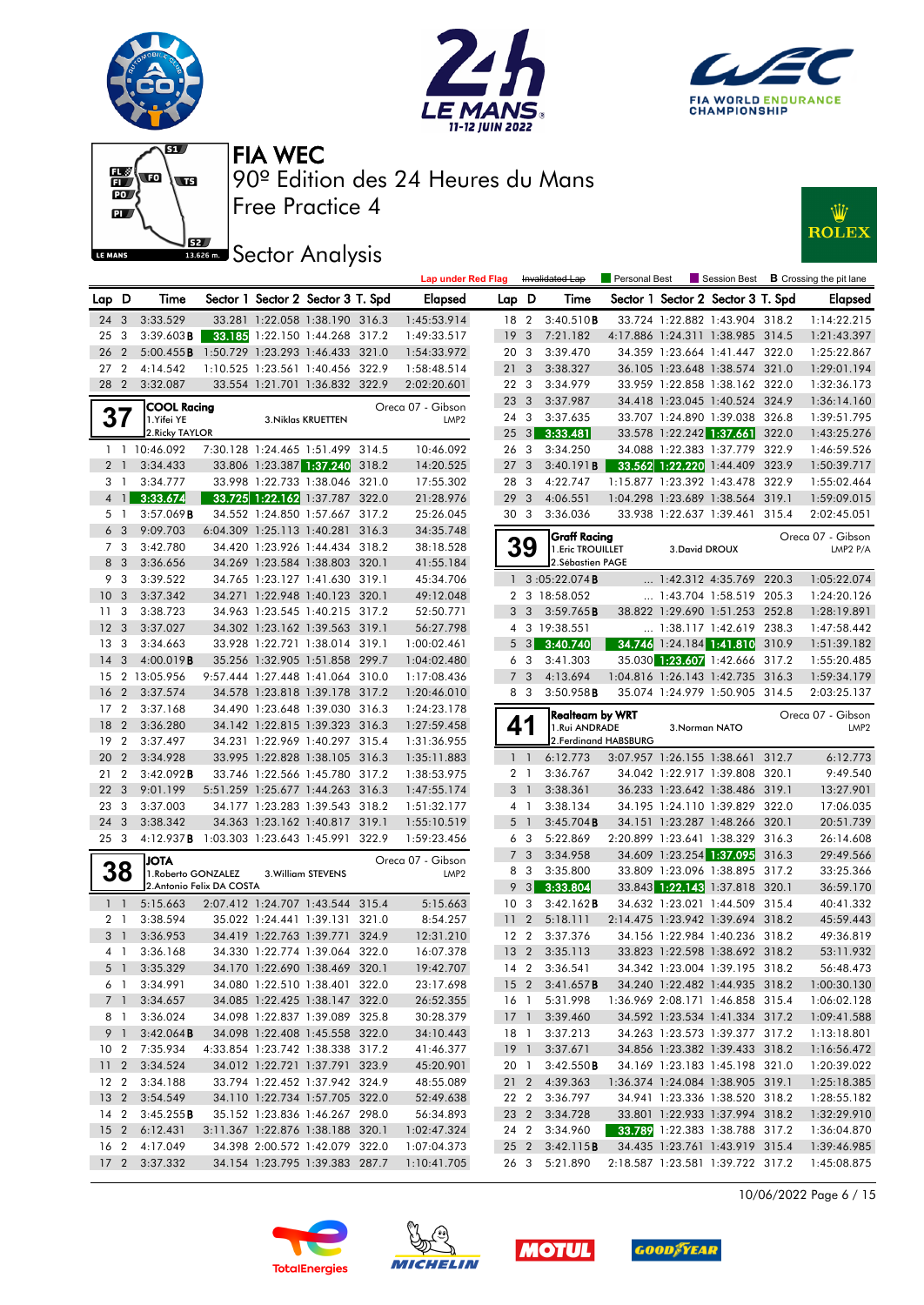







# **JEZ**<br>BREAD Sector Analysis



|                 |                |                           |                                              |                                   | <b>Lap under Red Flag</b> |                 |                         | Invalidated Lap    | Personal Best |                |                                   |       | Session Best <b>B</b> Crossing the pit lane |
|-----------------|----------------|---------------------------|----------------------------------------------|-----------------------------------|---------------------------|-----------------|-------------------------|--------------------|---------------|----------------|-----------------------------------|-------|---------------------------------------------|
| Lap D           |                | Time                      |                                              | Sector 1 Sector 2 Sector 3 T. Spd | Elapsed                   | Lap D           |                         | Time               |               |                | Sector 1 Sector 2 Sector 3 T. Spd |       | Elapsed                                     |
| 27 <sub>3</sub> |                | 3:35.931                  |                                              | 34.437 1:23.373 1:38.121 317.2    | 1:48:44.806               | 17 <sub>3</sub> |                         | 3:35.116           |               |                | 33.948 1:22.934 1:38.234 316.3    |       | 1:11:34.765                                 |
| 28              | 3              | 3:36.087                  |                                              | 34.596 1:23.024 1:38.467 316.3    | 1:52:20.893               | 18              | $\mathbf{3}$            | 3:37.362           |               |                | 34.077 1:23.013 1:40.272 316.3    |       | 1:15:12.127                                 |
| 29              | 3              | 3:36.575                  |                                              | 33.948 1:22.433 1:40.194 318.2    | 1:55:57.468               | 19              | - 3                     | 3:37.861           |               |                | 34.797 1:23.135 1:39.929 316.3    |       | 1:18:49.988                                 |
| 30 3            |                | 4:04.808                  |                                              | 1:03.818 1:23.136 1:37.854 316.3  | 2:00:02.276               | 20              | $\mathbf{3}$            | 3:35.281           |               |                | 34.110 1:23.010 1:38.161 315.4    |       | 1:22:25.269                                 |
|                 |                | Inter Europol Competition |                                              |                                   | Oreca 07 - Gibson         | 213             |                         | 3:34.912           |               |                | 33.905 1:22.693 1:38.314 315.4    |       | 1:26:00.181                                 |
|                 | 43             |                           | 1. David HEINEMEIER-HANS3. Pietro FITTIPALDI |                                   | LMP <sub>2</sub>          | 22 <sub>3</sub> |                         | 3:34.707           |               |                | 34.327 1:22.543 1:37.837 316.3    |       | 1:29:34.888                                 |
|                 |                | 2. Fabio SCHERER          |                                              |                                   |                           | 23 3            |                         | 3:34.393           |               |                | 33.646 1:22.778 1:37.969 318.2    |       | 1:33:09.281                                 |
|                 |                | 1 2 18:50.696             |                                              | 1:27.387 1:39.495 313.6           | 18:50.696                 | 24 3            |                         | 3:42.315B          |               |                | 34.352 1:23.027 1:44.936 317.2    |       | 1:36:51.596                                 |
| 2 <sub>2</sub>  |                | 3:38.931                  |                                              | 34.572 1:24.088 1:40.271 319.1    | 22:29.627                 | 253             |                         | 7:48.379           |               |                | 4:45.214 1:23.655 1:39.510 314.5  |       | 1:44:39.975                                 |
|                 | 3 <sub>2</sub> | 3:36.682                  |                                              | 34.476 1:22.952 1:39.254 320.1    | 26:06.309                 | 26 3            |                         | 3:37.817           |               |                | 34.142 1:23.751 1:39.924 317.2    |       | 1:48:17.792                                 |
| 4               | $\overline{2}$ | 3:35.338                  |                                              | 34.076 1:22.877 1:38.385 319.1    | 29:41.647                 | 273             |                         | 3:42.722B          |               |                | 33.969 1:22.803 1:45.950 316.3    |       | 1:52:00.514                                 |
|                 | 5 <sub>2</sub> | 3:39.647                  |                                              | 36.339 1:23.536 1:39.772 320.1    | 33:21.294                 | 28 3            |                         | 4:47.942           |               |                | 1:42.611 1:23.759 1:41.572 311.8  |       | 1:56:48.456                                 |
|                 | 6 2            | 3:36.273                  |                                              | 34.041 1:22.705 1:39.527 321.0    | 36:57.567                 | 293             |                         | 3:37.421           |               |                | 36.236 1:22.795 1:38.390 317.2    |       | 2:00:25.877                                 |
| $7^{\circ}$     | $\overline{2}$ | 3:34.439                  |                                              | 34.133 1:22.540 1:37.766 319.1    | 40:32.006                 |                 |                         | Algarve Pro Racing |               |                |                                   |       | Oreca 07 - Gibson                           |
| 8 2             |                | 3:46.615B                 |                                              | 34.600 1:24.362 1:47.653 321.0    | 44:18.621                 |                 | 45                      | 1. Steven THOMAS   |               | 3.René BINDER  |                                   |       | LMP2 P/A                                    |
| 9 <sub>1</sub>  |                | 4:59.114B                 |                                              | 1:47.797 1:24.363 1:46.954 320.1  | 49:17.735                 |                 |                         | 2. James ALLEN     |               |                |                                   |       |                                             |
| 10 <sub>1</sub> |                | 4:31.964                  |                                              | 1:24.722 1:24.545 1:42.697 320.1  | 53:49.699                 |                 | $1\quad$                | 5:44.607           |               |                | 2:22.141 1:34.652 1:47.814 312.7  |       | 5:44.607                                    |
| 11              | $\mathbf{1}$   | 3:42.229                  |                                              | 35.075 1:24.696 1:42.458 315.4    | 57:31.928                 |                 | 2 <sub>1</sub>          | 3:45.141           |               |                | 36.143 1:25.871 1:43.127 315.4    |       | 9:29.748                                    |
| 12              | $\overline{1}$ | 3:38.905                  |                                              | 34.615 1:24.276 1:40.014 318.2    | 1:01:10.833               |                 | 3 <sup>1</sup>          | 3:45.496           |               |                | 36.031 1:25.540 1:43.925 319.1    |       | 13:15.244                                   |
| 13              | $\overline{1}$ | 4:29.849                  |                                              | 34.599 2:06.992 1:48.258 312.7    | 1:05:40.682               |                 | 4 1                     | 3:47.014           |               |                | 37.710 1:26.551 1:42.753 311.8    |       | 17:02.258                                   |
| $14-1$          |                | 3:39.039                  |                                              | 35.221 1:23.912 1:39.906 316.3    | 1:09:19.721               |                 | $5-1$                   | 3:49.453           |               |                | 35.403 1:30.216 1:43.834 318.2    |       | 20:51.711                                   |
| 15              | $\overline{1}$ | 3:39.165                  |                                              | 35.146 1:23.797 1:40.222 320.1    | 1:12:58.886               |                 | 6 1                     | 3:54.027B          |               |                | 36.468 1:25.911 1:51.648 316.3    |       | 24:45.738                                   |
| 16              | $\overline{1}$ | 3:38.287                  |                                              | 34.748 1:23.935 1:39.604 318.2    | 1:16:37.173               |                 | 7 <sub>2</sub>          | 5:56.015           |               |                | 2:50.997 1:24.733 1:40.285 315.4  |       | 30:41.753                                   |
| 17              | $\overline{1}$ | 3:36.716                  |                                              | 34.471 1:23.245 1:39.000 318.2    | 1:20:13.889               |                 | 8 2                     | 3:36.596           |               |                | 34.488 1:23.334 1:38.774 317.2    |       | 34:18.349                                   |
| 18              | -1             | 3:44.918B                 |                                              | 35.366 1:23.841 1:45.711 320.1    | 1:23:58.807               |                 | 9 2                     | 3:35.325           |               |                | 34.003 1:22.861 1:38.461 320.1    |       | 37:53.674                                   |
| 19              | 3              | 4:58.322                  |                                              | 1:53.053 1:24.268 1:41.001 313.6  | 1:28:57.129               | 10 <sub>2</sub> |                         | 3:40.291           |               |                | 34.719 1:24.588 1:40.984 317.2    |       | 41:33.965                                   |
| 20              | 3              | 3:37.559                  |                                              | 33.869 1:22.500 1:41.190 319.1    | 1:32:34.688               | 11              | $\overline{2}$          | 3:43.585B          |               |                | 33.972 1:23.056 1:46.557 320.1    |       | 45:17.550                                   |
| 21              | 3              | 3:36.480                  |                                              | 35.041 1:23.027 1:38.412 317.2    | 1:36:11.168               | 12 <sup>3</sup> |                         | 6:07.668           |               |                | 2:58.132 1:26.362 1:43.174 316.3  |       | 51:25.218                                   |
| 22              | 3              | 3:36.770                  |                                              | 34.379 1:24.046 1:38.345 319.1    | 1:39:47.938               | 13 <sup>3</sup> |                         | 3:37.160           |               |                | 34.129 1:23.787 1:39.244 316.3    |       | 55:02.378                                   |
| 23              | 3              | 3:33.701                  |                                              | 33.953 1:22.372 1:37.376 317.2    | 1:43:21.639               | 14 3            |                         | 3:35.895           |               |                | 34.137 1:23.189 1:38.569 317.2    |       | 58:38.273                                   |
| 24              | 3              | 3:34.779                  |                                              | 34.068 1:22.279 1:38.432 319.1    | 1:46:56.418               | 15 <sub>3</sub> |                         | 3:36.921           |               |                | 34.259 1:23.792 1:38.870 318.2    |       | 1:02:15.194                                 |
| 25              | 3              | 3:35.367                  |                                              | 34.038 1:22.424 1:38.905 322.0    | 1:50:31.785               | 16 3            |                         | 4:39.511B          |               |                | 34.183 2:06.923 1:58.405 318.2    |       | 1:06:54.705                                 |
| 26              | -3             | 3:38.653                  |                                              | 34.823 1:23.037 1:40.793 317.2    | 1:54:10.438               | 17 <sub>3</sub> |                         | 5:10.928           |               |                | 2:04.992 1:25.106 1:40.830 318.2  |       | 1:12:05.633                                 |
| 27              | 3              | 4:15.217B                 |                                              | 1:03.836 1:23.826 1:47.555 319.1  | 1:58:25.655               | 18 3            |                         | 3:39.006           |               |                | 34.484 1:24.149 1:40.373 308.2    |       | 1:15:44.639                                 |
|                 |                | ARC Bratislava            |                                              |                                   | Oreca 07 - Gibson         | 19              | $\overline{\mathbf{3}}$ | 3:43.491B          |               |                | 33.998 1:23.415 1:46.078 316.3    |       | 1:19:28.130                                 |
| 44              |                | 1. Miroslav KONOPKA       |                                              | 3.Tristan VAUTIER                 | LMP2 P/A                  | 20 1            |                         | 6:03.127           |               |                | 2:45.967 1:29.874 1:47.286 312.7  |       | 1:25:31.257                                 |
|                 |                | 2. Bent VISCAAL           |                                              |                                   |                           | 211             |                         | 3:45.745           |               |                | 35.963 1:26.403 1:43.379 317.2    |       | 1:29:17.002                                 |
| 1 <sub>2</sub>  |                | 6:16.694                  |                                              | 3:07.747 1:28.458 1:40.489 290.8  | 6:16.694                  | 22 1            |                         | 3:47.938           |               |                | 35.911 1:26.326 1:45.701          | 315.4 | 1:33:04.940                                 |
| 2 <sub>2</sub>  |                | 3:38.511                  |                                              | 34.594 1:24.166 1:39.751 318.2    | 9:55.205                  | 23              | $\overline{1}$          | 3:49.650           |               |                | 35.798 1:27.298 1:46.554 316.3    |       | 1:36:54.590                                 |
|                 | 3 <sub>2</sub> | 3:37.041                  |                                              | 34.483 1:23.763 1:38.795 318.2    | 13:32.246                 | 24 1            |                         | 3:55.170B          |               |                | 36.392 1:26.583 1:52.195 315.4    |       | 1:40:49.760                                 |
|                 |                | 4 2 3:35.216              |                                              | 33.877 1:22.814 1:38.525 321.0    | 17:07.462                 |                 |                         | 25 2 8:01.649      |               |                | 4:57.543 1:22.689 1:41.417 320.1  |       | 1:48:51.409                                 |
|                 | 5 2            | 3:38.274                  |                                              | 34.066 1:22.729 1:41.479 320.1    | 20:45.736                 | 26 2            |                         | 3:33.986           |               |                | 33.597 1:22.604 1:37.785 320.1    |       | 1:52:25.395                                 |
|                 | 6 <sub>2</sub> | 3:43.365B                 |                                              | 35.483 1:23.156 1:44.726 320.1    | 24:29.101                 | 27 <sub>2</sub> |                         | 3:34.832           |               |                | 33.597 1:22.710 1:38.525 320.1    |       | 1:56:00.227                                 |
|                 | 7 <sub>2</sub> | 5:43.630                  |                                              | 2:39.955 1:23.274 1:40.401 315.4  | 30:12.731                 |                 | 282                     | 4:06.258           |               |                | 1:03.385 1:23.468 1:39.405 319.1  |       | 2:00:06.485                                 |
|                 | 8 2            | 3:35.674                  |                                              | 34.118 1:23.169 1:38.387 319.1    | 33:48.405                 |                 |                         | Algarve Pro Racing |               |                |                                   |       | Oreca 07 - Gibson                           |
| 9 2             |                | 3:36.744                  |                                              | 34.352 1:23.436 1:38.956 318.2    | 37:25.149                 |                 | 47                      | 1. Sophia FLOERSCH |               | 3. Jack AITKEN |                                   |       | LMP2 P/A                                    |
| 10 <sub>2</sub> |                | 3:38.100                  |                                              | 34.184 1:23.091 1:40.825 319.1    | 41:03.249                 |                 |                         | 2.John FALB        |               |                |                                   |       |                                             |
| 11 <sub>2</sub> |                | 3:45.497B                 |                                              | 34.430 1:24.091 1:46.976 318.2    | 44:48.746                 |                 | 1 <sub>3</sub>          | 3:51.433           |               |                | 47.307 1:25.248 1:38.878 315.4    |       | 3:51.433                                    |
| 12 <sub>2</sub> |                | 6:52.580                  |                                              | 3:47.252 1:24.417 1:40.911 318.2  | 51:41.326                 |                 | 2 3                     | 3:37.632           |               |                | 34.640 1:23.713 1:39.279 297.2    |       | 7:29.065                                    |
| 13 2            |                | 3:36.082                  |                                              | 34.207 1:23.491 1:38.384 317.2    | 55:17.408                 |                 | $3 \quad 3$             | 3:33.689           |               |                | 33.850 1:22.543 1:37.296 320.1    |       | 11:02.754                                   |
| $14 \quad 2$    |                | 3:35.714                  |                                              | 34.167 1:22.944 1:38.603 318.2    | 58:53.122                 |                 | 4 3                     | 3:35.709           |               |                | 33.973 1:23.852 1:37.884 303.9    |       | 14:38.463                                   |
| 15 <sub>2</sub> |                | 3:44.056B                 |                                              | 34.501 1:22.716 1:46.839 320.1    | 1:02:37.178               |                 | 5 <sub>3</sub>          | 3:34.810           |               |                | 34.699 1:22.608 1:37.503 319.1    |       | 18:13.273                                   |
| 16 <sub>3</sub> |                | 5:22.471                  |                                              | 2:18.394 1:25.073 1:39.004 314.5  | 1:07:59.649               |                 | 6 3                     | 3:34.677           |               |                | 33.829 1:22.943 1:37.905 316.3    |       | 21:47.950                                   |









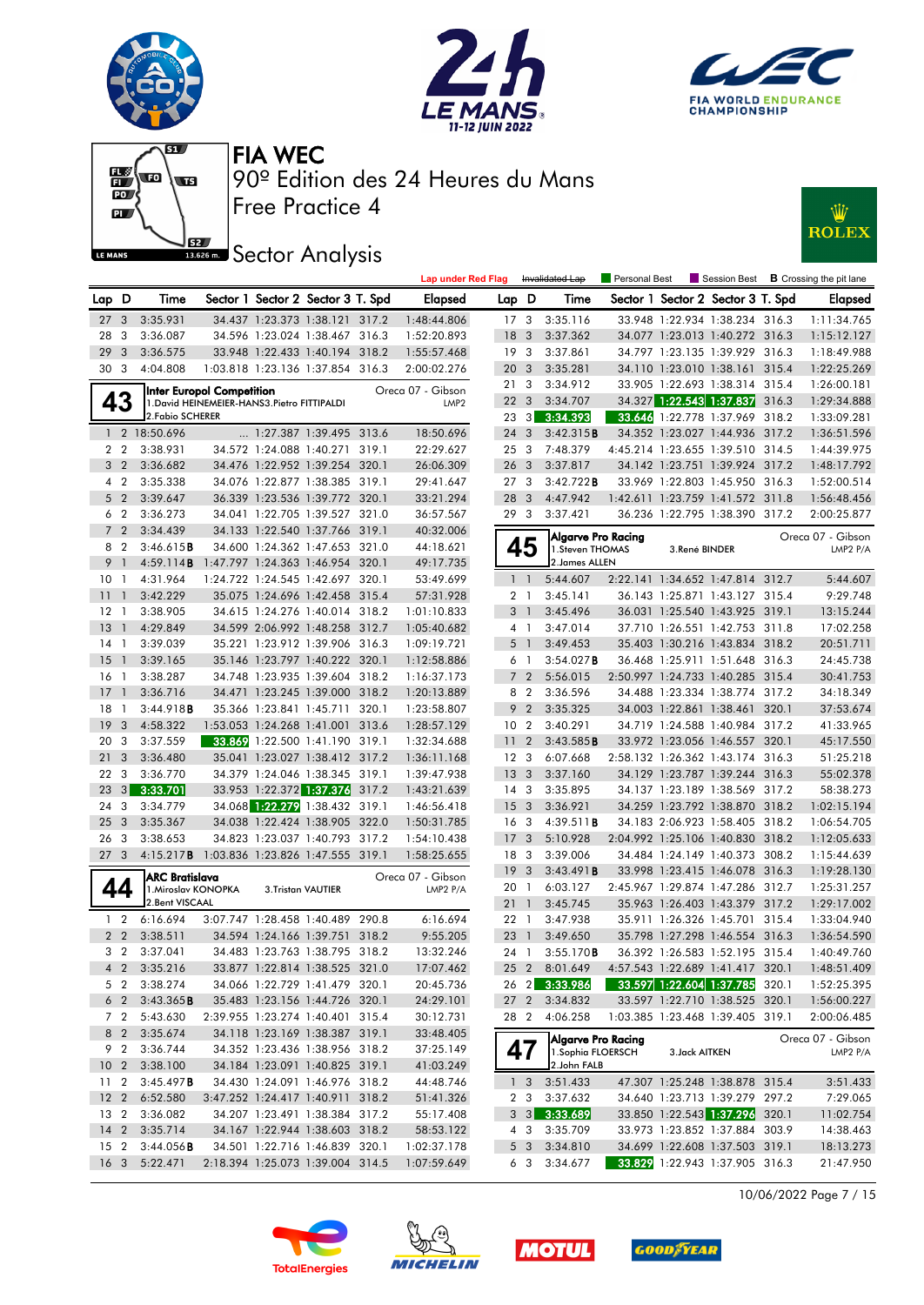







# **JEZ**<br>BREAD Sector Analysis



|                 |                 |                          |                                        |                  |                                                                  | <b>Lap under Red Flag</b> |                 |                | Invalidated Lap                      | Personal Best            |                 |                                                                  | Session Best <b>B</b> Crossing the pit lane |
|-----------------|-----------------|--------------------------|----------------------------------------|------------------|------------------------------------------------------------------|---------------------------|-----------------|----------------|--------------------------------------|--------------------------|-----------------|------------------------------------------------------------------|---------------------------------------------|
| Lap D           |                 | Time                     |                                        |                  | Sector 1 Sector 2 Sector 3 T. Spd                                | Elapsed                   | Lap D           |                | Time                                 |                          |                 | Sector 1 Sector 2 Sector 3 T. Spd                                | <b>Elapsed</b>                              |
|                 | 7 <sub>3</sub>  | 3:37.769                 |                                        |                  | 33.862 1:22.247 1:41.660 323.9                                   | 25:25.719                 |                 | 4 3            | 3:54.337                             |                          |                 | 36.807 1:29.638 1:47.892 298.8                                   | 46:43.610                                   |
|                 | 8 3             | 3:35.044                 |                                        |                  | 33.949 1:22.472 1:38.623 321.0                                   | 29:00.763                 |                 | 5 <sub>3</sub> | 3:54.641                             |                          |                 | 36.925 1:29.427 1:48.289 299.7                                   | 50:38.251                                   |
|                 | 9 <sub>3</sub>  | 3:41.670B                |                                        |                  | 33.879 1:22.495 1:45.296 320.1                                   | 32:42.433                 |                 | 6 <sub>3</sub> | 3:56.006                             |                          |                 | 36.713 1:29.391 1:49.902 299.7                                   | 54:34.257                                   |
| 10 <sub>1</sub> |                 | 5:43.764                 |                                        |                  | 2:38.463 1:24.737 1:40.564 320.1                                 | 38:26.197                 |                 | 7 <sub>3</sub> | 3:59.915B                            |                          |                 | 36.662 1:29.899 1:53.354 297.2                                   | 58:34.172                                   |
| 111             |                 | 3:40.821                 |                                        |                  | 34.299 1:23.947 1:42.575 320.1                                   | 42:07.018                 |                 | 8 2            | 6:44.830                             |                          |                 | 2:39.143 2:12.222 1:53.465 284.7                                 | 1:05:19.002                                 |
| $12-1$          |                 | 3:37.725                 |                                        |                  | 34.467 1:23.703 1:39.555 318.2                                   | 45:44.743                 |                 | 9 <sub>2</sub> | 3:53.967                             |                          |                 | 37.190 1:30.006 1:46.771 295.6                                   | 1:09:12.969                                 |
| $13-1$          |                 | 3:37.498                 |                                        |                  | 34.300 1:23.669 1:39.529 318.2                                   | 49:22.241                 | 10              | $\mathbf{2}$   | 3:53.888                             |                          |                 | 36.658 1:29.793 1:47.437 296.4                                   | 1:13:06.857                                 |
| 14 1            |                 | 3:37.742                 |                                        |                  | 34.315 1:23.723 1:39.704 317.2                                   | 52:59.983                 | 11 <sub>2</sub> |                | 3:54.234                             |                          |                 | 36.623 1:29.529 1:48.082 298.0                                   | 1:17:01.091                                 |
| $15-1$          |                 | 3:36.349                 |                                        |                  | 34.026 1:23.152 1:39.171 318.2                                   | 56:36.332                 | 12 <sub>2</sub> |                | $4:00.702$ <b>B</b>                  |                          |                 | 36.578 1:29.731 1:54.393 297.2                                   | 1:21:01.793                                 |
| 16 <sub>1</sub> |                 | 3:39.658                 |                                        |                  | 34.772 1:25.578 1:39.308 318.2                                   | 1:00:15.990               | 13 <sup>1</sup> |                | 8:53.940                             |                          |                 | 5:34.012 1:31.431 1:48.497 292.4                                 | 1:29:55.733                                 |
| $17-1$          |                 | 4:12.552                 |                                        |                  | 34.084 1:51.427 1:47.041 318.2                                   | 1:04:28.542               | $14-1$          |                | 3:56.556                             |                          |                 | 38.648 1:30.019 1:47.889 295.6                                   | 1:33:52.289                                 |
| $18-1$          |                 | 3:44.875B                |                                        |                  | 34.151 1:23.090 1:47.634 320.1                                   | 1:08:13.417               | 15              | $\overline{1}$ | 5:49.232B                            |                          |                 | 47.078 2:22.414 2:39.740 151.9                                   | 1:39:41.521                                 |
| 19              | $\overline{2}$  | 5:42.223                 |                                        |                  | 2:30.332 1:26.963 1:44.928 314.5                                 | 1:13:55.640               |                 |                | 16 1 10:22.613                       |                          |                 | 6:58.612 1:32.662 1:51.339 294.0                                 | 1:50:04.134                                 |
| 20              | $\overline{2}$  | 3:45.024                 |                                        |                  | 35.671 1:25.619 1:43.734 316.3                                   | 1:17:40.664               | $17-1$          |                | 3:59.139                             |                          |                 | 37.563 1:30.693 1:50.883 297.2                                   | 1:54:03.273                                 |
| 21 2            |                 | 3:43.931                 |                                        |                  | 35.459 1:25.387 1:43.085 315.4                                   | 1:21:24.595               | $18-1$          |                | 4:23.778                             |                          |                 | 1:05.084 1:30.513 1:48.181 295.6                                 | 1:58:27.051                                 |
| 22 2            |                 | 3:43.783                 |                                        |                  | 35.799 1:25.620 1:42.364 317.2                                   | 1:25:08.378               | $19-1$          |                | 4:01.225B                            |                          |                 | 37.166 1:29.861 1:54.198 298.0                                   | 2:02:28.276                                 |
| 23 2            |                 | 3:42.767                 |                                        |                  | 35.319 1:25.512 1:41.936 313.6                                   | 1:28:51.145               |                 |                | <b>AF Corse</b>                      |                          |                 |                                                                  | Ferrari 488 GTE Evo                         |
| 24 2            |                 | 3:43.277                 |                                        |                  | 35.082 1:25.669 1:42.526 314.5                                   | 1:32:34.422               |                 | 52             | 1. Miguel MOLINA                     |                          | 3.Davide RIGON  |                                                                  | <b>LMGTE Pro</b>                            |
| 25 2            |                 | 3:47.673                 |                                        |                  | 37.304 1:26.057 1:44.312 319.1                                   | 1:36:22.095               |                 |                | 2. Antonio FUOCO                     |                          |                 |                                                                  |                                             |
| 26 2            |                 | 3:47.437                 |                                        |                  | 35.346 1:25.371 1:46.720 316.3                                   | 1:40:09.532               |                 |                | 1 1 46:25.550                        |                          |                 | 1:32.104 1:50.695 286.9                                          | 46:25.550                                   |
| 27 <sub>2</sub> |                 | $3:50.868$ <b>B</b>      |                                        |                  | 36.365 1:25.842 1:48.661 313.6                                   | 1:44:00.400               |                 | 2 <sub>1</sub> | 3:57.922                             |                          |                 | 37.442 1:30.688 1:49.792 294.0                                   | 50:23.472                                   |
| 28 2            |                 | 6:03.114                 |                                        |                  | 2:52.430 1:26.123 1:44.561 316.3                                 | 1:50:03.514               |                 | 3 1            | 3:56.115                             |                          |                 | 37.686 1:30.239 1:48.190 295.6                                   | 54:19.587                                   |
| 29 2            |                 | 3:45.965                 |                                        |                  | 36.382 1:25.784 1:43.799 316.3                                   | 1:53:49.479               |                 | $4 \mid$       | 3:53.682                             |                          |                 | 36.813 1:29.505 1:47.364 298.8                                   | 58:13.269                                   |
| 30 2            |                 | 4:12.786                 |                                        |                  | 1:04.293 1:26.032 1:42.461 316.3                                 | 1:58:02.265               |                 | 5 1            | $4:01.039$ <b>B</b>                  |                          |                 | 36.936 1:30.212 1:53.891 298.0                                   | 1:02:14.308                                 |
| $31\quad2$      |                 | 3:43.223                 |                                        |                  | 35.281 1:25.882 1:42.060 313.6                                   | 2:01:45.488               |                 | 6 <sub>2</sub> | 5:19.348                             |                          |                 | 1:54.916 1:33.430 1:51.002 286.9                                 | 1:07:33.656                                 |
|                 |                 | <b>IDEC Sport</b>        |                                        |                  |                                                                  | Oreca 07 - Gibson         |                 | 7 2            | 3:56.742                             |                          |                 | 38.420 1:30.536 1:47.786 286.2                                   | 1:11:30.398                                 |
|                 |                 |                          |                                        |                  |                                                                  |                           |                 |                |                                      |                          |                 |                                                                  |                                             |
|                 | 48              | 1. Paul LAFARGUE         |                                        | 3. Patrick PILET |                                                                  | LMP <sub>2</sub>          |                 | 8 2            | 3:54.414                             |                          |                 | 36.936 1:29.950 1:47.528 288.5                                   | 1:15:24.812                                 |
|                 |                 | 2.Paul Loup CHATIN       |                                        |                  |                                                                  |                           |                 | 9 2            | 3:54.203                             |                          |                 | 37.393 1:29.882 1:46.928 289.3                                   | 1:19:19.015                                 |
|                 | $1\quad$        | 7:32.068                 |                                        |                  | 4:25.357 1:25.718 1:40.993 295.6                                 | 7:32.068                  | 10 <sub>2</sub> |                | 3:59.689B                            |                          |                 | 36.812 1:29.926 1:52.951 298.8                                   | 1:23:18.704                                 |
|                 | 2 <sub>1</sub>  | 3:39.148                 |                                        |                  | 34.591 1:24.325 1:40.232 318.2                                   | 11:11.216                 | 11 <sub>3</sub> |                | 6:15.596                             |                          |                 | 2:52.524 1:33.966 1:49.106 261.9                                 | 1:29:34.300                                 |
|                 | 3 1             | 3:40.251                 |                                        |                  | 34.810 1:24.239 1:41.202 318.2                                   | 14:51.467                 | 12 <sub>3</sub> |                | 3:55.044                             |                          |                 | 37.253 1:30.176 1:47.615 298.0                                   | 1:33:29.344                                 |
|                 | 4 <sup>1</sup>  | 3:38.683                 |                                        |                  | 34.636 1:24.031 1:40.016 317.2                                   | 18:30.150                 | 13 <sub>3</sub> |                | 3:54.247                             |                          |                 | 36.775 1:29.785 1:47.687 294.8                                   | 1:37:23.591                                 |
|                 | 5 <sub>1</sub>  | 3:50.479B                |                                        |                  | 35.063 1:25.762 1:49.654 318.2                                   | 22:20.629                 | $14 \quad 3$    |                | 3:54.177                             |                          |                 | 36.899 1:29.701 1:47.577 298.0                                   | 1:41:17.768                                 |
|                 |                 | 6 3 15:56.685            |                                        |                  | 1:24.255 1:38.916 314.5                                          | 38:17.314                 | 15 <sub>3</sub> |                | 3:55.091                             |                          |                 | 36.880 1:30.088 1:48.123 292.4                                   | 1:45:12.859                                 |
|                 | $7 \quad 3$     | 3:35.566                 |                                        |                  | 33.999 1:23.105 1:38.462 318.2                                   | 41:52.880                 | 16 <sub>3</sub> |                | 4:00.298B                            |                          |                 | 36.947 1:29.710 1:53.641 289.3                                   | 1:49:13.157                                 |
|                 | 8 3             | 3:42.599B                |                                        |                  | 33.741 1:22.641 1:46.217 320.1                                   | 45:35.479                 |                 |                | <b>AF Corse</b>                      |                          |                 |                                                                  | Ferrari 488 GTE Evo                         |
|                 | 9 3             | 5:11.335                 |                                        |                  | 2:08.822 1:23.656 1:38.857 318.2                                 | 50:46.814                 |                 | 54             | 1. Thomas FLOHR                      |                          | 3. Nick CASSIDY |                                                                  | LMGTE Am                                    |
| 10 <sub>3</sub> |                 | 3:37.365                 |                                        |                  | 33.953 1:23.888 1:39.524 320.1                                   | 54:24.179                 |                 |                |                                      | 2. Francesco CASTELLACCI |                 |                                                                  |                                             |
| 11 <sub>3</sub> |                 | 3:41.308B                |                                        |                  | 33.989 1:22.822 1:44.497 320.1                                   | 58:05.487                 |                 | $1\quad$       | 5:19.605                             |                          |                 | 1:49.499 1:35.359 1:54.747 283.2                                 | 5:19.605                                    |
|                 |                 | 12 3 5:38.780            |                                        |                  | 2:29.457 1:25.004 1:44.319 314.5                                 | 1:03:44.267               |                 | 2 <sub>1</sub> | 4:01.954                             |                          |                 | 37.958 1:33.453 1:50.543 288.5                                   | 9:21.559                                    |
|                 |                 | 13 3 3:38.925            |                                        |                  | 34.198 1:24.579 1:40.148 319.1                                   | 1:07:23.192               |                 |                | 3 1 4:00.987                         |                          |                 | 37.965 1:32.927 1:50.095 271.8                                   | 13:22.546                                   |
|                 |                 | 14 3 3:43.474 <b>B</b>   |                                        |                  | 34.017 1:22.851 1:46.606 322.0                                   | 1:11:06.666               |                 |                | 4 1 4:00.123                         |                          |                 | 37.714 1:32.488 1:49.921 290.8                                   | 17:22.669                                   |
|                 |                 | 15 2 5:23.672            |                                        |                  | 2:18.105 1:25.339 1:40.228 314.5                                 | 1:16:30.338               |                 | 5 1            | 4:02.583                             |                          |                 | 38.052 1:32.915 1:51.616 291.6                                   | 21:25.252                                   |
|                 |                 | 16 2 3:39.366            |                                        |                  | 34.377 1:23.861 1:41.128 317.2                                   | 1:20:09.704               |                 | 6 1            | 4:05.473                             |                          |                 | 37.936 1:33.271 1:54.266 287.7                                   | 25:30.725                                   |
|                 |                 | 17 2 3:37.937            |                                        |                  | 34.312 1:24.418 1:39.207 317.2                                   | 1:23:47.641               |                 | 7 1            | 4:09.107                             |                          |                 | 38.636 1:34.379 1:56.092 263.9                                   | 29:39.832                                   |
|                 |                 | 18 2 3:36.648            |                                        |                  | 34.187 1:23.355 1:39.106 321.0                                   | 1:27:24.289               |                 | 8 1            | 4:04.859                             |                          |                 | 38.639 1:33.799 1:52.421 286.9                                   | 33:44.691                                   |
|                 | 19 <sub>2</sub> | $3:45.187$ <b>B</b>      |                                        |                  | 34.417 1:23.935 1:46.835 317.2                                   | 1:31:09.476               |                 | 9 1            | 4:03.939                             |                          |                 | 38.578 1:34.109 1:51.252 285.4                                   | 37:48.630                                   |
|                 |                 | <b>AF Corse</b>          |                                        |                  |                                                                  | Ferrari 488 GTE Evo       | 101             |                | 4:05.832                             |                          |                 | 39.580 1:33.531 1:52.721 286.9                                   | 41:54.462                                   |
|                 | 51              |                          | 1.Alessandro PIER GUIDI 3.Daniel SERRA |                  |                                                                  | LMGTE Pro                 |                 |                | $11 \quad 1 \quad 4:11.014$ <b>B</b> |                          |                 | 38.882 1:33.442 1:58.690 289.3                                   | 46:05.476                                   |
|                 |                 | 2. James CALADO          |                                        |                  |                                                                  |                           |                 |                | 12 2 10:22.047                       |                          |                 | 6:56.715 1:33.812 1:51.520 288.5                                 | 56:27.523                                   |
|                 |                 | 1 3 34:52.003            |                                        |                  | 1:31.644 1:50.441 296.4                                          | 34:52.003                 |                 |                | 13 2 4:02.146                        |                          |                 | 37.816 1:33.223 1:51.107 285.4                                   | 1:00:29.669                                 |
|                 | 2 3             | 4:02.771<br>3 3 3:54.499 |                                        |                  | 38.346 1:31.715 1:52.710 278.1<br>36.903 1:29.789 1:47.807 298.8 | 38:54.774<br>42:49.273    |                 |                | 14 2 4:48.561<br>15 2 4:00.135       |                          |                 | 37.792 2:13.883 1:56.886 286.9<br>37.635 1:32.774 1:49.726 290.8 | 1:05:18.230<br>1:09:18.365                  |

10/06/2022 Page 8 / 15







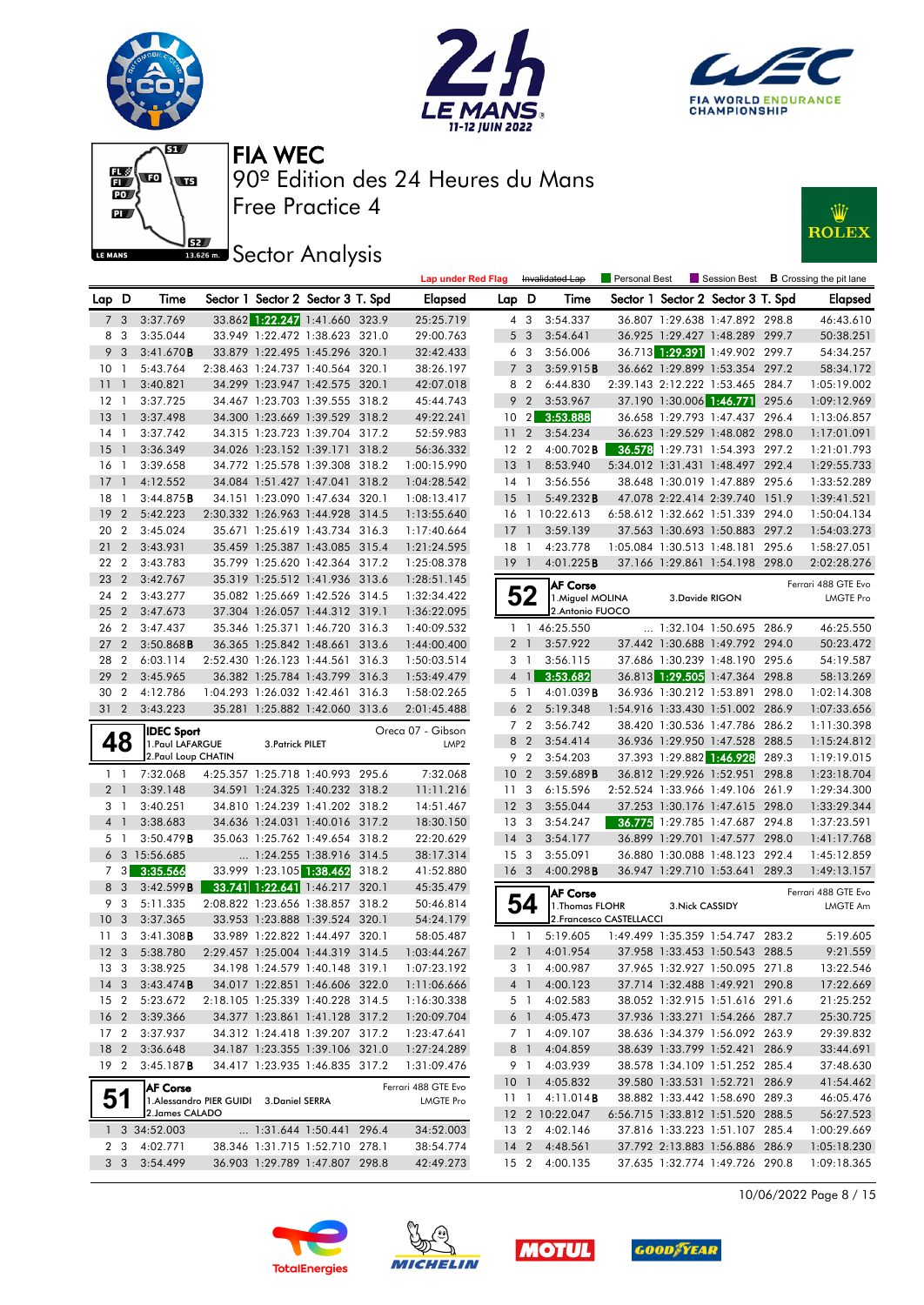







# **JEZ Sector Analysis**



|                 |                |                       |                          |                                       |       | <b>Lap under Red Flag</b> |                 |                | Invalidated Lap         | Personal Best          |                          | Session Best                      |       | <b>B</b> Crossing the pit lane |
|-----------------|----------------|-----------------------|--------------------------|---------------------------------------|-------|---------------------------|-----------------|----------------|-------------------------|------------------------|--------------------------|-----------------------------------|-------|--------------------------------|
| Lap D           |                | Time                  |                          | Sector 1 Sector 2 Sector 3 T. Spd     |       | <b>Elapsed</b>            | Lap D           |                | Time                    |                        |                          | Sector 1 Sector 2 Sector 3 T. Spd |       | Elapsed                        |
| 16 <sub>2</sub> |                | 4:01.376              |                          | 38.134 1:32.297 1:50.945 288.5        |       | 1:13:19.741               |                 | 93             | 4:08.437B               |                        |                          | 37.854 1:34.136 1:56.447 231.6    |       | 1:12:41.443                    |
| 17 <sub>2</sub> |                | 3:59.347              |                          | 37.568 1:32.187 1:49.592 290.0        |       | 1:17:19.088               |                 |                | Kessel Racing           |                        |                          |                                   |       | Ferrari 488 GTE Evo            |
| 18              | $\overline{2}$ | 3:58.135              |                          | 37.436 1:31.784 1:48.915 290.8        |       | 1:21:17.223               | 57              |                | 1.Takeshi KIMURA        |                        | 3. Mikkel JENSEN         |                                   |       | <b>LMGTE Am</b>                |
| 19              | $\overline{2}$ | 3:57.759              |                          | 37.377 1:31.867 1:48.515 289.3        |       | 1:25:14.982               |                 |                |                         | 2. Frederik SCHANDORFF |                          |                                   |       |                                |
| 20 2            |                | 4:07.696B             |                          | 38.646 1:32.382 1:56.668 288.5        |       | 1:29:22.678               |                 | 1 <sub>2</sub> | 5:50.021                |                        |                          | 2:27.273 1:32.962 1:49.786 287.7  |       | 5:50.021                       |
| 21 3            |                | 7:07.636              |                          | 3:45.935 1:32.264 1:49.437 290.8      |       | 1:36:30.314               |                 | 2 <sub>2</sub> | 3:56.753                |                        |                          | 37.187 1:31.393 1:48.173 290.0    |       | 9:46.774                       |
| 22 <sub>3</sub> |                | 3:56.789              |                          | 37.229 1:31.367 1:48.193 291.6        |       | 1:40:27.103               |                 | 3 <sub>2</sub> | 3:55.891                |                        |                          | 37.021 1:31.313 1:47.557 285.4    |       | 13:42.665                      |
| 23              | 3              | 3:55.345              | 36.982 1:30.779 1:47.584 |                                       | 289.3 | 1:44:22.448               |                 | 4 2            | 3:56.000                |                        |                          | 37.012 1:31.276 1:47.712 290.0    |       | 17:38.665                      |
| 24              | 3              | 4:05.164B             |                          | 37.051 1:31.009 1:57.104 290.8        |       | 1:48:27.612               |                 | 5 <sub>2</sub> | 3:56.343                |                        |                          | 37.039 1:31.118 1:48.186 290.8    |       | 21:35.008                      |
| 253             |                | 5:05.569              |                          | 1:37.853 1:32.642 1:55.074 288.5      |       | 1:53:33.181               |                 | 6 <sub>2</sub> | 3:56.505                |                        |                          | 37.039 1:30.959 1:48.507 290.0    |       | 25:31.513                      |
| 26 <sub>3</sub> |                | 4:38.128              |                          | 1:13.568 1:32.539 1:52.021            | 290.8 | 1:58:11.309               |                 | 7 <sup>2</sup> | 3:58.650                |                        |                          | 38.127 1:32.031 1:48.492 286.2    |       | 29:30.163                      |
| 27 <sub>3</sub> |                | 3:57.000              |                          | 37.010 1:31.352 1:48.638 289.3        |       | 2:02:08.309               | 8               | $\overline{2}$ | 3:57.243                |                        |                          | 37.162 1:31.288 1:48.793 290.8    |       | 33:27.406                      |
|                 |                | Spirit of Race        |                          |                                       |       | Ferrari 488 GTE Evo       | 9               | $\overline{2}$ | 3:58.589                |                        |                          | 37.437 1:31.665 1:49.487 288.5    |       | 37:25.995                      |
|                 | 55             | 1. Duncan CAMERON     | 3. David PEREL           |                                       |       | <b>LMGTE Am</b>           | 10 <sub>2</sub> |                | 3:57.180                |                        |                          | 37.195 1:31.151 1:48.834 292.4    |       | 41:23.175                      |
|                 |                | 2. Matthew GRIFFIN    |                          |                                       |       |                           | 11 <sub>2</sub> |                | 3:57.415                |                        |                          | 37.396 1:31.739 1:48.280 288.5    |       | 45:20.590                      |
|                 | 1 <sub>2</sub> | 4:28.826              |                          | 1:02.122 1:35.059 1:51.645 255.1      |       | 4:28.826                  | 12 <sub>2</sub> |                | 3:56.622                |                        |                          | 37.189 1:30.848 1:48.585 290.8    |       | 49:17.212                      |
|                 | 2 <sub>2</sub> | 3:59.237              |                          | 37.474 1:32.791 1:48.972 288.5        |       | 8:28.063                  | 13 <sub>2</sub> |                | 3:56.595                |                        |                          | 37.196 1:31.119 1:48.280 290.0    |       | 53:13.807                      |
|                 | 3 <sub>2</sub> | 3:58.042              |                          | 37.304 1:32.032 1:48.706 286.9        |       | 12:26.105                 | $14 \quad 2$    |                | 4:04.479B               |                        |                          | 37.280 1:31.523 1:55.676 288.5    |       | 57:18.286                      |
|                 | 4 <sup>2</sup> | 4:06.679B             |                          | 37.475 1:32.180 1:57.024 287.7        |       | 16:32.784                 | 15 <sub>3</sub> |                | 5:10.610                |                        |                          | 1:47.574 1:32.435 1:50.601        | 288.5 | 1:02:28.896                    |
|                 | 5 <sub>2</sub> | 5:43.483              |                          | 2:21.640 1:32.446 1:49.397 289.3      |       | 22:16.267                 | 16              | $\mathbf{3}$   | 4:40.736                |                        | 37.398 2:11.910 1:51.428 |                                   | 290.0 | 1:07:09.632                    |
|                 | 6 <sub>2</sub> | 3:57.263              |                          | 37.231 1:31.538 1:48.494 290.8        |       | 26:13.530                 | 17              | -3             | 3:58.523                |                        |                          | 37.596 1:31.584 1:49.343 290.0    |       | 1:11:08.155                    |
|                 | 7 <sub>2</sub> | 3:58.780              |                          | 37.553 1:32.387 1:48.840 292.4        |       | 30:12.310                 | 18              | 3              | 4:01.640                |                        |                          | 38.441 1:31.876 1:51.323 289.3    |       | 1:15:09.795                    |
|                 | 8 2            | 3:57.066              |                          | 37.215 1:31.533 1:48.318              | 290.8 | 34:09.376                 | 19              | $\mathbf{3}$   | 3:57.946                |                        |                          | 37.450 1:31.409 1:49.087          | 289.3 | 1:19:07.741                    |
|                 | 9 <sub>2</sub> | 4:06.027 <b>B</b>     |                          | 37.900 1:31.926 1:56.201              | 290.0 | 38:15.403                 | 20              | 3              | 3:55.760                |                        |                          | 37.069 1:31.045 1:47.646 288.5    |       | 1:23:03.501                    |
| 10 <sub>1</sub> |                | 5:20.709              |                          | 1:54.272 1:34.024 1:52.413 289.3      |       | 43:36.112                 | 21              | 3              | 3:55.605                |                        |                          | 37.129 1:30.945 1:47.531          | 288.5 | 1:26:59.106                    |
| 11              | $\overline{1}$ | 4:03.417              |                          | 38.603 1:33.983 1:50.831 281.0        |       | 47:39.529                 | $22 \quad 3$    |                | 3:55.446                |                        |                          | 37.030 1:30.764 1:47.652 290.0    |       | 1:30:54.552                    |
| $12-1$          |                | 4:07.291              |                          | 38.441 1:36.118 1:52.732 290.0        |       | 51:46.820                 | 23              | $\mathbf{3}$   | 3:56.931                |                        |                          | 37.036 1:31.029 1:48.866 290.8    |       | 1:34:51.483                    |
| 13              | $\overline{1}$ | 4:04.796              |                          | 38.256 1:33.035 1:53.505 291.6        |       | 55:51.616                 | 24              | $\mathbf{3}$   | 3:57.774                |                        |                          | 37.085 1:31.322 1:49.367 280.3    |       | 1:38:49.257                    |
| 14 1            |                | 4:04.198              |                          | 38.400 1:33.230 1:52.568 287.7        |       | 59:55.814                 | 25              | -3             | 3:57.393                |                        |                          | 37.180 1:31.203 1:49.010 280.3    |       | 1:42:46.650                    |
| 15              | $\overline{1}$ | 4:20.295              |                          | 38.542 1:44.153 1:57.600 286.9        |       | 1:04:16.109               | 26 3            |                | 4:04.840B               |                        |                          | 36.615 1:31.397 1:56.828 294.0    |       | 1:46:51.490                    |
| 16              | $\overline{1}$ | 4:04.448              |                          | 39.674 1:33.651 1:51.123 289.3        |       | 1:08:20.557               |                 |                | <b>Inception Racing</b> |                        |                          |                                   |       | Ferrari 488 GTE Evo            |
| 17              | $\overline{1}$ | 4:10.046B             |                          | 38.715 1:33.214 1:58.117 289.3        |       | 1:12:30.603               |                 | 59             | 1. Alexander WEST       |                        | 3. Marvin KLEIN          |                                   |       | <b>LMGTE Am</b>                |
| 18              | 3              | 4:59.871              |                          | 1:38.527 1:32.089 1:49.255 290.0      |       | 1:17:30.474               |                 |                | 2.Côme LEDOGAR          |                        |                          |                                   |       |                                |
| 19              | 3              | 3:56.855              |                          | 37.177 1:31.224 1:48.454 290.8        |       | 1:21:27.329               |                 |                | 1 2 25:11.389 <b>B</b>  |                        |                          | 1:45.204 2:04.162 206.5           |       | 25:11.389                      |
| 20              | 3              | 3:58.604              |                          | 37.223 1:31.354 1:50.027 290.8        |       | 1:25:25.933               |                 | 2 <sub>2</sub> | 5:25.867                |                        |                          | 2:01.415 1:33.576 1:50.876 283.2  |       | 30:37.256                      |
| 21              | 3              | 4:04.346B             |                          | 37.248 1:31.002 1:56.096 294.8        |       | 1:29:30.279               |                 | 3 <sub>2</sub> | 3:59.254                |                        |                          | 37.188 1:32.095 1:49.971 288.5    |       | 34:36.510                      |
| 22 3            |                | 4:56.025              |                          | 1:34.686 1:31.865 1:49.474 292.4      |       | 1:34:26.304               |                 | 4 2            | 3:57.881                |                        |                          | 37.285 1:32.119 1:48.477 290.0    |       | 38:34.391                      |
| 23 3            |                | 3:58.846              |                          | 37.454 1:31.876 1:49.516 290.0        |       | 1:38:25.150               |                 | 5 <sub>2</sub> | 3:56.391                |                        |                          | 36.932 1:31.597 1:47.862 287.7    |       | 42:30.782                      |
| 24 3            |                | 3:57.577              |                          | 37.164 1:31.214 1:49.199 290.0        |       | 1:42:22.727               | 6               | $\overline{2}$ | 4:03.097B               |                        | 37.366 1:31.407 1:54.324 |                                   | 290.0 | 46:33.879                      |
| 25 <sub>3</sub> |                | 3:57.015              |                          | 37.312 1:31.227 1:48.476 291.6        |       | 1:46:19.742               |                 | 7 <sub>3</sub> | 5:20.763                |                        |                          | 1:54.765 1:34.480 1:51.518 288.5  |       | 51:54.642                      |
|                 | 263            | 3:57.964              |                          | <b>37.149</b> 1:31.581 1:49.234 290.8 |       | 1:50:17.706               |                 | 83             | 4:00.102                |                        |                          | 38.168 1:32.055 1:49.879 290.0    |       | 55:54.744                      |
| 27 <sub>3</sub> |                | 4:06.317B             |                          | 37.430 1:32.417 1:56.470 275.3        |       | 1:54:24.023               |                 |                | 9 3 4:01.554            |                        |                          | 37.730 1:33.015 1:50.809 287.7    |       | 59:56.298                      |
|                 |                | Team Project 1        |                          |                                       |       | Porsche 911 RSR - 19      | 10 <sub>3</sub> |                | 4:16.172                |                        |                          | 38.367 1:42.746 1:55.059 287.7    |       | 1:04:12.470                    |
|                 | 56             | 1. Brendan IRIBE      |                          | 3.Ben BARNICOAT                       |       | LMGTE Am                  | 11 <sub>3</sub> |                | 3:58.072                |                        |                          | 37.501 1:31.733 1:48.838 288.5    |       | 1:08:10.542                    |
|                 |                | 2. Oliver MILLROY     |                          |                                       |       |                           |                 | 12 3           | 3:59.643                |                        |                          | 37.675 1:32.193 1:49.775 288.5    |       | 1:12:10.185                    |
|                 |                | 1 2 4:51.346          |                          | 1:28.507 1:33.455 1:49.384 280.3      |       | 4:51.346                  | 133             |                | 3:56.861                |                        |                          | 37.097 1:31.217 1:48.547 290.0    |       | 1:16:07.046                    |
|                 | $2\quad 2$     | 3:57.519              |                          | 37.675 1:31.518 1:48.326 289.3        |       | 8:48.865                  | 14 <sub>3</sub> |                | 3:59.041                |                        |                          | 36.929 1:31.812 1:50.300 289.3    |       | 1:20:06.087                    |
|                 | 3 2            | 3:56.274              |                          | 37.118 1:31.201 1:47.955 291.6        |       | 12:45.139                 | 15 <sub>3</sub> |                | 3:56.627                |                        |                          | 37.101 1:31.412 1:48.114 290.8    |       | 1:24:02.714                    |
|                 |                | 4 2 3:56.182          |                          | 37.087 1:30.933 1:48.162 294.8        |       | 16:41.321                 | 16 <sub>3</sub> |                | 3:58.626                |                        |                          | 37.205 1:31.597 1:49.824 283.9    |       | 1:28:01.340                    |
|                 | 5 2            | 4:02.830B             |                          | 37.138 1:31.296 1:54.396 291.6        |       | 20:44.151                 | 17 <sub>3</sub> |                | 4:05.621B               |                        |                          | 38.206 1:31.590 1:55.825 287.7    |       | 1:32:06.961                    |
|                 |                | 6 3 10:22.971         |                          | 6:58.974 1:33.805 1:50.192 265.8      |       | 31:07.122                 | 18 3            |                | 5:25.805                |                        |                          | 2:05.907 1:31.662 1:48.236 290.8  |       | 1:37:32.766                    |
|                 |                | 7 3 4:32.496 <b>B</b> |                          | 36.981 1:40.462 2:15.053 218.5        |       | 35:39.618                 | 19 3            |                | 3:58.862                |                        |                          | 39.032 1:31.692 1:48.138 290.0    |       | 1:41:31.628                    |
|                 |                | 8 3 32:53.388         |                          | $\ldots$ 1:35.644 1:51.030 221.2      |       | 1:08:33.006               |                 |                | 20 3 3:56.237           |                        |                          | 37.000 1:31.459 1:47.778 290.0    |       | 1:45:27.865                    |

10/06/2022 Page 9 / 15







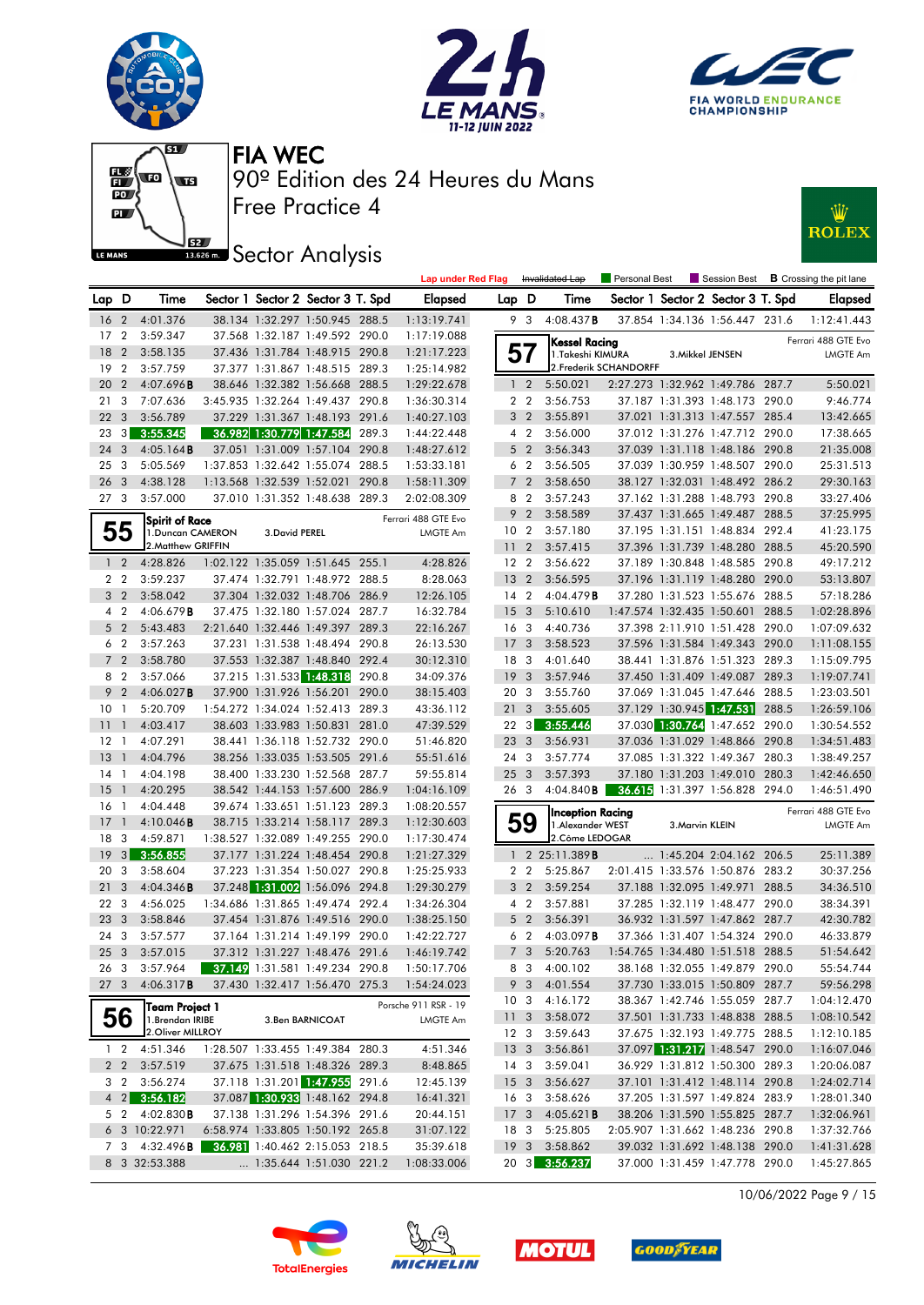











|       |                         |                                            |                  |                                                                    | <b>Lap under Red Flag</b>       |       |                         | Invalidated Lap                             | Personal Best |                                                                  |       | Session Best <b>B</b> Crossing the pit lane |
|-------|-------------------------|--------------------------------------------|------------------|--------------------------------------------------------------------|---------------------------------|-------|-------------------------|---------------------------------------------|---------------|------------------------------------------------------------------|-------|---------------------------------------------|
| Lap D |                         | Time                                       |                  | Sector 1 Sector 2 Sector 3 T. Spd                                  | <b>Elapsed</b>                  | Lap D |                         | Time                                        |               | Sector 1 Sector 2 Sector 3 T. Spd                                |       | <b>Elapsed</b>                              |
|       | $21 \quad 3$            | 3:56.299                                   |                  | 36.860 1:31.783 1:47.656 291.6                                     | 1:49:24.164                     |       | $21 \quad 1$            | 3:56.068                                    |               | 36.700 1:31.242 1:48.126 290.0                                   |       | 1:42:37.514                                 |
|       | 22 3                    | 3:57.569                                   |                  | 36.771 1:31.607 1:49.191 288.5                                     | 1:53:21.733                     | 22    | $\overline{1}$          | 3:55.323                                    |               | 36.785 1:31.039 1:47.499                                         | 288.5 | 1:46:32.837                                 |
|       | 23 3                    | 5:27.713B 1:07.088 1:53.900 2:26.725 193.9 |                  |                                                                    | 1:58:49.446                     |       | 23 1                    | 4:03.793                                    |               | 37.479 1:32.466 1:53.848 289.3                                   |       | 1:50:36.630                                 |
|       |                         | liron Lynx                                 |                  |                                                                    | Ferrari 488 GTE Evo             |       |                         | Corvette Racing                             |               |                                                                  |       | Chevrolet Corvette C8.R                     |
|       | 60                      | 1.Claudio SCHIAVONI                        |                  | 3.Raffaele GIAMMARIA                                               | LMGTE Am                        |       | 63                      | 1. Antonio GARCIA                           |               | 3. Nicky CATSBURG                                                |       | <b>LMGTE Pro</b>                            |
|       |                         | 2.Alessandro BALZAN                        |                  |                                                                    |                                 |       |                         | 2.Jordan TAYLOR                             |               |                                                                  |       |                                             |
|       | $1\quad2$               | 4:25.124                                   |                  | 1:00.989 1:34.550 1:49.585 285.4                                   | 4:25.124                        |       | 1 <sub>3</sub>          | 6:26.913                                    |               | 3:06.563 1:32.594 1:47.756 281.0                                 |       | 6:26.913                                    |
|       | 2 <sub>2</sub>          | 3:55.886                                   |                  | 36.988 1:31.379 1:47.519 291.6                                     | 8:21.010                        |       | 2 <sub>3</sub>          | 3:54.115                                    |               | 36.777 1:30.442 1:46.896 294.8                                   |       | 10:21.028                                   |
|       | $3 \quad 2$             | 3:55.728                                   |                  | 36.860 1:30.826 1:48.042 290.8                                     | 12:16.738                       |       | 3 <sub>3</sub>          | 3:54.555                                    |               | 36.393 1:30.207 1:47.955 296.4                                   |       | 14:15.583                                   |
|       | 4 <sup>2</sup>          | 3:57.284                                   |                  | 36.901 1:31.305 1:49.078 291.6                                     | 16:14.022                       |       | $4 \quad 3$             | 3:58.543B                                   |               | 36.543 1:29.655 1:52.345 297.2                                   |       | 18:14.126                                   |
|       | 5 <sub>2</sub>          | 3:57.074                                   |                  | 37.213 1:31.433 1:48.428 287.7                                     | 20:11.096                       |       | 5 <sub>3</sub>          | 7:01.424                                    |               | 3:41.636 1:30.295 1:49.493 294.0                                 |       | 25:15.550                                   |
|       | 6 <sub>2</sub>          | 3:56.351                                   |                  | 37.086 1:31.204 1:48.061 290.8                                     | 24:07.447                       |       | 6 3                     | 3:52.710                                    |               | 36.439 1:29.597 1:46.674 297.2                                   |       | 29:08.260                                   |
|       | 7 2                     | 3:57.529                                   |                  | 37.320 1:31.754 1:48.455 291.6                                     | 28:04.976                       |       | 7 <sup>3</sup>          | 3:56.008                                    |               | 36.995 1:30.562 1:48.451                                         | 297.2 | 33:04.268                                   |
|       | 8 2                     | 4:08.963B                                  |                  | 37.258 1:32.070 1:59.635 279.5                                     | 32:13.939                       |       | 8 3                     | 4:02.261B                                   |               | 36.572 1:30.340 1:55.349 294.8                                   |       | 37:06.529                                   |
|       |                         | 9 2 12:13.982                              |                  | 8:51.379 1:33.089 1:49.514 283.2                                   | 44:27.921                       | 9     | $\overline{\mathbf{3}}$ | 7:14.071                                    |               | 3:55.234 1:31.509 1:47.328 294.8                                 |       | 44:20.600                                   |
|       | 10 <sub>2</sub>         | 4:03.207B                                  |                  | 37.336 1:30.751 1:55.120 295.6                                     | 48:31.128                       |       | 10 <sub>3</sub>         | 3:54.609                                    |               | 36.593 1:30.667 1:47.349 294.8                                   |       | 48:15.209                                   |
|       | $11 - 1$                | 6:08.237                                   |                  | 2:32.376 1:36.398 1:59.463 283.2                                   | 54:39.365                       |       | 11 <sub>3</sub>         | 3:54.212                                    |               | 37.204 1:30.222 1:46.786 296.4                                   |       | 52:09.421                                   |
| 12    | $\overline{1}$          | 4:09.952                                   |                  | 39.504 1:34.637 1:55.811 290.0                                     | 58:49.317                       |       | 12 <sup>3</sup>         | 4:10.134B                                   |               | 36.462 1:29.759 2:03.913 297.2                                   |       | 56:19.555                                   |
|       | 13 1                    | 4:13.174                                   |                  | 41.581 1:35.673 1:55.920 286.9                                     | 1:03:02.491                     |       | 13 <sub>3</sub>         | 4:33.654                                    |               | 1:15.381 1:30.391 1:47.882 283.9                                 |       | 1:00:53.209                                 |
| 14    | $\overline{1}$          | 4:30.379                                   |                  | 39.962 1:52.826 1:57.591 287.7                                     | 1:07:32.870                     |       | $14 \quad 3$            | 4:45.750                                    |               | 37.688 2:12.598 1:55.464 294.8                                   |       | 1:05:38.959                                 |
| 15    | $\overline{1}$          | 4:13.742                                   |                  | 41.564 1:35.596 1:56.582 288.5                                     | 1:11:46.612                     |       | 15 <sub>3</sub>         | 4:00.306B                                   |               | 36.533 1:29.976 1:53.797 298.0                                   |       | 1:09:39.265                                 |
| 16    | $\overline{1}$          | 4:12.596                                   |                  | 40.084 1:34.504 1:58.008 288.5                                     | 1:15:59.208                     |       | 16 <sub>3</sub>         | 5:09.581                                    |               | 1:50.951 1:30.338 1:48.292 294.8                                 |       | 1:14:48.846                                 |
|       | $17-1$                  | 4:21.174B                                  |                  | 40.638 1:35.449 2:05.087 285.4                                     | 1:20:20.382                     |       | 17 <sub>3</sub>         | 3:54.332                                    |               | 36.653 1:29.998 1:47.681 296.4                                   |       | 1:18:43.178                                 |
| 18    |                         | 3 11:48.683                                |                  | 8:24.440 1:33.550 1:50.693 287.7                                   | 1:32:09.065<br>1:36:07.782      |       | 18 3                    | 3:53.427                                    |               | 36.610 1:30.183 1:46.634                                         | 294.8 | 1:22:36.605<br>1:26:30.472                  |
| 19    | 3                       | 3:58.717                                   |                  | 37.457 1:31.555 1:49.705 291.6                                     |                                 | 19    | $\mathbf{3}$            | 3:53.867                                    |               | 36.513 1:30.055 1:47.299 295.6                                   |       |                                             |
| 20    | $\overline{\mathbf{3}}$ | 4:00.579                                   |                  | 37.149 1:31.832 1:51.598 294.0<br>37.220 1:31.564 1:48.628 293.2   | 1:40:08.361                     |       | 20 3                    | 4:00.022B                                   |               | 36.823 1:29.833 1:53.366 296.4                                   |       | 1:30:30.494                                 |
|       | 213<br>22 <sub>3</sub>  | 3:57.412                                   |                  |                                                                    | 1:44:05.773                     |       | 22 2                    | 21 2 16:42.573                              |               | 1:31.306 1:47.964 296.4                                          |       | 1:47:13.067                                 |
| 23    |                         | 4:04.418B<br>3 10:54.404                   |                  | 37.317 1:31.812 1:55.289 296.4<br>7:30.909 1:32.992 1:50.503 286.9 | 1:48:10.191<br>1:59:04.595      |       | 23 2                    | 3:53.634<br>3:57.070                        |               | 36.673 1:30.239 1:46.722 294.8<br>37.536 1:30.745 1:48.789 292.4 |       | 1:51:06.701                                 |
|       | 24 3                    | 4:03.539B                                  |                  | 37.148 1:30.779 1:55.612 293.2                                     | 2:03:08.134                     |       | 24 2                    | 4:29.756 B 1:05.923 1:30.433 1:53.400 298.0 |               |                                                                  |       | 1:55:03.771<br>1:59:33.527                  |
|       |                         |                                            |                  |                                                                    |                                 |       |                         |                                             |               |                                                                  |       |                                             |
|       | 61                      | <b>AF Corse</b><br>1. Louis PRETTE         | 3. Vincent ABRIL |                                                                    | Ferrari 488 GTE Evo<br>LMGTE Am |       | 64                      | <b>Corvette Racing</b><br>1. Tommy MILNER   |               | 3. Alexander SIMS                                                |       | Chevrolet Corvette C8.R<br><b>LMGTE Pro</b> |
|       |                         | 2. Conrad GRUNEWALD                        |                  |                                                                    |                                 |       |                         | 2. Nick TANDY                               |               |                                                                  |       |                                             |
|       |                         | 1 2 20:34.072                              |                  | 1:34.194 1:51.338 283.9                                            | 20:34.072                       |       | 1 <sub>2</sub>          | 9:17.219                                    |               | 5:50.473 1:36.768 1:49.978 276.7                                 |       | 9:17.219                                    |
|       | 2 <sub>2</sub>          | 3:59.331                                   |                  | 37.592 1:32.126 1:49.613 286.9                                     | 24:33.403                       |       | 2 <sub>2</sub>          | $4:01.048$ B                                |               | 37.030 1:30.168 1:53.850 295.6                                   |       | 13:18.267                                   |
|       | 3 <sub>2</sub>          | 3:58.807                                   |                  | 37.412 1:32.185 1:49.210 286.2                                     | 28:32.210                       |       |                         | 3 1 29:24.946                               |               | 1:31.742 1:48.574 294.8                                          |       | 42:43.213                                   |
|       | 4 <sup>2</sup>          | 3:58.390                                   |                  | 37.278 1:32.080 1:49.032 286.2                                     | 32:30.600                       |       | 4 1                     | 3:55.660                                    |               | 37.101 1:30.677 1:47.882 295.6                                   |       | 46:38.873                                   |
|       | 5 <sub>2</sub>          | 3:58.553                                   |                  | 37.374 1:32.108 1:49.071 286.2                                     | 36:29.153                       |       | 5 <sub>1</sub>          | 4:08.570B                                   |               | 37.400 1:32.650 1:58.520 271.8                                   |       | 50:47.443                                   |
|       | 6 <sub>2</sub>          | 3:59.143                                   |                  | 37.773 1:32.150 1:49.220 286.9                                     | 40:28.296                       |       | 61                      | 4:42.077                                    |               | 1:23.511 1:30.813 1:47.753 294.8                                 |       | 55:29.520                                   |
|       | 7 2                     | 3:58.712                                   |                  | 38.022 1:31.667 1:49.023 290.0                                     | 44:27.008                       |       | 7 <sup>1</sup>          | 3:53.567                                    |               | 36.698 1:29.866 1:47.003 297.2                                   |       | 59:23.087                                   |
|       |                         | 8 2 3:58.023                               |                  | 37.267 1:31.944 1:48.812 289.3                                     | 48:25.031                       |       |                         | 8 1 3:54.938                                |               | 37.186 1:30.156 1:47.596 297.2                                   |       | 1:03:18.025                                 |
|       |                         | 9 2 3:57.755                               |                  | 37.357 1:31.516 1:48.882 287.7                                     | 52:22.786                       |       |                         | 9 1 4:06.208                                |               | 36.779 1:41.518 1:47.911 296.4                                   |       | 1:07:24.233                                 |
|       |                         | 10 2 4:06.765 <b>B</b>                     |                  | 38.664 1:31.982 1:56.119 288.5                                     | 56:29.551                       |       |                         | 10 1 4:00.091 <b>B</b>                      |               | 37.074 1:29.672 1:53.345 300.5                                   |       | 1:11:24.324                                 |
|       | $11 \quad 1$            | 5:41.450                                   |                  | 2:16.183 1:33.782 1:51.485 285.4                                   | 1:02:11.001                     |       |                         | 11 1 5:26.484                               |               | 2:08.281 1:30.579 1:47.624 298.0                                 |       | 1:16:50.808                                 |
|       |                         | 12 1 4:47.515                              |                  | 37.285 2:13.045 1:57.185 288.5                                     | 1:06:58.516                     |       |                         | 12 1 3:52.731                               |               | 36.605 1:29.612 1:46.514 298.0                                   |       | 1:20:43.539                                 |
|       |                         | 13 1 3:58.528                              |                  | 36.996 1:32.379 1:49.153 285.4                                     | 1:10:57.044                     |       |                         | 13 1 3:59.430 <b>B</b>                      |               | 36.497 1:29.802 1:53.131 299.7                                   |       | 1:24:42.969                                 |
|       |                         | 14 1 3:58.473                              |                  | 37.262 1:31.764 1:49.447 287.7                                     | 1:14:55.517                     |       |                         | 14 1 4:41.126                               |               | 1:23.218 1:30.112 1:47.796 301.3                                 |       | 1:29:24.095                                 |
|       |                         | 15 1 3:57.112                              |                  | 37.176 1:31.479 1:48.457 288.5                                     | 1:18:52.629                     |       |                         | 15 1 3:53.350                               |               | 36.466 1:29.820 1:47.064 298.0                                   |       | 1:33:17.445                                 |
|       |                         | 16 1 3:56.021                              |                  | 36.918 1:31.142 1:47.961 290.8                                     | 1:22:48.650                     |       | 16 1                    | 3:54.541                                    |               | 36.872 1:30.216 1:47.453 298.0                                   |       | 1:37:11.986                                 |
|       |                         | 17 1 3:58.341                              |                  | 36.903 1:30.862 1:50.576 291.6                                     | 1:26:46.991                     |       |                         | 17 1 3:58.897 <b>B</b>                      |               | 36.702 1:29.532 1:52.663 299.7                                   |       | 1:41:10.883                                 |
|       |                         | 18 1 3:59.805                              |                  | 37.004 1:31.832 1:50.969 287.7                                     | 1:30:46.796                     |       | 18 1                    | 5:24.750                                    |               | 2:06.121 1:30.617 1:48.012 298.8                                 |       | 1:46:35.633                                 |
|       |                         | 19 1 3:55.618                              |                  | 36.844 1:31.092 1:47.682 290.0                                     | 1:34:42.414                     |       |                         | 19 1 3:53.593                               |               | 36.860 1:29.599 1:47.134 298.8                                   |       | 1:50:29.226                                 |
|       |                         | 20 1 3:59.032                              |                  | 37.036 1:32.583 1:49.413 290.8                                     | 1:38:41.446                     |       |                         | 20 1 4:01.621 <b>B</b>                      |               | 37.086 1:29.911 1:54.624 297.2                                   |       | 1:54:30.847                                 |

10/06/2022 Page 10 / 15







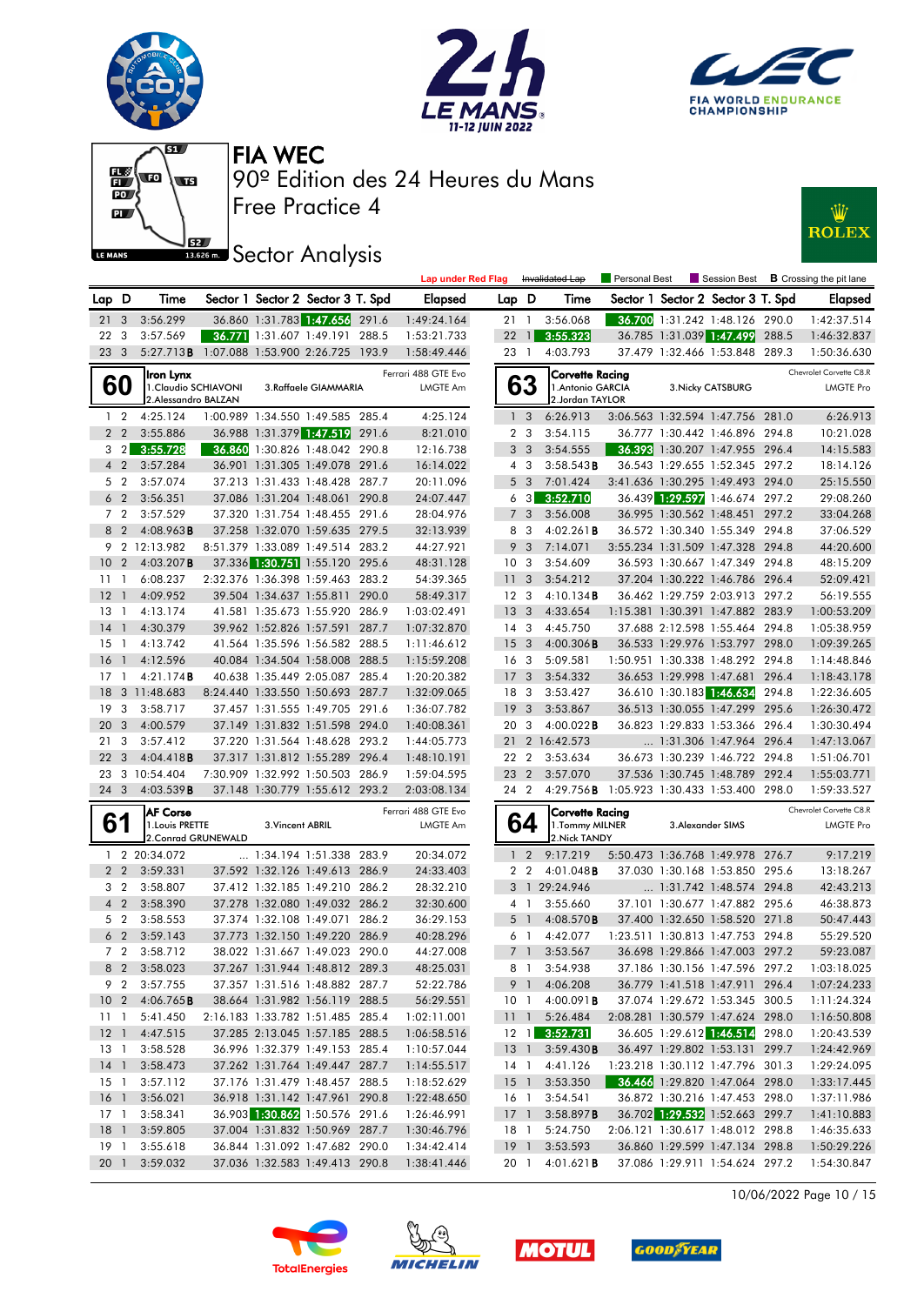











|                 |                |                       |                                       |                                   | <b>Lap under Red Flag</b> |                 |                 | Invalidated Lap         | <b>Personal Best</b> |                  | Session Best                      |       | <b>B</b> Crossing the pit lane |
|-----------------|----------------|-----------------------|---------------------------------------|-----------------------------------|---------------------------|-----------------|-----------------|-------------------------|----------------------|------------------|-----------------------------------|-------|--------------------------------|
| Lap D           |                | Time                  |                                       | Sector 1 Sector 2 Sector 3 T. Spd | Elapsed                   | Lap D           |                 | Time                    |                      |                  | Sector 1 Sector 2 Sector 3 T. Spd |       | <b>Elapsed</b>                 |
|                 |                | <b>Panis Racing</b>   |                                       |                                   | Oreca 07 - Gibson         | $16 \quad 1$    |                 | 3:57.169                |                      |                  | 37.173 1:31.652 1:48.344          | 288.5 | 1:13:44.736                    |
|                 | 65             | 1.Julien CANAL        |                                       | 3.Job VAN UITERT                  | LMP <sub>2</sub>          | 17              | $\overline{1}$  | 4:06.296B               |                      |                  | 37.283 1:31.258 1:57.755 290.8    |       | 1:17:51.032                    |
|                 |                | 2. Nicolas JAMIN      |                                       |                                   |                           |                 |                 | <b>Spirit of Race</b>   |                      |                  |                                   |       | Ferrari 488 GTE Evo            |
|                 | 1 <sub>3</sub> | 3:44.739              |                                       | 38.184 1:26.199 1:40.356 310.0    | 3:44.739                  |                 |                 | 1. Franck DEZOTEUX      |                      | 3. Gabriel AUBRY |                                   |       | <b>LMGTE Am</b>                |
|                 | 2 <sub>3</sub> | 3:35.342              |                                       | 33.846 1:22.729 1:38.767 319.1    | 7:20.081                  |                 |                 | 2. Pierre RAGUES        |                      |                  |                                   |       |                                |
|                 | 3 <sub>3</sub> | 3:34.139              |                                       | 33.683 1:22.293 1:38.163 320.1    | 10:54.220                 |                 | $1\quad$        | 4:33.608                |                      |                  | 1:00.669 1:38.066 1:54.873 254.5  |       | 4:33.608                       |
|                 | 4 3            | 3:33.534              |                                       | 33.820 1:22.163 1:37.551 322.0    | 14:27.754                 |                 | 2 <sub>1</sub>  | 4:05.333                |                      |                  | 39.414 1:34.296 1:51.623 274.6    |       | 8:38.941                       |
|                 | $5 \quad 3$    | 3:32.422              |                                       | 33.561 1:21.840 1:37.021 321.0    | 18:00.176                 |                 | 3 1             | 4:02.547                |                      |                  | 37.987 1:33.133 1:51.427 293.2    |       | 12:41.488                      |
| 6               | - 3            | 3:33.965              |                                       | 34.633 1:22.152 1:37.180 322.0    | 21:34.141                 |                 | 4 <sup>1</sup>  | 4:03.734                |                      |                  | 38.072 1:33.108 1:52.554 290.8    |       | 16:45.222                      |
|                 | 7 <sub>3</sub> | 3:34.586              |                                       | 33.730 1:23.330 1:37.526 320.1    | 25:08.727                 |                 | 5 1             | 4:06.138                |                      |                  | 38.209 1:33.291 1:54.638 290.8    |       | 20:51.360                      |
|                 | 8 3            | 3:35.566              |                                       | 34.063 1:23.938 1:37.565 322.9    | 28:44.293                 |                 | 6 1             | 4:03.992                |                      |                  | 38.601 1:33.398 1:51.993 290.0    |       | 24:55.352                      |
|                 | 9 <sub>3</sub> | 3:59.636B             |                                       | 33.877 1:22.431 2:03.328 312.7    | 32:43.929                 |                 | 7 <sub>1</sub>  | 4:11.015B               |                      |                  | 38.415 1:33.896 1:58.704 289.3    |       | 29:06.367                      |
| 10              | $\overline{2}$ | 4:40.630              |                                       | 1:36.403 1:23.514 1:40.713 319.1  | 37:24.559                 |                 |                 | 8 3 12:29.791           |                      |                  | 9:05.521 1:33.001 1:51.269        | 286.9 | 41:36.158                      |
| 11              | $\overline{2}$ | 3:36.489              |                                       | 34.209 1:23.064 1:39.216 319.1    | 41:01.048                 |                 | 9 3             | 4:01.069                |                      |                  | 37.620 1:32.372 1:51.077 289.3    |       | 45:37.227                      |
| 12 <sub>2</sub> |                | 3:38.000              |                                       | 35.082 1:23.564 1:39.354 320.1    | 44:39.048                 | 10 <sub>3</sub> |                 | 4:00.680                |                      |                  | 38.920 1:32.367 1:49.393 288.5    |       | 49:37.907                      |
| 13              | $\overline{2}$ | 3:38.276              |                                       | 34.275 1:23.773 1:40.228 323.9    | 48:17.324                 | 11 <sub>3</sub> |                 | 3:57.451                |                      |                  | 37.336 1:31.505 1:48.610 290.8    |       | 53:35.358                      |
| 14              | $\overline{2}$ | 3:37.466              |                                       | 34.815 1:23.843 1:38.808 320.1    | 51:54.790                 | 12 <sup>3</sup> |                 | 3:57.667                |                      |                  | 37.066 1:31.276 1:49.325 290.0    |       | 57:33.025                      |
| 15              | $\overline{2}$ | 3:39.028              |                                       | 34.042 1:24.392 1:40.594 316.3    | 55:33.818                 | 13 <sub>3</sub> |                 | 3:56.696                |                      |                  | 37.167 1:31.133 1:48.396          | 293.2 | 1:01:29.721                    |
| 16 2            |                | 3:34.777              |                                       | 33.912 1:22.871 1:37.994 319.1    | 59:08.595                 | 14              | 3               | 4:51.395B               |                      |                  | 36.899 2:13.056 2:01.440 292.4    |       | 1:06:21.116                    |
| 17              | $\overline{2}$ | 3:35.669              |                                       | 33.890 1:22.758 1:39.021 322.9    | 1:02:44.264               | 15 <sub>2</sub> |                 | 5:24.033                |                      |                  | 1:58.380 1:32.070 1:53.583 292.4  |       | 1:11:45.149                    |
| 18              | $\overline{2}$ | 4:24.448B             |                                       | 34.142 2:02.944 1:47.362 309.1    | 1:07:08.712               | 16 <sub>2</sub> |                 | 3:58.697                |                      |                  | 37.788 1:31.867 1:49.042 290.0    |       | 1:15:43.846                    |
| 19              | $\mathbf{3}$   | 4:39.261              |                                       | 1:35.686 1:24.492 1:39.083 316.3  | 1:11:47.973               | 17 <sub>2</sub> |                 | 3:57.863                |                      |                  | 37.764 1:31.128 1:48.971 293.2    |       | 1:19:41.709                    |
| 20              | -3             | 3:38.230              |                                       | 35.448 1:23.588 1:39.194 319.1    | 1:15:26.203               | 18 2            |                 | 3:58.341                |                      |                  | 37.587 1:31.366 1:49.388 290.8    |       | 1:23:40.050                    |
| 21              | 3              | 3:40.198              |                                       | 35.172 1:24.621 1:40.405 321.0    | 1:19:06.401               | 19 <sup>2</sup> |                 | 3:59.287                |                      |                  | 37.157 1:31.132 1:50.998 292.4    |       | 1:27:39.337                    |
| 22              | 3              | 3:39.368              |                                       | 34.148 1:23.296 1:41.924 322.0    | 1:22:45.769               | 20 2            |                 | 3:57.113                |                      |                  | 37.295 1:31.174 1:48.644 290.0    |       | 1:31:36.450                    |
| 23              | $\overline{3}$ | 3:36.385              |                                       | 34.173 1:23.590 1:38.622 320.1    | 1:26:22.154               | 21 2            |                 | 4:04.701 <b>B</b>       |                      |                  | 37.364 1:31.325 1:56.012 284.7    |       | 1:35:41.151                    |
| 24              | 3              | 3:34.776              |                                       | 33.946 1:22.791 1:38.039 318.2    | 1:29:56.930               | 221             |                 | 6:01.988                |                      |                  | 2:30.315 1:36.950 1:54.723 265.8  |       | 1:41:43.139                    |
| 25              | $\overline{3}$ | 3:35.990              |                                       | 34.619 1:22.954 1:38.417 319.1    | 1:33:32.920               | 23 1            |                 | 4:04.172                |                      |                  | 38.690 1:33.268 1:52.214 290.0    |       | 1:45:47.311                    |
| 26              | 3              | 3:37.042              |                                       | 33.910 1:23.187 1:39.945 321.0    | 1:37:09.962               | 24 1            |                 | 4:05.437                |                      |                  | 38.070 1:33.614 1:53.753 290.8    |       | 1:49:52.748                    |
| 27              | 3              | 3:42.832B             |                                       | 34.282 1:23.326 1:45.224 309.1    | 1:40:52.794               | 25 1            |                 | $4:17.858$ <b>B</b>     |                      |                  | 38.698 1:35.448 2:03.712 288.5    |       | 1:54:10.606                    |
| 28              | -1             | 7:09.621              |                                       | 4:02.873 1:24.657 1:42.091 318.2  | 1:48:02.415               | 26 1            |                 | 4:42.484                |                      |                  | 1:11.865 1:34.488 1:56.131        | 290.8 | 1:58:53.090                    |
| 29              | $\overline{1}$ | 3:38.756              |                                       | 34.158 1:24.125 1:40.473 315.4    | 1:51:41.171               | 27 1            |                 | 4:08.191                |                      |                  | 39.728 1:34.676 1:53.787 290.8    |       | 2:03:01.281                    |
| 30              | -1             | 3:40.142              |                                       | 34.288 1:24.188 1:41.666 322.0    | 1:55:21.313               |                 |                 | Iron Lynx               |                      |                  |                                   |       | Ferrari 488 GTE Evo            |
| 31              | -1             | 4:10.331              |                                       | 1:03.505 1:26.170 1:40.656 319.1  | 1:59:31.644               |                 | 5               | 1. Pierre EHRET         |                      |                  | 3. Nicolas VARRONE                |       | LMGTE Am                       |
| 32 1            |                | 3:45.304B             |                                       | 34.741 1:23.561 1:47.002 319.1    | 2:03:16.948               |                 |                 | 2.Christian HOOK        |                      |                  |                                   |       |                                |
|                 |                | <b>JMW Motorsport</b> |                                       |                                   | Ferrari 488 GTE Evo       |                 | $1\quad$        | 5:45.832                |                      |                  | 2:15.782 1:36.624 1:53.426 281.0  |       | 5:45.832                       |
|                 | 66             |                       | 1. Renger VAN DER ZANDE 3. Jason HART |                                   | <b>LMGTE Am</b>           |                 | 2 <sub>1</sub>  | 4:05.715                |                      |                  | 38.390 1:34.518 1:52.807 289.3    |       | 9:51.547                       |
|                 |                | 2. Mark KVAMME        |                                       |                                   |                           |                 | 3 <sup>1</sup>  | 4:04.113                |                      |                  | 38.493 1:33.201 1:52.419 291.6    |       | 13:55.660                      |
|                 | 1 <sub>2</sub> | 9:06.456              |                                       | 5:32.610 1:37.646 1:56.200 283.2  | 9:06.456                  |                 | $4-1$           | 4:03.047                |                      |                  | 38.173 1:33.242 1:51.632 289.3    |       | 17:58.707                      |
|                 | 2 <sub>2</sub> | 4:07.945              |                                       | 38.732 1:35.192 1:54.021 284.7    | 13:14.401                 |                 | 5 <sub>1</sub>  | 4:03.857                |                      |                  | 38.849 1:33.686 1:51.322 287.7    |       | 22:02.564                      |
|                 | 3 <sub>2</sub> | 4:06.373              |                                       | 39.398 1:34.588 1:52.387 286.9    | 17:20.774                 |                 | 6 1             | 4:08.336                |                      |                  | 38.370 1:36.436 1:53.530 287.7    |       | 26:10.900                      |
|                 |                | 4 2 4:06.801          |                                       | 38.681 1:34.820 1:53.300 286.2    | 21:27.575                 |                 |                 | $7$ 1 4:14.423 <b>B</b> |                      |                  | 38.686 1:34.741 2:00.996 287.7    |       | 30:25.323                      |
|                 | $5\quad2$      | 4:06.575              |                                       | 38.928 1:33.998 1:53.649 289.3    | 25:34.150                 |                 |                 | 8 2 6:52.191            |                      |                  | 3:23.474 1:34.181 1:54.536 289.3  |       | 37:17.514                      |
|                 | 6 2            | 4:15.224B             |                                       | 38.514 1:35.023 2:01.687 281.0    | 29:49.374                 |                 |                 | 9 2 4:09.903            |                      |                  | 38.632 1:34.952 1:56.319 287.7    |       | 41:27.417                      |
|                 | 7 <sub>3</sub> | 5:44.308              |                                       | 2:14.826 1:36.022 1:53.460 284.7  | 35:33.682                 |                 | 10 <sub>2</sub> | 4:09.304                |                      |                  | 38.935 1:35.085 1:55.284 288.5    |       | 45:36.721                      |
|                 | 8 3            | 4:02.367              |                                       | 38.161 1:33.179 1:51.027 286.9    | 39:36.049                 |                 |                 | 11 2 4:08.697           |                      |                  | 38.969 1:34.949 1:54.779 265.8    |       | 49:45.418                      |
|                 | 9 3            | 4:01.460              |                                       | 37.993 1:33.048 1:50.419 288.5    | 43:37.509                 |                 |                 | 12 2 4:07.554           |                      |                  | 38.781 1:33.838 1:54.935 286.9    |       | 53:52.972                      |
| 10 <sub>3</sub> |                | 3:59.616              |                                       | 37.642 1:32.604 1:49.370 281.7    | 47:37.125                 |                 |                 | 13 2 4:05.030           |                      |                  | 38.599 1:33.347 1:53.084 290.0    |       | 57:58.002                      |
| 11 <sub>3</sub> |                | 4:00.130              |                                       | 37.536 1:32.080 1:50.514 289.3    | 51:37.255                 |                 |                 | 14 2 4:05.258           |                      |                  | 38.635 1:33.542 1:53.081 286.2    |       | 1:02:03.260                    |
| 12 <sup>3</sup> |                | 4:05.398B             |                                       | 37.410 1:31.787 1:56.201 290.0    | 55:42.653                 |                 |                 | 15 2 4:56.069           |                      |                  | 38.046 2:14.240 2:03.783 287.7    |       | 1:06:59.329                    |
| 13 <sup>1</sup> |                | 5:15.974              |                                       | 1:48.310 1:34.673 1:52.991 285.4  | 1:00:58.627               |                 |                 | 16 2 4:05.047           |                      |                  | 38.785 1:33.436 1:52.826 288.5    |       | 1:11:04.376                    |
| $14-1$          |                | 4:47.742              |                                       | 37.120 2:13.906 1:56.716 290.0    | 1:05:46.369               |                 |                 | 17 2 4:16.118 <b>B</b>  |                      |                  | 38.325 1:33.189 2:04.604 289.3    |       | 1:15:20.494                    |
| $15-1$          |                | 4:01.198              |                                       | 36.991 1:34.815 1:49.392 287.7    | 1:09:47.567               |                 |                 | 18 3 6:01.925           |                      |                  | 2:39.099 1:32.641 1:50.185 287.7  |       | 1:21:22.419                    |

10/06/2022 Page 11 / 15







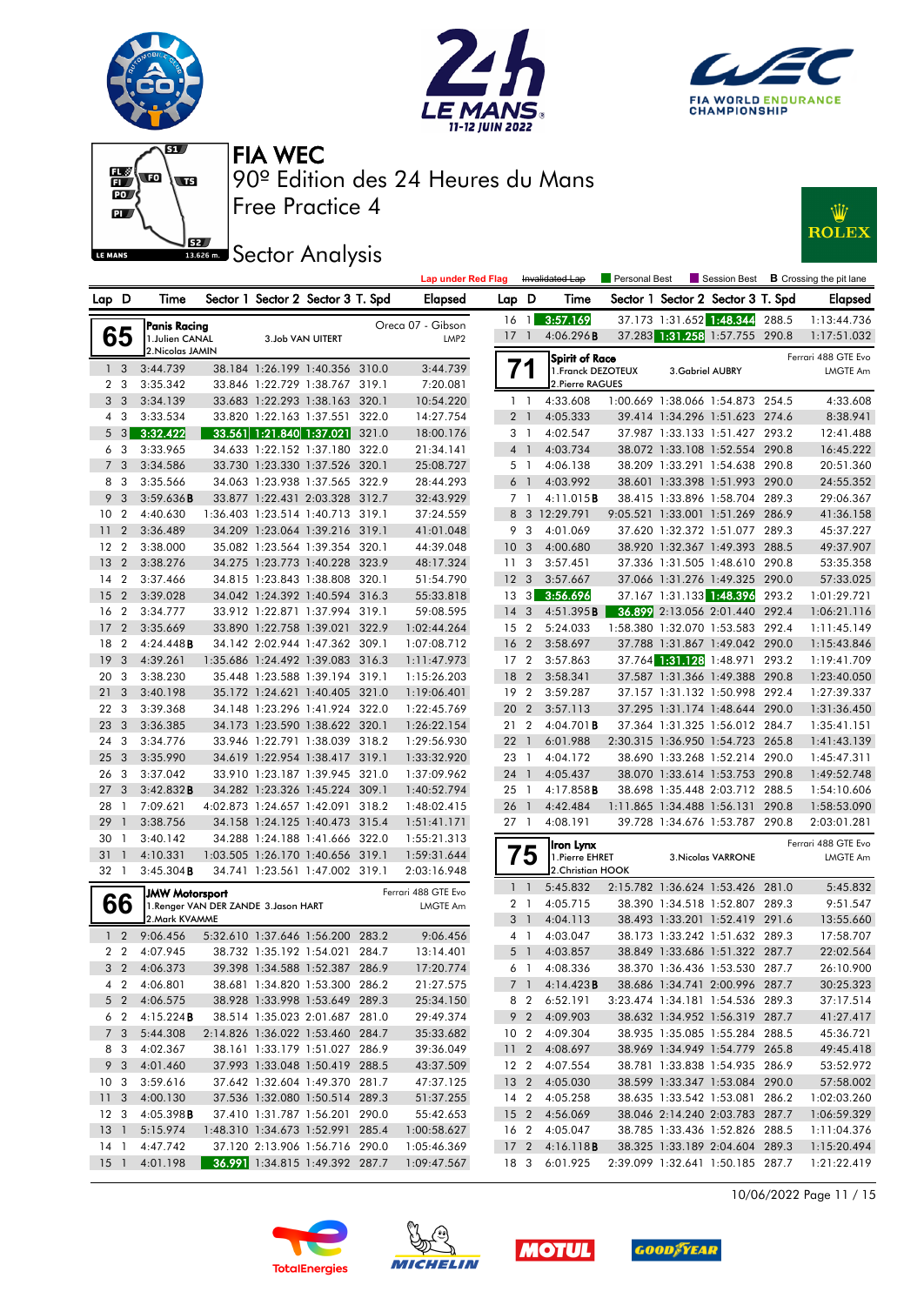











|                 |                                  |                                                         |                         |                                                            |       | <b>Lap under Red Flag</b>  |                 |                | Invalidated Lap                           | Personal Best                    |                                   | Session Best <b>B</b> Crossing the pit lane |
|-----------------|----------------------------------|---------------------------------------------------------|-------------------------|------------------------------------------------------------|-------|----------------------------|-----------------|----------------|-------------------------------------------|----------------------------------|-----------------------------------|---------------------------------------------|
| Lap D           |                                  | Time                                                    |                         | Sector 1 Sector 2 Sector 3 T. Spd                          |       | Elapsed                    | Lap D           |                | Time                                      |                                  | Sector 1 Sector 2 Sector 3 T. Spd | Elapsed                                     |
| 19 <sup>3</sup> |                                  | 3:58.517                                                |                         | 37.613 1:31.948 1:48.956 290.8                             |       | 1:25:20.936                | 25 3            |                | 4:04.235B                                 |                                  | 37.544 1:31.426 1:55.265 294.0    | 1:56:00.102                                 |
| 20              | 3                                | 4:00.448                                                |                         | 38.270 1:33.113 1:49.065 291.6                             |       | 1:29:21.384                |                 |                | Iron Lynx                                 |                                  |                                   | Ferrari 488 GTE Evo                         |
| 21              | $\mathbf{3}$                     | 3:58.118                                                |                         | 37.619 1:32.034 1:48.465 288.5                             |       | 1:33:19.502                |                 | 80             | 1. Matteo CRESSONI                        |                                  | 3. Richard HEISTAND               | LMGTE Am                                    |
| 22 3            |                                  | 3:57.095                                                |                         | 37.226 1:31.490 1:48.379 290.8                             |       | 1:37:16.597                |                 |                |                                           | 2. Giancarlo FISICHELLA          |                                   |                                             |
| 23              | $\overline{\mathbf{3}}$          | 4:03.847B                                               |                         | 37.151 1:31.313 1:55.383 290.0                             |       | 1:41:20.444                |                 |                | 1 2 44:22.536 <b>B</b>                    |                                  | 1:35.273 1:57.328 262.6           | 44:22.536                                   |
| 24              | 3                                | 5:26.801                                                |                         | 2:04.363 1:31.869 1:50.569 291.6                           |       | 1:46:47.245                |                 |                | 2 2 10:14.626                             |                                  | 6:49.687 1:34.147 1:50.792 285.4  | 54:37.162                                   |
| 25              | $\mathbf{3}$                     | 3:57.726                                                |                         | 37.509 1:31.576 1:48.641 292.4                             |       | 1:50:44.971                |                 | 3 <sub>2</sub> | 3:58.027                                  |                                  | 37.366 1:31.851 1:48.810 287.7    | 58:35.189                                   |
| 26              | $\overline{\mathbf{3}}$          | 3:58.278                                                |                         | 37.161 1:31.680 1:49.437 289.3                             |       | 1:54:43.249                |                 | 4 2            | 3:57.633                                  |                                  | 37.073 1:31.613 1:48.947 288.5    | 1:02:32.822                                 |
| 27              | $\mathbf{3}$                     | 4:26.892                                                |                         | 1:06.243 1:31.796 1:48.853 291.6                           |       | 1:59:10.141                |                 | 5 <sub>2</sub> | 4:45.835B                                 |                                  | 37.071 2:10.637 1:58.127 290.8    | 1:07:18.657                                 |
| 28              |                                  | $3\overline{3:56.393}$                                  |                         | 37.118 1:31.243 1:48.032                                   | 289.3 | 2:03:06.534                |                 | 6 2            | 4:57.564                                  |                                  | 1:31.412 1:33.396 1:52.756 287.7  | 1:12:16.221                                 |
|                 |                                  |                                                         | Dempsey - Proton Racing |                                                            |       | Porsche 911 RSR - 19       |                 | 7 <sub>2</sub> | 3:57.938                                  |                                  | 37.019 1:31.327 1:49.592 289.3    | 1:16:14.159                                 |
|                 | 77                               | 1. Christian RIED                                       |                         | 3. Harry TINCKNELL                                         |       | LMGTE Am                   |                 | 8 2            | 3:57.287                                  |                                  | 37.080 1:31.424 1:48.783 290.8    | 1:20:11.446                                 |
|                 |                                  | 2. Sebastian PRIAULX                                    |                         |                                                            |       |                            |                 | $9 \quad 2$    | 3:55.899                                  |                                  | 37.018 1:31.189 1:47.692 290.0    | 1:24:07.345                                 |
|                 |                                  | 1 3 45:25.708                                           |                         | 1:31.728 1:51.486 292.4                                    |       | 45:25.708                  | 10 <sub>2</sub> |                | 4:04.211B                                 |                                  | 36.997 1:31.221 1:55.993 290.0    | 1:28:11.556                                 |
|                 | 2 3                              | 3:55.953                                                |                         | 36.910 1:30.981 1:48.062 294.0                             |       | 49:21.661                  | 11              | $\overline{2}$ | 4:56.485                                  |                                  | 1:34.165 1:32.828 1:49.492 286.9  | 1:33:08.041                                 |
|                 |                                  | $3\quad 3\quad 3:55.067$                                |                         | 36.810 1:30.607 1:47.650 294.0                             |       | 53:16.728                  | 12 <sub>2</sub> |                | 3:56.754                                  |                                  | 37.608 1:31.343 1:47.803 287.7    | 1:37:04.795                                 |
|                 | 4 3                              | 4:02.376B                                               |                         | 37.027 1:30.479 1:54.870 292.4                             |       | 57:19.104                  | 13 <sub>2</sub> |                | 4:02.789B                                 |                                  | 37.211 1:31.429 1:54.149 288.5    | 1:41:07.584                                 |
|                 | $5\quad2$                        | 6:57.901                                                |                         | 3:16.817 1:46.472 1:54.612 264.5                           |       | 1:04:17.005                | 14 <sup>3</sup> |                | 5:55.437                                  |                                  | 2:29.007 1:33.139 1:53.291 289.3  | 1:47:03.021                                 |
|                 | 6 2                              | 3:56.977                                                |                         | 37.499 1:31.880 1:47.598 293.2                             |       | 1:08:13.982                | 15 <sub>3</sub> |                | 3:59.057                                  |                                  | 37.580 1:32.119 1:49.358 289.3    | 1:51:02.078                                 |
|                 | 7 <sub>2</sub>                   | 3:57.894                                                |                         | 37.274 1:31.482 1:49.138 294.0                             |       | 1:12:11.876                | 16 <sub>3</sub> |                | 3:59.734                                  |                                  | 37.328 1:32.090 1:50.316 286.9    | 1:55:01.812                                 |
|                 | 8 2                              | 3:55.956                                                |                         | 37.011 1:31.252 1:47.693 294.8                             |       | 1:16:07.832                | 17 <sub>3</sub> |                | 4:27.672                                  |                                  | 1:05.205 1:32.376 1:50.091 288.5  | 1:59:29.484                                 |
|                 | 9 2                              | 3:56.940                                                |                         | 37.097 1:31.281 1:48.562 297.2                             |       | 1:20:04.772                | 18 3            |                | 3:58.718                                  |                                  | 37.580 1:32.110 1:49.028 289.3    | 2:03:28.202                                 |
|                 | 10 <sub>2</sub>                  | 3:55.821                                                |                         | 37.204 1:31.396 1:47.221<br>37.207 1:31.108 1:54.261 293.2 | 294.0 | 1:24:00.593                |                 |                | <b>AF Corse</b>                           |                                  |                                   | Oreca 07 - Gibson                           |
| 11<br>$12 \,$   | $\overline{2}$<br>$\overline{2}$ | 4:02.576B<br>7:09.322B 2:57.270 1:44.565 2:27.487 273.9 |                         |                                                            |       | 1:28:03.169                |                 | 83             | 1. François PERRODO<br>2. Nicklas NIELSEN |                                  | 3. Alessio ROVERA                 | LMP2 P/A                                    |
|                 |                                  | 13 2 20:04.258B                                         |                         | 1:34.814 1:58.102 283.9                                    |       | 1:35:12.491<br>1:55:16.749 |                 |                | 1 1 10:58.452                             |                                  | 7:48.584 1:25.645 1:44.223 315.4  | 10:58.452                                   |
|                 |                                  |                                                         |                         |                                                            |       |                            |                 | 2 <sub>1</sub> | 3:46.093                                  |                                  | 36.653 1:26.665 1:42.775 315.4    | 14:44.545                                   |
|                 | 79                               | WeatherTech Racing                                      |                         |                                                            |       | Porsche 911 RSR - 19       |                 | 3 <sup>1</sup> | 3:41.277                                  |                                  | 35.161 1:24.817 1:41.299 307.3    | 18:25.822                                   |
|                 |                                  | 1. Cooper MACNEIL<br>2.Julien ANDLAUER                  |                         | 3. Thomas MERRILL                                          |       | LMGTE Am                   |                 | 4 1            | 3:41.156                                  |                                  | 34.704 1:24.791 1:41.661 321.0    | 22:06.978                                   |
|                 | 1 <sub>3</sub>                   | 8:34.643                                                |                         | 5:13.339 1:31.739 1:49.565 293.2                           |       | 8:34.643                   |                 | 5 <sub>1</sub> | 3:43.550                                  |                                  | 36.502 1:26.137 1:40.911 306.5    | 25:50.528                                   |
|                 | 2 <sub>3</sub>                   | 3:58.521                                                |                         | 37.289 1:30.802 1:50.430 296.4                             |       | 12:33.164                  |                 | 6 1            | 3:40.516                                  |                                  | 34.753 1:24.247 1:41.516 318.2    | 29:31.044                                   |
|                 | 3 3                              | 4:03.077 <b>B</b>                                       |                         | 37.096 1:31.307 1:54.674 295.6                             |       | 16:36.241                  |                 | 7 <sup>1</sup> | 3:44.332                                  |                                  | 37.020 1:25.638 1:41.674 303.9    | 33:15.376                                   |
|                 | $4\quad3$                        | 4:52.737                                                |                         | 1:33.444 1:31.077 1:48.216 297.2                           |       | 21:28.978                  |                 | 8 1            | 3:42.748                                  |                                  | 34.874 1:24.371 1:43.503 319.1    | 36:58.124                                   |
|                 | 5 <sub>3</sub>                   | 3:58.510                                                |                         | 37.731 1:31.125 1:49.654 298.8                             |       | 25:27.488                  |                 | 9 1            | 3:49.170B                                 |                                  | 35.417 1:25.082 1:48.671 301.3    | 40:47.294                                   |
|                 | 6 <sub>3</sub>                   | 3:56.734                                                |                         | 37.257 1:30.708 1:48.769 295.6                             |       | 29:24.222                  | 10 <sub>2</sub> |                | 5:40.152                                  |                                  | 2:36.291 1:24.255 1:39.606 317.2  | 46:27.446                                   |
|                 | 7 3                              | 3:56.974                                                |                         | 37.333 1:31.080 1:48.561 294.8                             |       | 33:21.196                  | 11 <sub>2</sub> |                | 3:36.914                                  |                                  | 34.638 1:23.665 1:38.611 318.2    | 50:04.360                                   |
|                 | 8 3                              | 3:56.945                                                |                         | 37.168 1:30.582 1:49.195 297.2                             |       | 37:18.141                  | 12 <sub>2</sub> |                | 3:37.535                                  |                                  | 34.276 1:23.483 1:39.776 320.1    | 53:41.895                                   |
|                 | 9 3                              | 3:59.755                                                |                         | 38.367 1:31.439 1:49.949 294.8                             |       | 41:17.896                  | 13 <sub>2</sub> |                | 3:35.108                                  |                                  | 34.020 1:23.216 1:37.872 309.1    | 57:17.003                                   |
| 10              | $\overline{\mathbf{3}}$          | 3:57.002                                                |                         | 37.335 1:30.760 1:48.907 295.6                             |       | 45:14.898                  | 14 <sup>2</sup> |                | 3:37.227                                  |                                  | 33.931 1:22.894 1:40.402 322.0    | 1:00:54.230                                 |
| 11 <sub>3</sub> |                                  | 3:56.107                                                |                         | 37.304 1:30.812 1:47.991 294.8                             |       | 49:11.005                  |                 |                | 15 2 4:36.164                             |                                  | 34.978 2:07.300 1:53.886 315.4    | 1:05:30.394                                 |
|                 |                                  | 12 3 3:57.578                                           |                         | 38.212 1:30.735 1:48.631 294.8                             |       | 53:08.583                  |                 |                | 16 2 3:34.080                             |                                  | 33.993 1:22.709 1:37.378 322.9    | 1:09:04.474                                 |
|                 |                                  | 13 3 3:57.085                                           |                         | 38.026 1:30.879 1:48.180 295.6                             |       | 57:05.668                  |                 |                | 17 2 3:36.207                             |                                  | 33.938 1:22.928 1:39.341 319.1    | 1:12:40.681                                 |
|                 |                                  | 14 3 3:56.039                                           |                         | 37.104 1:30.540 1:48.395 296.4                             |       | 1:01:01.707                | 18 2            |                | 3:40.663B                                 |                                  | 33.739 1:22.654 1:44.270 321.0    | 1:16:21.344                                 |
|                 |                                  | 15 3 4:45.947                                           |                         | 37.046 2:12.247 1:56.654 297.2                             |       | 1:05:47.654                |                 |                | 19 3 8:19.720                             |                                  | 5:12.026 1:24.720 1:42.974 317.2  | 1:24:41.064                                 |
|                 |                                  | 16 3 3:56.487                                           |                         | 37.093 1:30.828 1:48.566 295.6                             |       | 1:09:44.141                | 20 3            |                | 3:36.071                                  |                                  | 34.081 1:23.270 1:38.720 321.0    | 1:28:17.135                                 |
| 17 3            |                                  | 4:02.050 <b>B</b>                                       |                         | 37.032 1:30.574 1:54.444 294.8                             |       | 1:13:46.191                | 21 3            |                | 3:36.679                                  |                                  | 33.960 1:22.706 1:40.013 321.0    | 1:31:53.814                                 |
|                 |                                  | 18 3 14:14.904                                          |                         | 1:35.273 1:50.121 292.4                                    |       | 1:28:01.095                | 22 3            |                | 3:36.860                                  |                                  | 34.126 1:22.941 1:39.793 319.1    | 1:35:30.674                                 |
|                 |                                  | 19 3 4:01.023                                           |                         | 38.155 1:32.642 1:50.226 289.3                             |       | 1:32:02.118                | 23 <sub>3</sub> |                | 3:34.565                                  |                                  | 33.940 1:22.724 1:37.901 319.1    | 1:39:05.239                                 |
|                 |                                  | 20 3 3:58.360                                           |                         | 37.715 1:31.573 1:49.072 294.0                             |       | 1:36:00.478                | 24 3            |                | 3:43.441B                                 |                                  | 34.291 1:22.802 1:46.348 320.1    | 1:42:48.680                                 |
| 21 3            |                                  | 3:59.846                                                |                         | 38.352 1:32.344 1:49.150 293.2                             |       | 1:40:00.324                | 25 3            |                | 5:01.392                                  |                                  | 1:55.861 1:25.843 1:39.688 308.2  | 1:47:50.072                                 |
| 22 3            |                                  | 3:58.603                                                |                         | 37.453 1:31.108 1:50.042 294.0                             |       | 1:43:58.927                | 26 3            |                | 3:34.731                                  |                                  | 33.870 1:22.682 1:38.179 319.1    | 1:51:24.803                                 |
| 23 3            |                                  | 3:59.078                                                |                         | 38.024 1:31.289 1:49.765 294.0                             |       | 1:47:58.005                |                 |                | 27 3 3:44.081                             |                                  | 34.023 1:25.190 1:44.868 322.0    | 1:55:08.884                                 |
|                 |                                  | 24 3 3:57.862                                           |                         | 37.606 1:31.223 1:49.033 296.4                             |       | 1:51:55.867                |                 |                | 28 3 4:07.442                             | 1:03.425 1:23.396 1:40.621 314.5 |                                   | 1:59:16.326                                 |

10/06/2022 Page 12 / 15







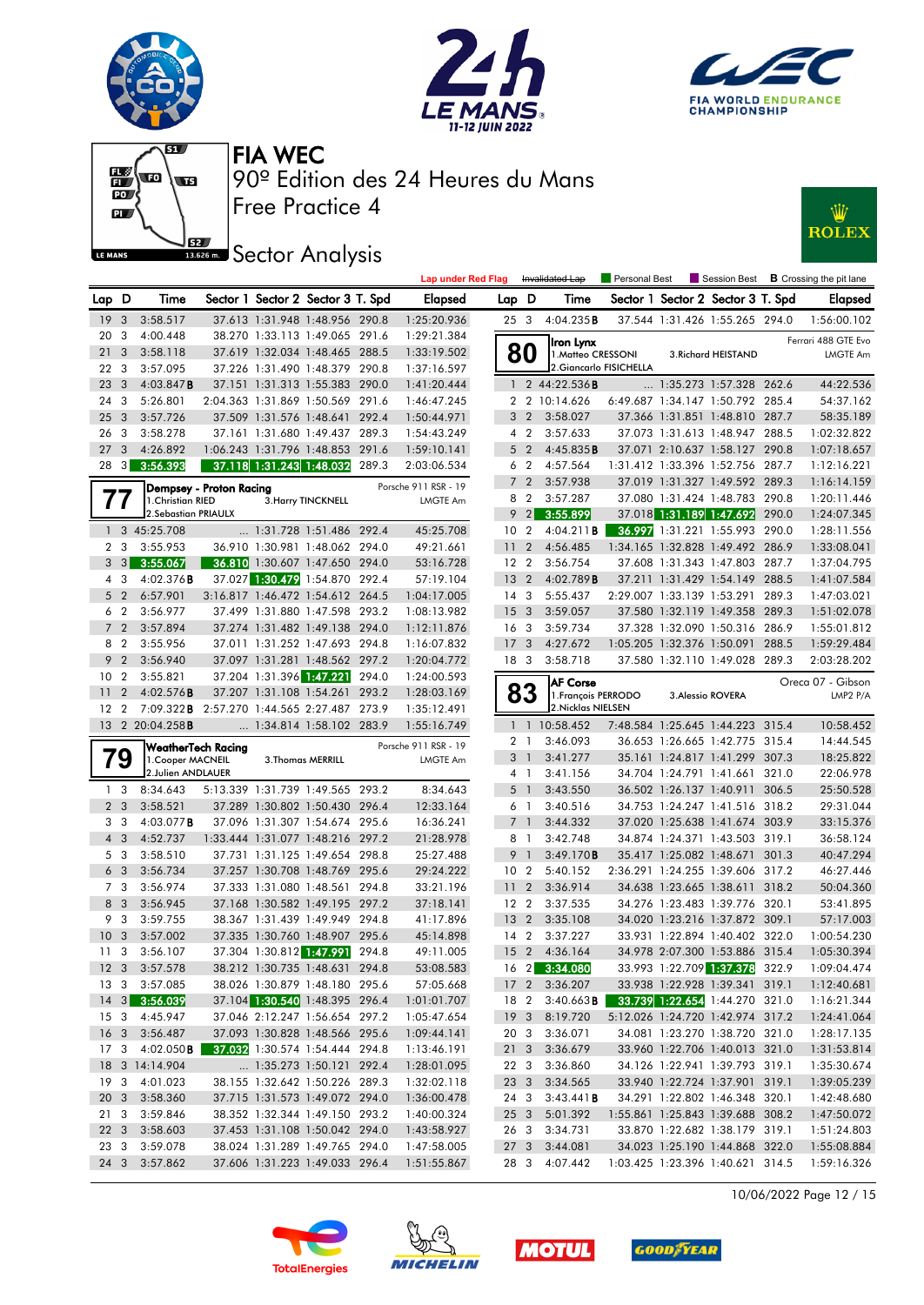







### **ISBN Sector Analysis**



|                 |                                  |                                                  |                                  |                                                                    |       | <b>Lap under Red Flag</b>        |                 | Invalidated Lap   |                                                                               | Personal Best                              |  | Session Best $\,$ <b>B</b> Crossing the pit lane                 |       |                            |
|-----------------|----------------------------------|--------------------------------------------------|----------------------------------|--------------------------------------------------------------------|-------|----------------------------------|-----------------|-------------------|-------------------------------------------------------------------------------|--------------------------------------------|--|------------------------------------------------------------------|-------|----------------------------|
| Lap D           |                                  | Time                                             |                                  | Sector 1 Sector 2 Sector 3 T. Spd                                  |       | <b>Elapsed</b>                   | Lap D           |                   | Time                                                                          |                                            |  | Sector 1 Sector 2 Sector 3 T. Spd                                |       | <b>Elapsed</b>             |
| 29 3            |                                  | 3:42.887B                                        |                                  | 33.858 1:22.675 1:46.354 323.9                                     |       | 2:02:59.213                      |                 | 8 3               | 3:59.008                                                                      |                                            |  | 36.790 1:31.155 1:51.063 266.5                                   |       | 35:32.681                  |
|                 |                                  | Iron Dames                                       |                                  |                                                                    |       | Ferrari 488 GTE Evo              | 9               | $\lceil 3 \rceil$ | 3:55.265                                                                      |                                            |  | 37.376 1:30.733 1:47.156                                         | 292.4 | 39:27.946                  |
|                 | 85                               | 1.Rahel FREY                                     | 3.Sarah BOVY                     |                                                                    |       | <b>LMGTE Am</b>                  | 10 <sub>3</sub> |                   | 3:58.156                                                                      |                                            |  | 36.895 1:31.336 1:49.925 291.6                                   |       | 43:26.102                  |
|                 |                                  | 2. Michelle GATTING                              |                                  |                                                                    |       |                                  | 11              | -3                | 3:55.726                                                                      |                                            |  | 36.938 1:31.381 1:47.407 291.6                                   |       | 47:21.828                  |
|                 |                                  | 1 2 21:09.279                                    |                                  | 1:33.329 1:50.025 287.7                                            |       | 21:09.279                        | 12 <sup>3</sup> |                   | 4:02.243B                                                                     |                                            |  | 36.863 1:31.571 1:53.809 293.2                                   |       | 51:24.071                  |
|                 | 2 <sub>2</sub>                   | 3:56.399                                         |                                  | 37.233 1:31.251 1:47.915                                           | 291.6 | 25:05.678                        | 13 2            |                   | 5:09.568                                                                      |                                            |  | 1:46.104 1:32.901 1:50.563 290.8                                 |       | 56:33.639                  |
|                 | 3 <sub>2</sub>                   | 3:59.061                                         |                                  | 37.252 1:31.781 1:50.028 285.4                                     |       | 29:04.739                        | $14 \quad 2$    |                   | 3:58.767                                                                      |                                            |  | 37.670 1:32.088 1:49.009 294.0                                   |       | 1:00:32.406                |
|                 | 4 <sup>2</sup>                   | 3:58.353                                         |                                  | 37.097 1:31.261 1:49.995 288.5                                     |       | 33:03.092                        | 15 <sub>2</sub> |                   | 4:49.203                                                                      |                                            |  | 37.266 2:14.973 1:56.964 294.8                                   |       | 1:05:21.609                |
|                 | 5 <sub>2</sub>                   | 3:59.023                                         |                                  | 37.232 1:31.870 1:49.921 289.3                                     |       | 37:02.115                        | 16 <sub>2</sub> |                   | 3:59.368                                                                      |                                            |  | 37.418 1:31.717 1:50.233 294.0                                   |       | 1:09:20.977                |
|                 | 6 <sub>2</sub>                   | 3:57.381                                         |                                  | 37.676 1:31.347 1:48.358 289.3                                     |       | 40:59.496                        | 17 <sub>2</sub> |                   | 3:56.841                                                                      |                                            |  | 37.340 1:31.137 1:48.364 294.0                                   |       | 1:13:17.818                |
|                 | 7 <sub>2</sub>                   | 3:58.530                                         |                                  | 38.487 1:31.600 1:48.443 290.0                                     |       | 44:58.026                        | 18              | $\overline{2}$    | 4:07.097B                                                                     |                                            |  | 38.023 1:32.673 1:56.401 280.3                                   |       | 1:17:24.915                |
|                 | $8 \quad 2$                      | 3:56.303                                         |                                  | 37.085 1:30.882 1:48.336 290.0                                     |       | 48:54.329                        | 192             |                   | 5:32.788                                                                      |                                            |  | 2:11.481 1:32.064 1:49.243 291.6                                 |       | 1:22:57.703                |
|                 | 9 2                              | 4:03.549B                                        |                                  | 37.684 1:31.088 1:54.777 287.7                                     |       | 52:57.878                        | 20              | $\overline{2}$    | 3:56.899                                                                      |                                            |  | 37.118 1:31.185 1:48.596 293.2                                   |       | 1:26:54.602                |
| 10 <sub>3</sub> |                                  | 5:19.042                                         |                                  | 1:53.707 1:35.124 1:50.211 281.7                                   |       | 58:16.920                        |                 | 21 2              | 3:56.891                                                                      |                                            |  | 37.161 1:31.455 1:48.275 294.8                                   |       | 1:30:51.493                |
| 11 <sup>3</sup> |                                  | 3:59.823                                         |                                  | 37.988 1:32.050 1:49.785 288.5                                     |       | 1:02:16.743                      | 22 2            |                   | 3:56.718                                                                      |                                            |  | 37.181 1:30.703 1:48.834 294.8                                   |       | 1:34:48.211                |
| 12              | $\overline{\mathbf{3}}$          | 4:49.736                                         |                                  | 38.022 2:13.586 1:58.128 288.5                                     |       | 1:07:06.479                      |                 | 23 2              | 3:56.806                                                                      |                                            |  | 37.026 1:30.480 1:49.300 295.6                                   |       | 1:38:45.017                |
| 13              | -3                               | 4:01.430                                         |                                  | 38.142 1:32.256 1:51.032 290.0                                     |       | 1:11:07.909                      | 24 2            |                   | 3:58.571                                                                      |                                            |  | 37.477 1:31.519 1:49.575 293.2                                   |       | 1:42:43.588                |
| 14 <sup>3</sup> |                                  | 4:08.351                                         |                                  | 39.568 1:37.095 1:51.688 290.8                                     |       | 1:15:16.260                      | 25 2            |                   | 4:03.439B                                                                     |                                            |  | 37.386 1:30.941 1:55.112 294.8                                   |       | 1:46:47.027                |
| 15              | $\overline{\mathbf{3}}$          | 4:00.818                                         |                                  | 37.897 1:32.566 1:50.355 287.7                                     |       | 1:19:17.078                      | 26 2            |                   | 5:00.350B                                                                     | 1:26.706 1:34.061 1:59.583 287.7           |  |                                                                  |       | 1:51:47.377                |
| 16              | $\overline{\mathbf{3}}$          | 3:59.999                                         |                                  | 37.774 1:32.461 1:49.764 288.5                                     |       | 1:23:17.077                      |                 | 27 2              | 5:28.687 <b>B</b> 1:56.228 1:34.067 1:58.392 282.5                            |                                            |  |                                                                  |       | 1:57:16.064                |
| 17 <sub>3</sub> |                                  | 4:01.956                                         |                                  | 37.596 1:32.286 1:52.074 288.5                                     |       | 1:27:19.033                      |                 |                   | Porsche GT Team                                                               |                                            |  |                                                                  |       | Porsche 911 RSR - 19       |
| 18              | $\overline{\mathbf{3}}$          | 4:00.217                                         |                                  | 38.006 1:32.236 1:49.975 290.0                                     |       | 1:31:19.250                      | 9               |                   | 1. Gianmaria BRUNI                                                            |                                            |  | 3. Frédéric MAKOWIECKI                                           |       | <b>LMGTE Pro</b>           |
| 19              | $\overline{\mathbf{3}}$          | $4:05.538$ <b>B</b>                              |                                  | 37.521 1:31.928 1:56.089 287.7                                     |       | 1:35:24.788                      |                 |                   | 2. Richard LIETZ                                                              |                                            |  |                                                                  |       |                            |
| 20              | $\overline{1}$                   | 5:17.821                                         |                                  | 1:52.857 1:33.413 1:51.551 285.4                                   |       | 1:40:42.609                      |                 | $1\quad$          | 9:18.987                                                                      |                                            |  | 5:59.588 1:31.120 1:48.279 295.6                                 |       | 9:18.987                   |
| 21              | $\overline{\phantom{a}}$         | 4:00.146                                         |                                  | 37.980 1:31.973 1:50.193 286.9                                     |       | 1:44:42.755                      |                 | 2 <sub>1</sub>    | 3:55.623                                                                      |                                            |  | 37.119 1:29.723 1:48.781                                         | 298.8 | 13:14.610                  |
| 22              | $\overline{1}$                   | 3:59.138                                         |                                  | 37.707 1:31.871 1:49.560 288.5                                     |       | 1:48:41.893                      |                 | 3 1               | 3:55.059                                                                      |                                            |  | 36.704 1:29.778 1:48.577 297.2                                   |       | 17:09.669                  |
| 23              | $\overline{1}$                   | 3:59.521                                         |                                  | 37.864 1:31.832 1:49.825 289.3                                     |       | 1:52:41.414                      |                 | 4 1               | 3:55.037                                                                      |                                            |  | 36.649 1:29.703 1:48.685 298.8                                   |       | 21:04.706                  |
| $24 \quad 1$    |                                  | 4:09.569                                         |                                  | 43.828 1:32.799 1:52.942 285.4                                     |       | 1:56:50.983                      |                 | 5 <sub>1</sub>    | 3:55.077                                                                      |                                            |  | 36.822 1:29.898 1:48.357 297.2                                   |       | 24:59.783                  |
| 25 1            |                                  | 4:00.670                                         |                                  | 37.779 1:31.781 1:51.110 287.7                                     |       | 2:00:51.653                      |                 | 61                | 3:54.443                                                                      |                                            |  | 36.656 1:29.914 1:47.873 298.0                                   |       | 28:54.226                  |
|                 |                                  | <b>GR Racing</b>                                 |                                  |                                                                    |       | Porsche 911 RSR - 19             |                 | 7 <sub>1</sub>    | 3:59.782B                                                                     |                                            |  | 36.824 1:30.033 1:52.925 297.2                                   |       | 32:54.008                  |
|                 | 86                               | 1. Michael WAINWRIGHT 3. Benjamin BARKER         |                                  |                                                                    |       | LMGTE Am                         |                 | 81                | 5:19.885                                                                      |                                            |  | 2:02.295 1:29.725 1:47.865 296.4                                 |       | 38:13.893                  |
|                 |                                  | 2. Riccardo PERA                                 |                                  |                                                                    |       |                                  | 9               | $\overline{1}$    | 3:53.898                                                                      |                                            |  | 36.728 1:29.702 1:47.468 292.4                                   |       | 42:07.791                  |
|                 | $1\quad$                         | 4:29.644                                         |                                  | 59.836 1:35.281 1:54.527 289.3                                     |       | 4:29.644                         | 10              | $\overline{1}$    | 3:53.123                                                                      |                                            |  | 36.674 1:29.480 1:46.969                                         | 298.0 | 46:00.914                  |
|                 | 2 <sub>1</sub>                   | 4:01.377                                         |                                  | 38.240 1:32.322 1:50.815 295.6                                     |       | 8:31.021                         | 11              | $\overline{1}$    | 3:53.986                                                                      |                                            |  | 36.907 1:29.623 1:47.456 297.2                                   |       | 49:54.900                  |
|                 | 3 <sup>1</sup>                   | 4:11.118B                                        |                                  | 37.821 1:32.600 2:00.697 297.2                                     |       | 12:42.139                        | $12-1$          |                   | 3:54.444                                                                      |                                            |  | 36.606 1:29.470 1:48.368 298.0                                   |       | 53:49.344                  |
|                 | 4 <sup>2</sup><br>5 <sub>2</sub> | 5:56.148                                         |                                  | 2:34.695 1:31.465 1:49.988 294.0<br>37.026 1:30.757 1:47.974 293.2 |       | 18:38.287                        | $13-1$          |                   | 3:55.385                                                                      |                                            |  | 37.554 1:29.890 1:47.941 298.8<br>36.510 1:29.576 1:53.389 296.4 |       | 57:44.729<br>1:01:44.204   |
|                 | 6 <sub>2</sub>                   | 3:55.757<br>$4:01.364$ <b>B</b>                  |                                  | 37.036 1:30.595 1:53.733 294.0                                     |       | 22:34.044<br>26:35.408           | 14<br>15        | $\overline{1}$    | 3:59.475B                                                                     |                                            |  |                                                                  |       |                            |
|                 | 7 <sub>3</sub>                   | 5:42.486                                         |                                  | 2:20.888 1:32.904 1:48.694 291.6                                   |       | 32:17.894                        |                 | -1                | 5:56.625 <b>B</b> 2:13.788 1:44.182 1:58.655 294.0<br>16 1 10:05.602 <b>B</b> |                                            |  | 6:40.417 1:30.948 1:54.237 295.6                                 |       | 1:07:40.829<br>1:17:46.431 |
| 8               |                                  | $3\quad 3:55.626$                                |                                  | 37.108 1:31.041 1:47.477                                           | 290.8 | 36:13.520                        |                 |                   | 17 3 5:01.800                                                                 |                                            |  | 1:42.173 1:30.320 1:49.307 297.2                                 |       | 1:22:48.231                |
|                 | 9 <sup>3</sup>                   | 4:01.975B                                        |                                  | 36.999 1:30.773 1:54.203 291.6                                     |       | 40:15.495                        |                 | 18 3              | 4:01.827                                                                      |                                            |  | 36.812 1:34.949 1:50.066 240.4                                   |       | 1:26:50.058                |
|                 |                                  | 10 2 5:44.836 B 2:16.916 1:31.571 1:56.349 293.2 |                                  |                                                                    |       | 46:00.331                        |                 |                   | 19 3 3:56.274                                                                 |                                            |  | 37.043 1:30.521 1:48.710 294.8                                   |       | 1:30:46.332                |
|                 |                                  | 11 3 4:59.661B 1:34.543 1:31.050 1:54.068 291.6  |                                  |                                                                    |       | 50:59.992                        |                 |                   | 20 3 3:54.895                                                                 |                                            |  | 36.915 1:29.701 1:48.279 296.4                                   |       | 1:34:41.227                |
|                 |                                  |                                                  |                                  |                                                                    |       |                                  |                 |                   | 21 3 3:53.997                                                                 |                                            |  | 36.865 1:29.713 1:47.419 296.4                                   |       | 1:38:35.224                |
|                 | 88                               | Dempsey - Proton Racing<br>1. Fred POORDAD       | 3.Jan HEYLEN                     |                                                                    |       | Porsche 911 RSR - 19<br>LMGTE Am |                 | 223               | 3:53.716                                                                      |                                            |  | 36.807 1:29.623 1:47.286 297.2                                   |       | 1:42:28.940                |
|                 |                                  | 2. Maxwell ROOT                                  |                                  |                                                                    |       |                                  |                 | 23 3              | 3:53.909                                                                      |                                            |  | 36.823 1:29.575 1:47.511 298.0                                   |       | 1:46:22.849                |
|                 | 1 <sub>3</sub>                   | 5:54.377                                         |                                  | 2:23.052 1:32.827 1:58.498 291.6                                   |       | 5:54.377                         |                 | 243               | $4:02.574$ B                                                                  |                                            |  | 36.879 1:30.325 1:55.370 295.6                                   |       | 1:50:25.423                |
|                 | 2 <sub>3</sub>                   | 3:57.279                                         |                                  | 36.661 1:30.998 1:49.620 296.4                                     |       | 9:51.656                         | 25 <sub>2</sub> |                   | 5:07.994                                                                      |                                            |  | 1:43.361 1:32.569 1:52.064 294.8                                 |       | 1:55:33.417                |
|                 | 3 3                              | 3:56.911                                         |                                  | 36.730 1:30.323 1:49.858 294.8                                     |       | 13:48.567                        |                 | 262               | 4:25.057                                                                      |                                            |  | 1:05.006 1:31.011 1:49.040 295.6                                 |       | 1:59:58.474                |
|                 | 4 3                              | 3:55.383                                         |                                  | 36.831 1:30.980 1:47.572 276.0                                     |       | 17:43.950                        |                 |                   | 27 2 3:55.805                                                                 |                                            |  | 37.062 1:30.560 1:48.183 294.8                                   |       | 2:03:54.279                |
|                 | 5 3                              | 3:56.065                                         |                                  | 37.800 1:30.187 1:48.078 295.6                                     |       | 21:40.015                        |                 |                   |                                                                               |                                            |  |                                                                  |       | Porsche 911 RSR - 19       |
|                 | 6 <sub>3</sub>                   | 4:01.777 <b>B</b>                                |                                  | 37.051 1:30.378 1:54.348 294.8                                     |       | 25:41.792                        |                 | 92                | Porsche GT Team                                                               | 1. Michael CHRISTENSEN 3. Laurens VANTHOOR |  |                                                                  |       | <b>LMGTE Pro</b>           |
|                 | 7 3                              | 5:51.881                                         | 2:31.802 1:31.658 1:48.421 294.0 |                                                                    |       | 31:33.673                        |                 |                   | 2.Kevin ESTRE                                                                 |                                            |  |                                                                  |       |                            |









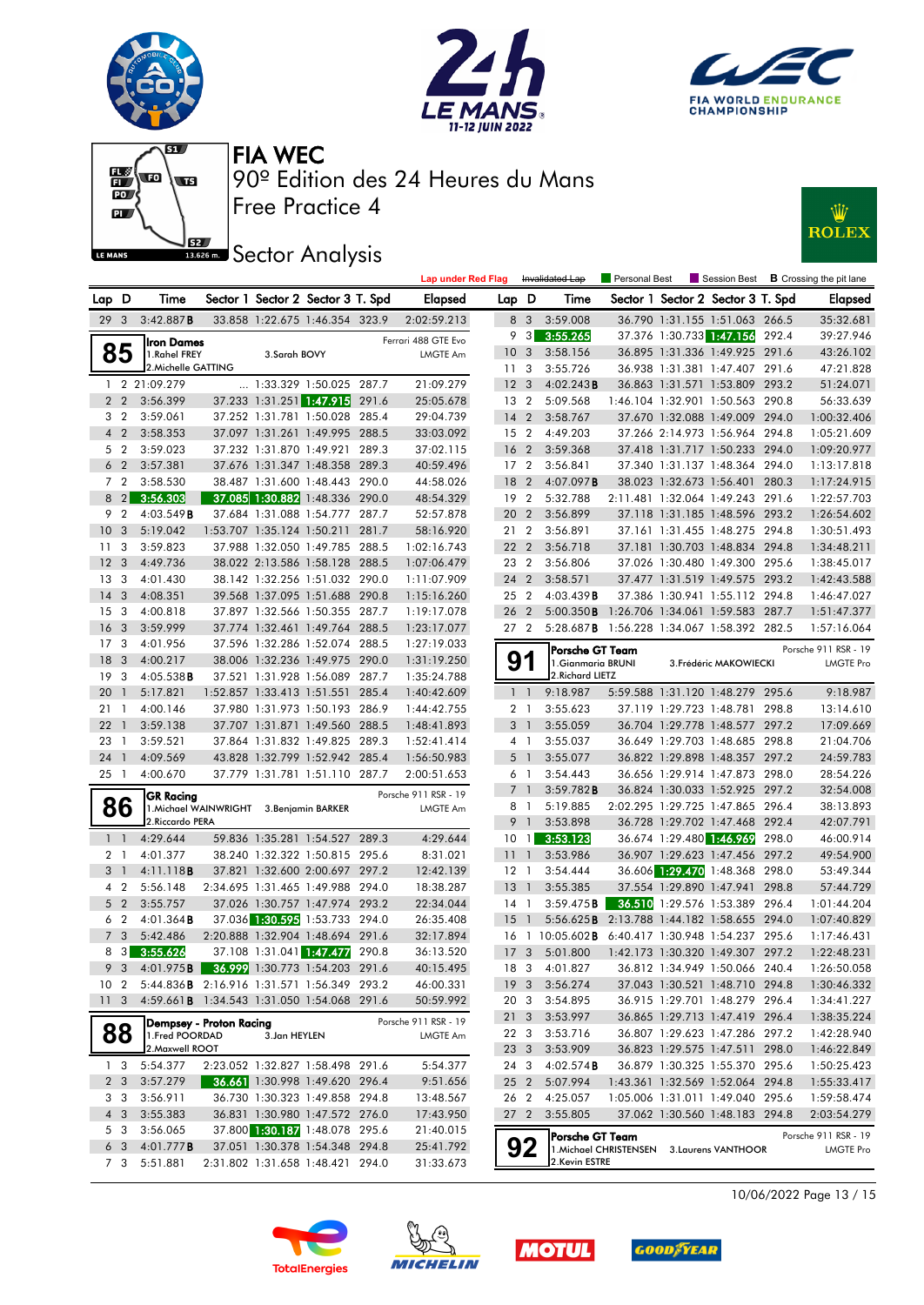











|                 |                |                                                                           |                          |                                   |       | <b>Lap under Red Flag</b>  |                 | Invalidated Lap         |                                     | Personal Best        |                | Session Best                                                       |       | <b>B</b> Crossing the pit lane |
|-----------------|----------------|---------------------------------------------------------------------------|--------------------------|-----------------------------------|-------|----------------------------|-----------------|-------------------------|-------------------------------------|----------------------|----------------|--------------------------------------------------------------------|-------|--------------------------------|
| Lap D           |                | Time                                                                      |                          | Sector 1 Sector 2 Sector 3 T. Spd |       | <b>Elapsed</b>             | Lap D           |                         | Time                                |                      |                | Sector 1 Sector 2 Sector 3 T. Spd                                  |       | <b>Elapsed</b>                 |
| 1.              | 3              | 7:01.773                                                                  |                          | 3:38.929 1:31.965 1:50.879 294.8  |       | 7:01.773                   |                 |                         |                                     |                      |                |                                                                    |       | Aston Martin VANTAGE AMR       |
|                 | 2 <sub>3</sub> | 3:55.899                                                                  |                          | 37.281 1:30.183 1:48.435 297.2    |       | 10:57.672                  |                 | 98                      | Northwest AMR<br>1. Paul DALLA LANA |                      | 3. Nicki THIIM |                                                                    |       | LMGTE Am                       |
|                 | 33             | 3:54.817                                                                  |                          | 37.160 1:30.210 1:47.447 285.4    |       | 14:52.489                  |                 |                         | 2. David PITTARD                    |                      |                |                                                                    |       |                                |
|                 | $4\quad3$      | 3:55.823                                                                  |                          | 37.089 1:30.355 1:48.379 298.0    |       | 18:48.312                  |                 | $1\quad$                | 7:32.845                            |                      |                | 4:08.248 1:33.534 1:51.063 286.9                                   |       | 7:32.845                       |
|                 | 5 3            | 3:55.003                                                                  |                          | 37.126 1:30.427 1:47.450 298.0    |       | 22:43.315                  |                 | 2 <sub>1</sub>          | 3:58.959                            |                      |                | 37.517 1:32.133 1:49.309 289.3                                     |       | 11:31.804                      |
|                 | 6 <sub>3</sub> | 3:54.626                                                                  |                          | 37.021 1:30.350 1:47.255 297.2    |       | 26:37.941                  |                 | 3 1                     | 3:59.144                            |                      |                | 37.492 1:32.188 1:49.464 289.3                                     |       | 15:30.948                      |
|                 | 73             | 3:54.447                                                                  |                          | 36.932 1:30.151 1:47.364 298.0    |       | 30:32.388                  |                 | 4 1                     | 3:59.661                            |                      |                | 37.167 1:32.457 1:50.037 287.7                                     |       | 19:30.609                      |
|                 | 8 3            | 3:53.577                                                                  |                          | 36.771 1:29.825 1:46.981          | 297.2 | 34:25.965                  |                 | 5 <sub>1</sub>          | 3:59.607                            |                      |                | 37.846 1:32.096 1:49.665 290.0                                     |       | 23:30.216                      |
| 9               | 3              | 3:53.476                                                                  |                          | 36.773 1:29.613 1:47.090          | 298.0 | 38:19.441                  |                 | 6 <sup>1</sup>          | 3:58.986                            |                      |                | 37.711 1:32.165 1:49.110                                           | 289.3 | 27:29.202                      |
| 10              | 3              | 3:53.277                                                                  |                          | 36.570 1:29.627 1:47.080          | 300.5 | 42:12.718                  |                 | 7 1                     | 4:06.034B                           |                      |                | 37.707 1:32.087 1:56.240 288.5                                     |       | 31:35.236                      |
| 11              | -3             | 3:54.863                                                                  |                          | 36.952 1:30.471 1:47.440 298.8    |       | 46:07.581                  |                 |                         |                                     | Hardpoint Motorsport |                |                                                                    |       | Porsche 911 RSR - 19           |
| 12              | $\mathbf{3}$   | 3:53.834                                                                  |                          | 36.840 1:29.900 1:47.094 297.2    |       | 50:01.415                  |                 | 99                      | 1.Andrew HARYANTO                   |                      | 3. Martin RUMP |                                                                    |       | LMGTE Am                       |
| 13              | 3              | 3:54.105                                                                  |                          | 36.848 1:29.806 1:47.451 298.8    |       | 53:55.520                  |                 |                         | 2. Alessio PICARIELLO               |                      |                |                                                                    |       |                                |
| 14              | -3             | 4:01.736B                                                                 |                          | 36.680 1:30.193 1:54.863 298.8    |       | 57:57.256                  |                 | 1 <sub>2</sub>          | 5:47.030                            |                      |                | 2:25.674 1:32.983 1:48.373 267.8                                   |       | 5:47.030                       |
| 15 <sub>3</sub> |                | 4:59.675                                                                  |                          | 1:40.312 1:30.674 1:48.689 298.8  |       | 1:02:56.931                |                 | 2 <sub>2</sub>          | 4:14.161B                           |                      |                | 37.354 1:30.895 2:05.912 294.0                                     |       | 10:01.191                      |
| 16              | $\mathbf{3}$   | 4:20.345                                                                  |                          | 36.846 1:55.699 1:47.800 298.0    |       | 1:07:17.276                |                 |                         | 3 2 12:04.972                       |                      |                | 8:44.691 1:31.928 1:48.353 296.4                                   |       | 22:06.163                      |
| 17              | 3              | 3:54.930                                                                  |                          | 36.817 1:29.800 1:48.313          | 300.5 | 1:11:12.206                |                 | $4\quad2$               | 3:55.510                            |                      |                | 36.894 1:31.088 1:47.528                                           | 294.0 | 26:01.673                      |
| 18              | -3             | $4:00.057$ B                                                              |                          | 36.762 1:29.971 1:53.324 299.7    |       | 1:15:12.263                |                 | 5 <sub>2</sub>          | 4:02.715 <b>B</b>                   |                      |                | 37.544 1:30.948 1:54.223 293.2                                     |       | 30:04.388                      |
| 19              | - 3            | 6:00.774                                                                  |                          | 2:42.862 1:30.119 1:47.793 297.2  |       | 1:21:13.037                |                 | 6 1                     | 5:31.014                            |                      |                | 1:51.856 1:41.792 1:57.366 291.6                                   |       | 35:35.402                      |
| 20              | 3              | 3:59.549B                                                                 |                          | 36.793 1:29.935 1:52.821 298.0    |       | 1:25:12.586                | $\overline{7}$  | $\overline{1}$          | 4:04.645                            |                      |                | 38.730 1:33.244 1:52.671                                           | 293.2 | 39:40.047                      |
| 21              | - 1            | 8:53.520                                                                  |                          | 5:33.040 1:31.188 1:49.292 294.8  |       | 1:34:06.106                |                 | 8 1                     | 4:03.859                            |                      |                | 38.645 1:33.446 1:51.768 292.4                                     |       | 43:43.906                      |
| 22              | $\overline{1}$ | 3:55.834                                                                  |                          | 37.140 1:30.632 1:48.062 296.4    |       | 1:38:01.940                |                 | 9 <sub>1</sub>          | 4:03.530                            |                      |                | 38.230 1:33.090 1:52.210 293.2                                     |       | 47:47.436                      |
| 23              | $\overline{1}$ | 4:05.321                                                                  |                          | 37.713 1:34.557 1:53.051 294.8    |       | 1:42:07.261                | 10 <sub>1</sub> |                         | 4:10.224                            |                      |                | 40.866 1:33.641 1:55.717 291.6                                     |       | 51:57.660                      |
| 24              | $\overline{1}$ | 4:01.210                                                                  |                          | 38.325 1:32.249 1:50.636 294.8    |       | 1:46:08.471                | $11-1$          |                         | 4:19.610B                           |                      |                | 41.047 1:34.196 2:04.367                                           | 290.8 | 56:17.270                      |
| 25              | $\overline{1}$ | 3:54.272                                                                  |                          | 36.943 1:29.707 1:47.622 298.0    |       | 1:50:02.743                |                 | 12 3                    | 6:08.915                            |                      |                | 2:43.946 1:33.568 1:51.401                                         | 291.6 | 1:02:26.185                    |
| 26              | $\overline{1}$ | 4:03.609B                                                                 |                          | 36.896 1:30.544 1:56.169 293.2    |       | 1:54:06.352                | 13 <sub>3</sub> |                         | 4:47.913                            |                      |                | 38.341 2:13.684 1:55.888 292.4                                     |       | 1:07:14.098                    |
|                 |                | <b>Proton Competition</b>                                                 |                          |                                   |       | Porsche 911 RSR - 19       |                 | 14 <sup>3</sup>         | 4:00.408                            |                      |                | 37.721 1:31.535 1:51.152 294.0                                     |       | 1:11:14.506                    |
|                 | 93             | 1. Michael FASSBENDER                                                     |                          | 3.Zacharie ROBICHON               |       | <b>LMGTE Am</b>            | 15 <sub>3</sub> |                         | 3:57.503                            |                      |                | 37.390 1:31.014 1:49.099 296.4                                     |       | 1:15:12.009                    |
|                 |                | 2. Matt CAMPBELL                                                          |                          |                                   |       |                            |                 | 16 <sub>3</sub>         | 4:05.596B                           |                      |                | 37.963 1:31.345 1:56.288 294.8                                     |       | 1:19:17.605                    |
|                 | $1\quad 2$     | 5:25.000                                                                  |                          | 1:56.632 1:36.779 1:51.589 204.5  |       | 5:25.000                   | 17 <sub>3</sub> |                         | 5:15.496                            |                      |                | 1:54.026 1:32.091 1:49.379 292.4                                   |       | 1:24:33.101                    |
|                 | 2 <sub>2</sub> | 3:57.574                                                                  |                          | 37.624 1:30.903 1:49.047 295.6    |       | 9:22.574                   |                 | 18 3                    | 3:55.992                            |                      |                | 37.362 1:30.630 1:48.000 295.6                                     |       | 1:28:29.093                    |
| 3               | $\overline{2}$ | 3:56.314                                                                  |                          | 37.232 1:30.624 1:48.458 294.0    |       | 13:18.888                  | 19              | $\overline{\mathbf{3}}$ | $4:03.288$ B                        |                      |                | 37.083 1:31.362 1:54.843 292.4                                     |       | 1:32:32.381                    |
| $\overline{4}$  | $\vert$ 2      | 3:56.219                                                                  |                          | 37.017 1:31.013 1:48.189          | 294.8 | 17:15.107                  | 20 2            |                         | 5:31.234                            |                      |                | 2:07.776 1:34.733 1:48.725 291.6                                   |       | 1:38:03.615                    |
|                 | 5 2            | 4:01.825B                                                                 |                          | 37.194 1:30.048 1:54.583 296.4    |       | 21:16.932                  | $21 \t2$        |                         | 3:57.142                            |                      |                | 37.069 1:31.419 1:48.654 273.9                                     |       | 1:42:00.757                    |
|                 | 6 <sub>3</sub> | 5:41.780                                                                  |                          | 2:20.485 1:31.898 1:49.397 293.2  |       | 26:58.712                  |                 | 22 2                    | 3:56.042                            |                      |                | 37.140 1:30.872 1:48.030 293.2                                     |       | 1:45:56.799                    |
|                 | 7 3            | 3:57.736                                                                  | 37.700 1:31.296 1:48.740 |                                   | 294.8 | 30:56.448                  |                 | 23 2                    | 4:01.690B                           |                      |                | 36.988 1:30.772 1:53.930 293.2                                     |       | 1:49:58.489                    |
|                 | 8 3            | 3:57.450                                                                  |                          | 37.291 1:30.195 1:49.964 295.6    |       | 34:53.898                  |                 |                         | <b>Glickenhaus Racing</b>           |                      |                |                                                                    |       | Glickenhaus 007 LMH            |
|                 | 9 3            | 3:58.223                                                                  |                          | 37.617 1:31.650 1:48.956 296.4    |       | 38:52.121                  |                 | u                       | 1. Olivier PLA<br>О                 |                      |                | 3. Luis Felipe DERANI                                              |       | <b>HYPERCAR</b>                |
| 10              | $\mathbf{3}$   | 4:01.826B                                                                 |                          | 37.236 1:30.598 1:53.992 294.0    |       | 42:53.947                  |                 |                         | 2. Romain DUMAS                     |                      |                |                                                                    |       |                                |
| $11 \quad 1$    |                | 8:47.164                                                                  |                          | 5:13.807 1:36.351 1:57.006 286.2  |       | 51:41.111                  |                 |                         | 1 2 29:40.389                       |                      |                | 1:34.180 1:54.867 215.9                                            |       | 29:40.389                      |
|                 |                | $12 \quad 1 \quad 4.11.283$                                               |                          | 39.302 1:35.481 1:56.500 271.8    |       | 55:52.394                  |                 |                         | 2 2 3:52.394B                       |                      |                | 35.605 1:24.792 1:51.997 293.2                                     |       | 33:32.783                      |
|                 |                | 13 1 4:08.614                                                             |                          | 39.753 1:34.804 1:54.057 282.5    |       | 1:00:01.008                |                 |                         | 3 2 13:11.026                       |                      |                | 1:24.977 1:39.659 324.9                                            |       | 46:43.809                      |
|                 |                | 14 1 4:30.490                                                             |                          | 39.188 1:49.839 2:01.463 290.0    |       | 1:04:31.498                |                 |                         | 4 2 3:35.853                        |                      |                | 33.699 1:22.167 1:39.987 328.8                                     |       | 50:19.662                      |
|                 |                | 15 1 4:06.536                                                             |                          | 39.017 1:34.149 1:53.370 288.5    |       | 1:08:38.034                |                 |                         | 5 2 3:31.122                        |                      |                | 33.293 1:20.633 1:37.196 330.8                                     |       | 53:50.784                      |
|                 |                | 16 1 4:15.512 <b>B</b>                                                    |                          | 38.700 1:33.819 2:02.993 285.4    |       | 1:12:53.546                |                 |                         | $6\quad 2\quad 3:33.209$            |                      |                | 34.849 1:21.385 1:36.975 330.8                                     |       | 57:23.993                      |
|                 |                | 17 1 6:32.229                                                             |                          | 3:04.134 1:33.901 1:54.194 284.7  |       | 1:19:25.775                |                 |                         | 7 2 3:33.448                        |                      |                | 33.304 1:20.637 1:39.507 329.8                                     |       | 1:00:57.441                    |
|                 |                | 18 1 4:07.421                                                             |                          | 40.018 1:33.678 1:53.725 289.3    |       | 1:23:33.196                |                 |                         | 8 2 4:30.776 <b>B</b>               |                      |                | 33.867 2:06.291 1:50.618 329.8                                     |       | 1:05:28.217                    |
|                 |                | 19 1 4:07.300                                                             |                          | 38.660 1:34.060 1:54.580 288.5    |       | 1:27:40.496                |                 |                         | 9 3 15:40.884                       |                      |                | 1:23.460 1:40.305 318.2                                            |       | 1:21:09.101                    |
|                 |                | 20 1 4:07.087                                                             |                          | 38.908 1:33.232 1:54.947 290.0    |       | 1:31:47.583                |                 |                         | 10 3 3:41.209                       |                      |                | 33.574 1:21.602 1:46.033 326.8                                     |       | 1:24:50.310                    |
|                 |                | 21 1 4:12.345                                                             |                          | 42.640 1:34.887 1:54.818 280.3    |       | 1:35:59.928                |                 |                         | 11 3 3:51.841 <b>B</b>              |                      |                | 33.474 1:21.297 1:57.070 326.8                                     |       | 1:28:42.151                    |
|                 |                | 22 1 4:16.667 <b>B</b><br>23 2 8:01.019B 4:27.689 1:33.142 2:00.188 290.8 |                          | 39.008 1:35.139 2:02.520 287.7    |       | 1:40:16.595                |                 |                         | 12 3 4:14.293                       |                      |                | 1:08.847 1:23.273 1:42.173 322.0<br>33.796 1:22.370 1:38.144 327.8 |       | 1:32:56.444                    |
|                 |                | 24 2 10:02.211 <b>B</b> 6:27.029 1:33.614 2:01.568 252.2                  |                          |                                   |       | 1:48:17.614<br>1:58:19.825 |                 |                         | 13 3 3:34.310<br>14 3 3:33.549      |                      |                | 33.458 1:21.447 1:38.644 328.8                                     |       | 1:36:30.754<br>1:40:04.303     |
|                 |                |                                                                           |                          |                                   |       |                            |                 |                         |                                     |                      |                |                                                                    |       |                                |

10/06/2022 Page 14 / 15